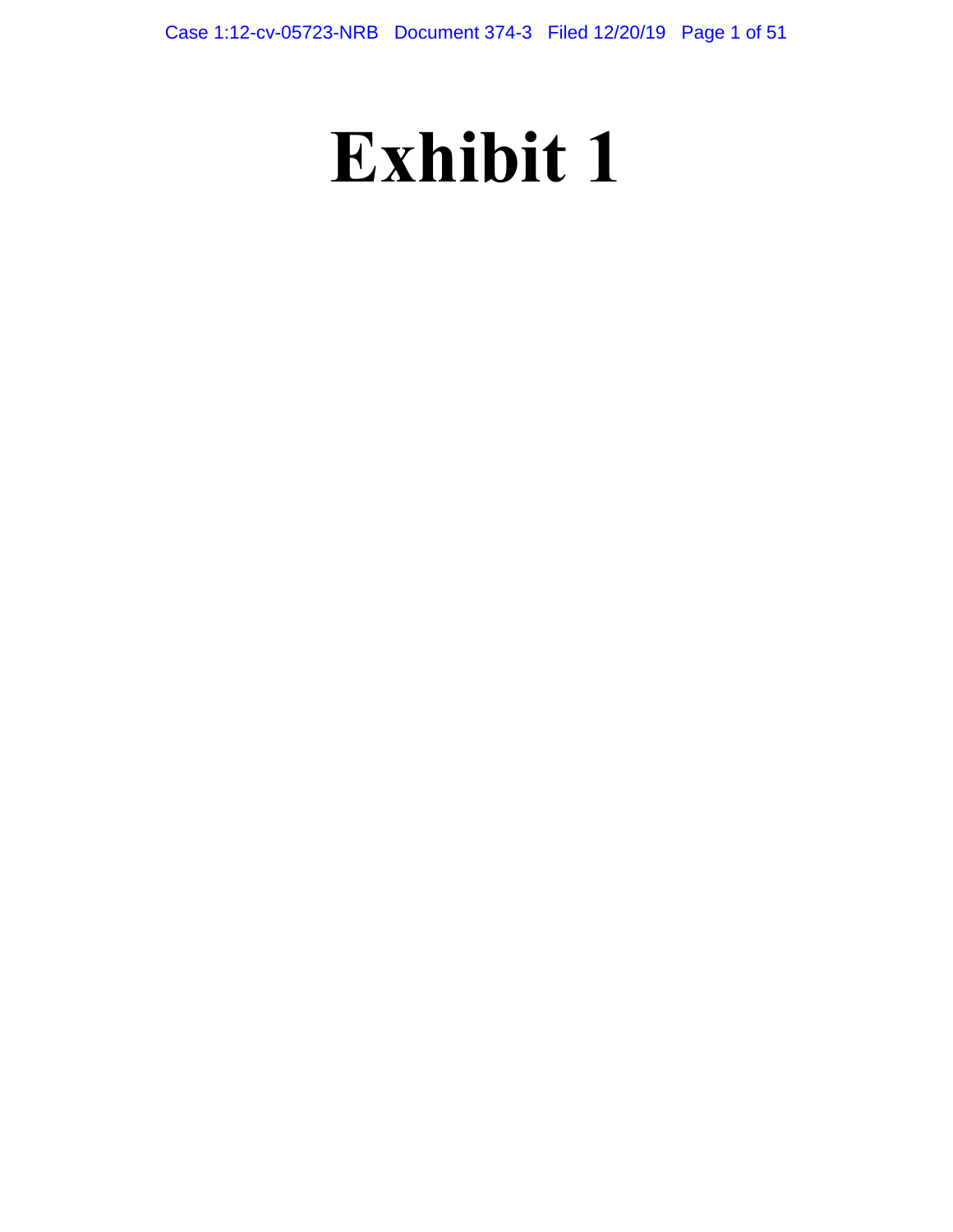# **UNITED STATES DISTRICT COURT SOUTHERN DISTRICT OF NEW YORK**

| IN RE LIBOR-BASED FINANCIAL<br>INSTRUMENTS ANTITRUST LITIGATION | <b>MDL No. 2262</b>                                    |
|-----------------------------------------------------------------|--------------------------------------------------------|
| THIS DOCUMENT RELATES TO:                                       | Master File No. $1:11$ -md-2262-NRB<br><b>ECF</b> Case |
| The Lender Action                                               |                                                        |

# **SETTLEMENT AGREEMENT BETWEEN LENDER PLAINTIFFS AND UBS AG**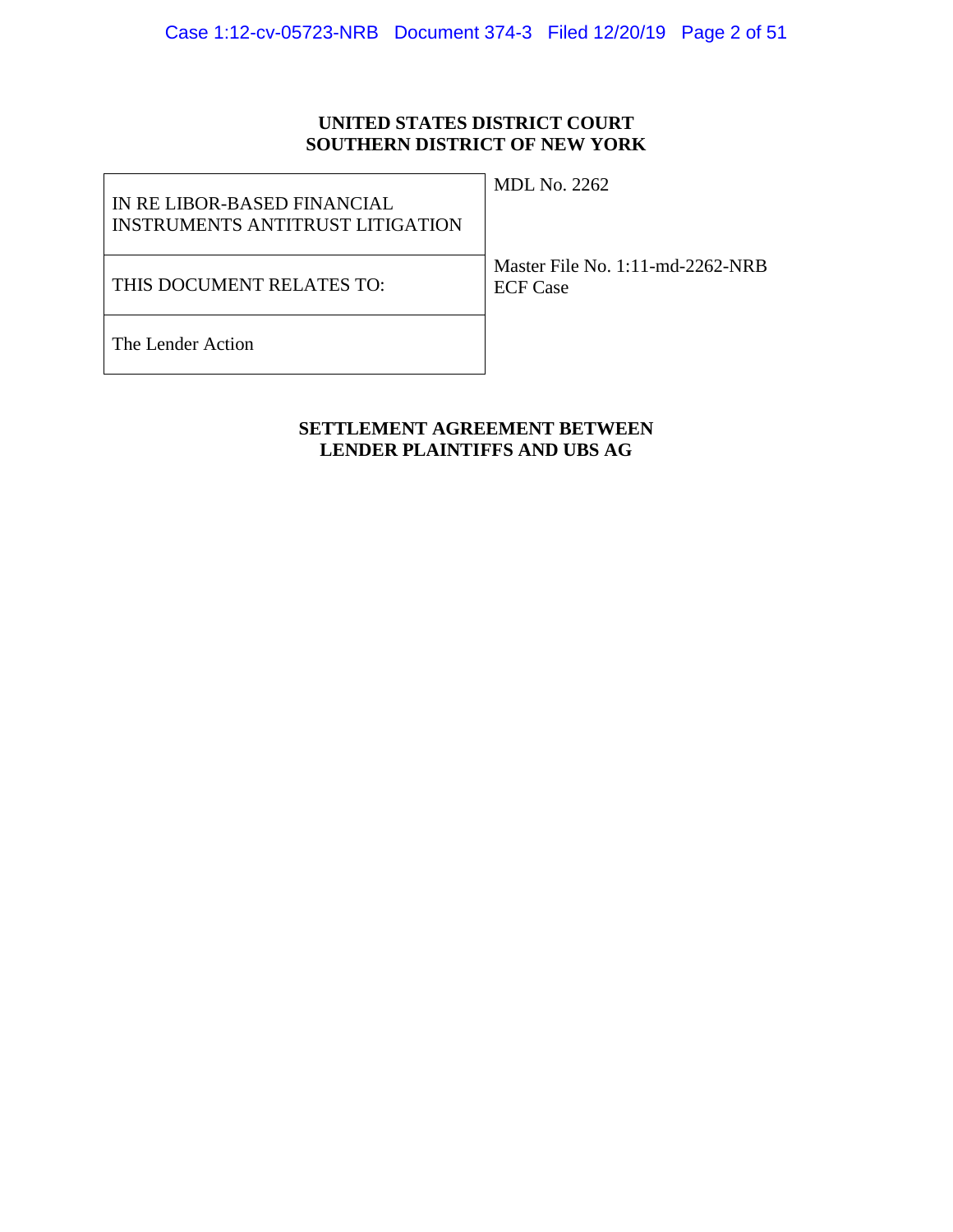# **1. RECITALS**

This settlement agreement (the "Settlement Agreement" or "Agreement") is made and entered into on December 20, 2019 (the "Execution Date"), between Plaintiffs The Berkshire Bank and The Government Development Bank for Puerto Rico (collectively, the "Lender Plaintiffs"), individually and on behalf of the Settlement Class in the Lender Action, and defendant UBS AG ("UBS") by and through the Lender Plaintiffs' Counsel and Settling Defendant's Counsel.<sup>1</sup> This Agreement is intended by the Parties to fully, finally, and forever resolve, discharge, and settle the Released Claims, upon and subject to the terms and conditions hereof.

WHEREAS, the Lender Plaintiffs have alleged, among other things, that the Settling Defendant and others committed common law fraud and conspired to commit fraud, and that they and the Lender Class suffered monetary damages as a result of the Settling Defendant's (and the other Defendants') alleged conduct;

WHEREAS, the Settling Defendant has denied and continues to deny each and all of the claims and allegations of wrongdoing made by the Lender Plaintiffs in the Lender Action and all charges of wrongdoing or liability against the Settling Defendant arising out of any of the conduct, statements, acts, or omissions alleged, or that could have been alleged, in the Lender Action;

WHEREAS, the Settling Defendant maintains that it has meritorious defenses to the claims of liability and damages made by Lender Plaintiffs;

WHEREAS, the Lender Plaintiffs, for themselves individually and on behalf of the Settlement Class, and the Settling Defendant agree that neither this Agreement nor any statement

 $\mathbf{1}$ 

<sup>1</sup> Capitalized terms not otherwise defined shall have the meanings set forth *infra* Paragraph 2.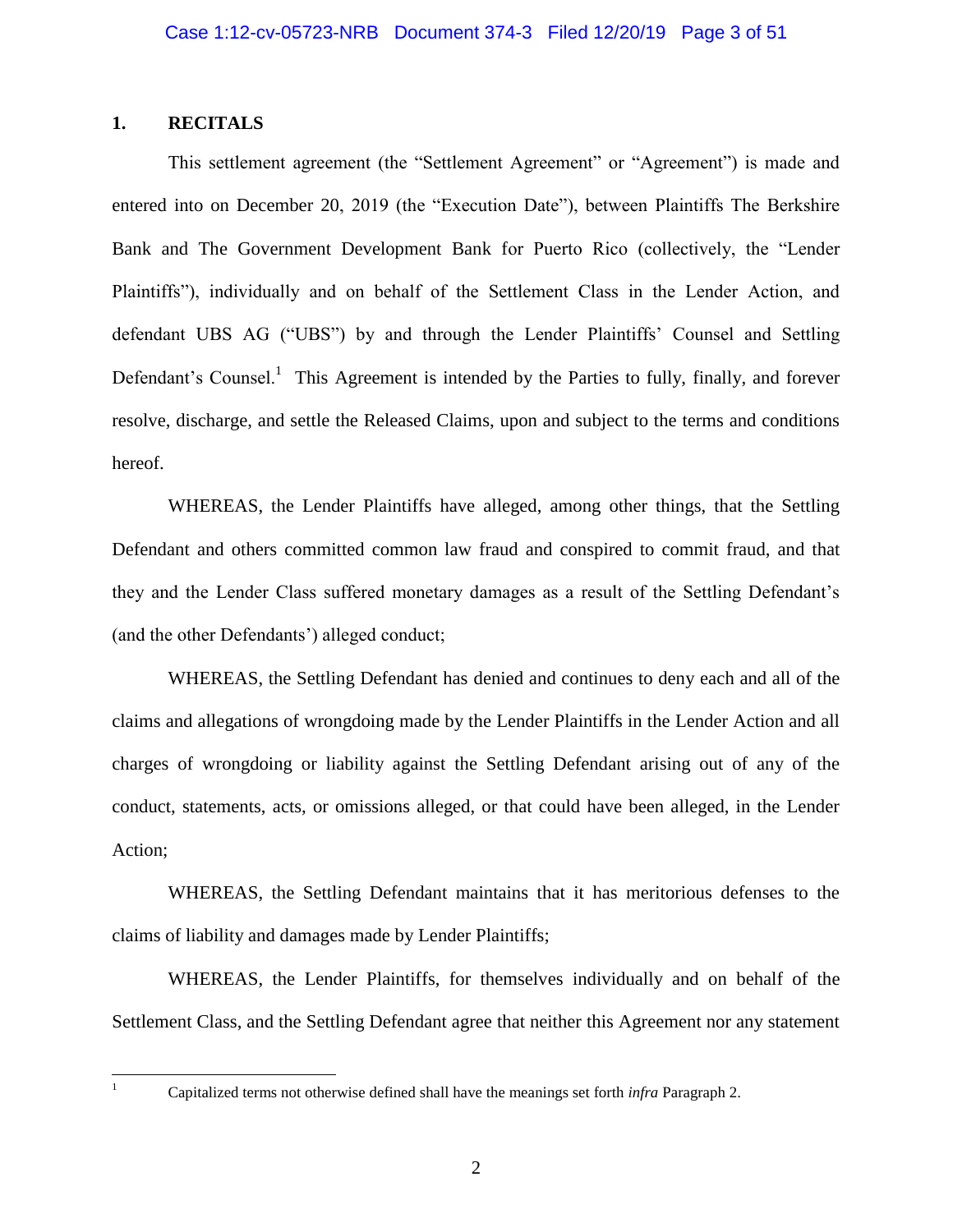#### Case 1:12-cv-05723-NRB Document 374-3 Filed 12/20/19 Page 4 of 51

made in negotiation thereof shall be deemed or construed to be an admission or evidence of anything, including, without limitation: (i) the merit or lack of merit of any claim or defense; (ii) any violation of any statute or law; (iii) any liability or wrongdoing by the Settling Defendant; (iv) the truth of any of the claims or allegations alleged in the Lender Action; or (v) an admission of liability by any Person, including, without limitation, the Released Parties;

WHEREAS, this Agreement is the product of arm's-length negotiations between Lender Plaintiffs' Counsel and Settling Defendant's Counsel and this Agreement embodies all of the terms and conditions of the settlement agreed upon between Settling Defendant and the Lender Plaintiffs, both for themselves individually and on behalf of the Settlement Class;

WHEREAS, Lender Plaintiffs' Counsel have concluded, after due investigation and after carefully considering the relevant circumstances, including, without limitation, the claims asserted in the Lender Action, the legal and factual defenses thereto, and the applicable law, that: (i) it is in the best interests of the Settlement Class to enter into this Agreement in order to avoid the uncertainties of litigation and to assure that the benefits reflected herein, including the value of the Settlement Amount to be paid by the Settling Defendant under this Agreement and the nonmonetary consideration to be provided to the Lender Plaintiffs by the Settling Defendant under this Agreement, are obtained for the Settlement Class; and (ii) the settlement set forth in this Agreement is fair, reasonable, and adequate and in the best interests of the Lender Class;

WHEREAS, the Settling Defendant, while continuing to deny that it is liable for the claims asserted against it in the Lender Action and believing that it has good and meritorious defenses thereto, has nevertheless agreed to enter into this Agreement to avoid the further expense, inconvenience, and distraction of burdensome and protracted litigation, and thereby to resolve this controversy, to avoid the risks inherent in complex litigation, and to obtain complete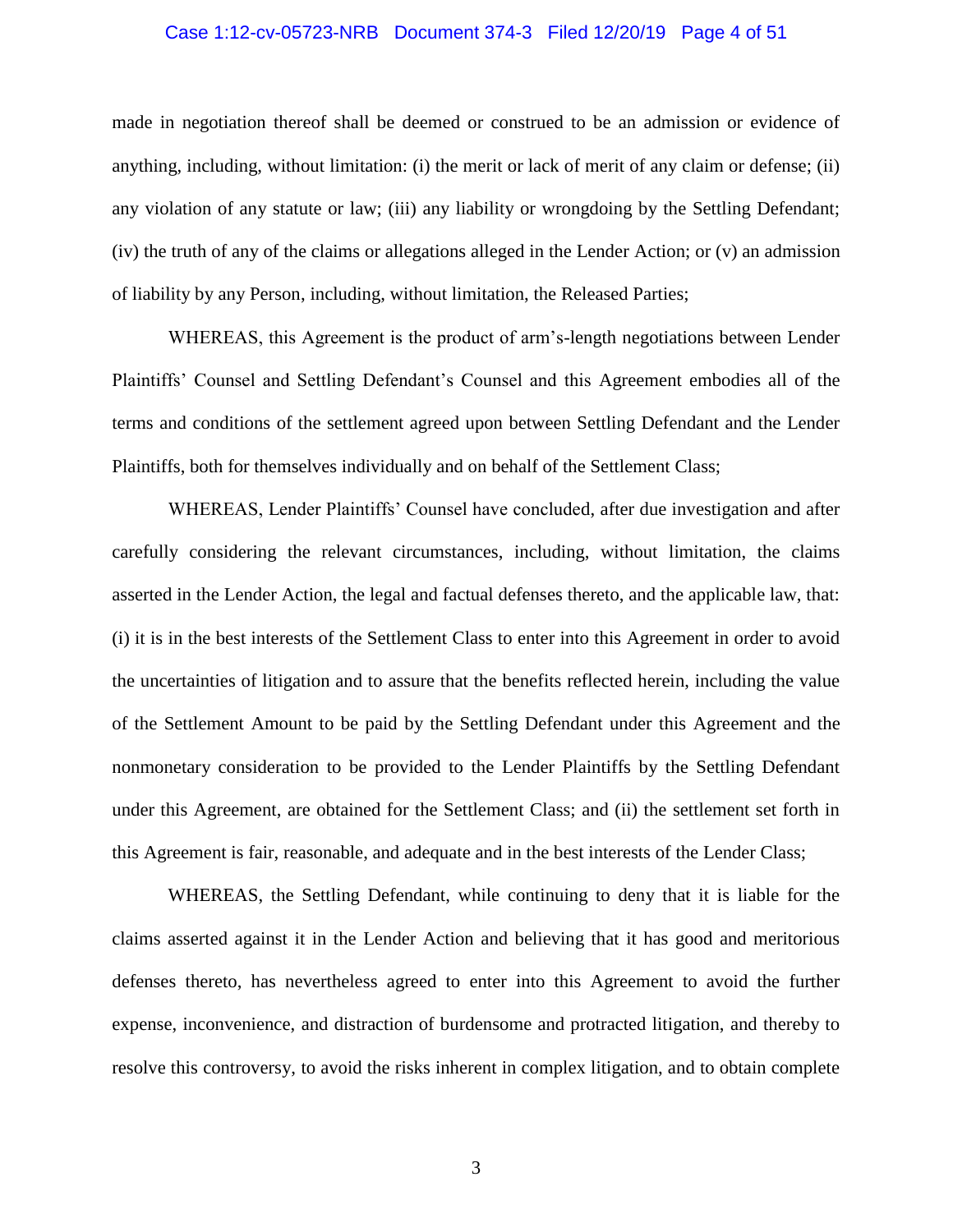#### Case 1:12-cv-05723-NRB Document 374-3 Filed 12/20/19 Page 5 of 51

dismissal of the Lender Action as to the Settling Defendant and a release of the claims as set forth herein;

NOW, THEREFORE, in consideration of the covenants, terms, and releases in this Agreement, it is hereby agreed, by and among the Lender Plaintiffs (individually and on behalf of the Settlement Class and each member thereof) and the Settling Defendant by and through its counsel or attorneys of record, that, subject to the approval of the Court, the Lender Action shall be finally and fully settled, compromised, and dismissed with prejudice as to the Settling Defendant and the other Released Parties only, without costs, except as stated herein, and releases be extended, as set forth in this Agreement.

# **2. DEFINITIONS**

As used in this Agreement, the following capitalized terms have the meanings specified below:

(a) Agreement or Settlement Agreement: this Settlement Agreement, together with any exhibits attached hereto, which are incorporated herein by reference. *See* the above Recitals.

(b) Alternative Judgment: A Final Judgment and Order of Dismissal entered by the Court but in a form other than proposed by the Lender Plaintiffs' Counsel and the Settling Defendant.

(c) Authorized Claimant: Any Settlement Class Member who will be entitled to a distribution from the Net Settlement Fund pursuant to the Plan of Distribution approved by the Court in accordance with the terms of this Agreement.

(d) Claims Administrator: The claims administration firm, JND Legal Administration LLC, that Lender Plaintiffs' Counsel will request the Court to appoint to manage and administer the process by which the Settlement Class will be notified of this Agreement and by which each eligible member of the Settlement Class is paid pursuant to this Agreement, or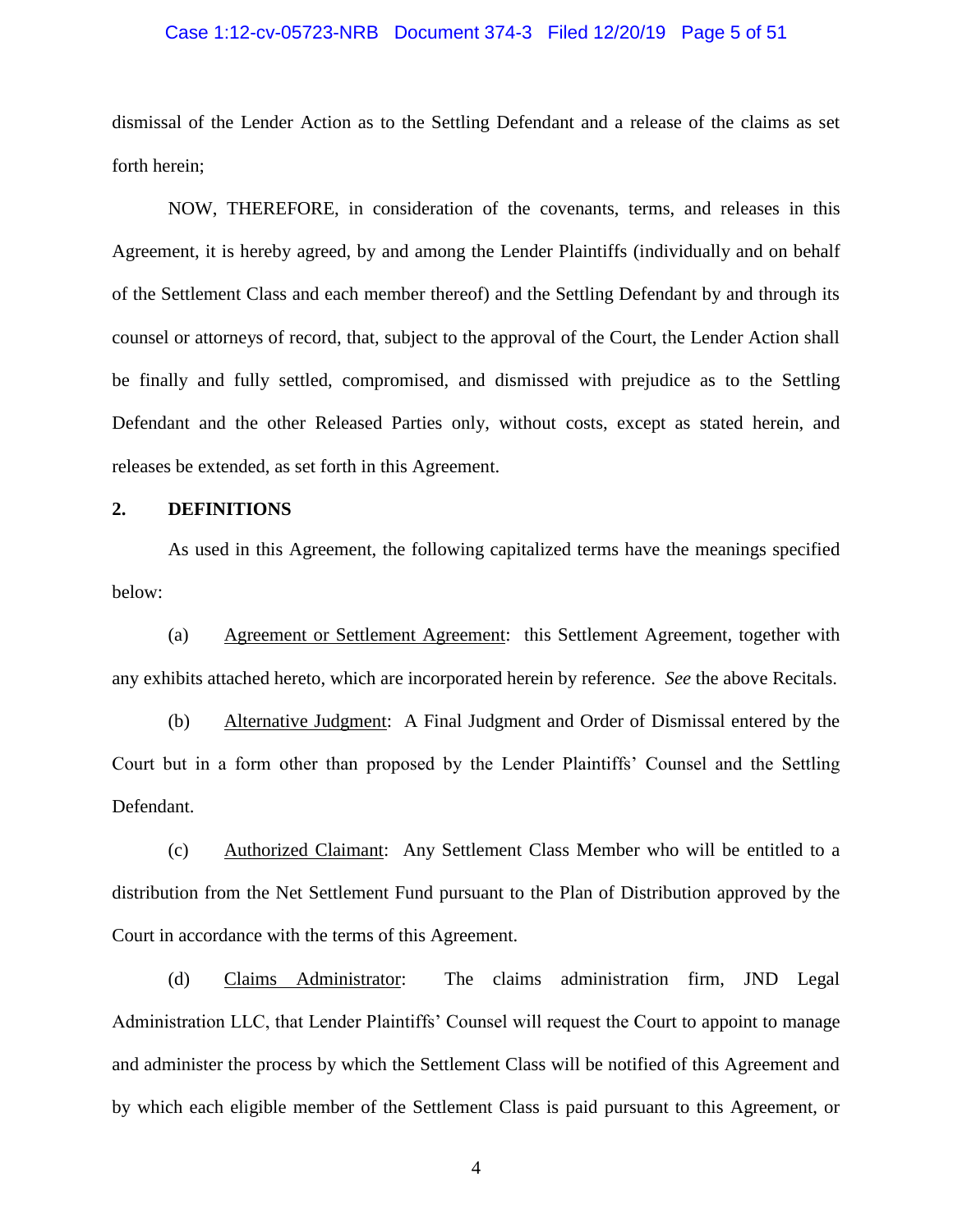#### Case 1:12-cv-05723-NRB Document 374-3 Filed 12/20/19 Page 6 of 51

such other qualified third-party firm selected by Lender Plaintiffs' Counsel and approved by the Settling Defendant and appointed by the Court.

(e) Class Distribution Order: An order from the Court approving the Claims Administrator's determinations concerning the acceptance and rejection of the claims submitted herein and approving any fees and expenses not previously applied for, including the fees and expenses of the Claims Administrator, and, if the Effective Date has occurred, directing payment of the Net Settlement Fund to or for the account of Authorized Claimants, as the case may be.

(f) Class Notice: The Notice and Summary Notice, collectively.

(g) Court: The United States District Court for the Southern District of New York.

(h) Defendants: Bank of America Corporation, Bank of America, N.A., Bank of Tokyo Mitsubishi UFJ Ltd., Barclays Bank PLC, British Bankers' Association, BBA Enterprises Ltd., BBA LIBOR Ltd., Citigroup Inc., Citibank, N.A., Coöperatieve Centrale Raiffeisen-Boerenleenbank B.A., Credit Suisse Group AG, Deutsche Bank AG, HSBC Holdings PLC, HSBC Bank PLC, JPMorgan Chase & Co., JPMorgan Chase Bank, N.A., Lloyds Banking Group PLC, HBOS PLC, Royal Bank of Canada, The Norinchunkin Bank, The Royal Bank of Scotland Group PLC, UBS AG, WestLB AG, and Westdeutsche Immobilienbank AG, and any other Person or Persons who are or were named as defendants in the Lender Action at any time up to and including the date a Preliminary Approval Order is issued.

(i) Effective Date or Effective Date of Settlement: *See* Paragraph 6(a).

(j) Escrow Agent: The entity jointly designated as such by Lender Plaintiffs' Counsel and UBS, and any successor agent, to maintain the Settlement Fund.

(k) Execution Date: *See* the above Recitals.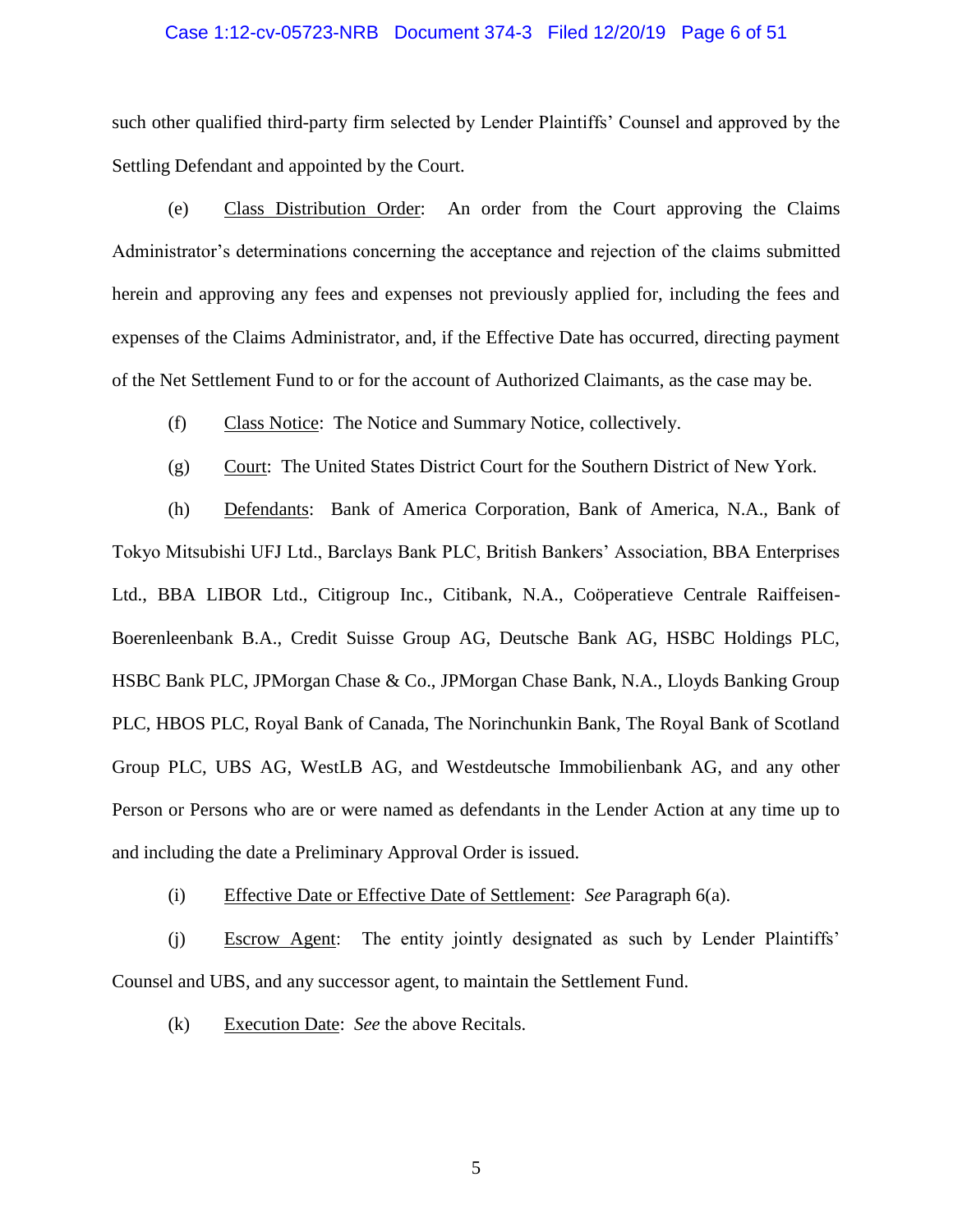#### Case 1:12-cv-05723-NRB Document 374-3 Filed 12/20/19 Page 7 of 51

(l) Fairness Hearing: The hearing to be held by the Court to determine whether the settlement set forth in this Agreement shall receive final approval pursuant to Rule 23 of the Federal Rules of Civil Procedure.

#### (m) Fee and Expense Application: *See* Paragraph 9(a).

(n) Fee and Expense Award: *See* Paragraph 9(b).

(o) Final Judgment and Order of Dismissal: The order of the Court finally approving the settlement set forth in this Agreement, dismissing the Lender Action against the Settling Defendant with prejudice, and except as provided for in this Agreement, without costs, and meeting the criteria set forth in Paragraph 5(g). The Final Judgment and Order of Dismissal shall become final when: (i) no appeal has been filed and the prescribed time for commencing any appeal has expired; or (ii) an appeal has been filed and either (1) the appeal has been dismissed and the prescribed time, if any, for commencing any further appeal has expired, or (2) the order has been affirmed in its entirety and the prescribed time, if any, for commencing any further appeal has expired. For purposes of this Paragraph, an "appeal" includes appeals as of right, discretionary appeals, interlocutory appeals, proceedings involving writs of certiorari or mandamus, and any other proceedings of like kind. It is agreed that neither the provisions of Rule 60 of the Federal Rules of Civil Procedure nor the All Writs Act, 28 U.S.C. § 1651, shall be taken into account in determining the above-stated times.

(p) Investment Vehicles: Any investment company, separately managed account or pooled investment fund, including, but not limited to: (i) mutual fund families, exchange-traded funds, fund of funds and hedge funds; and (ii) employee benefit plans.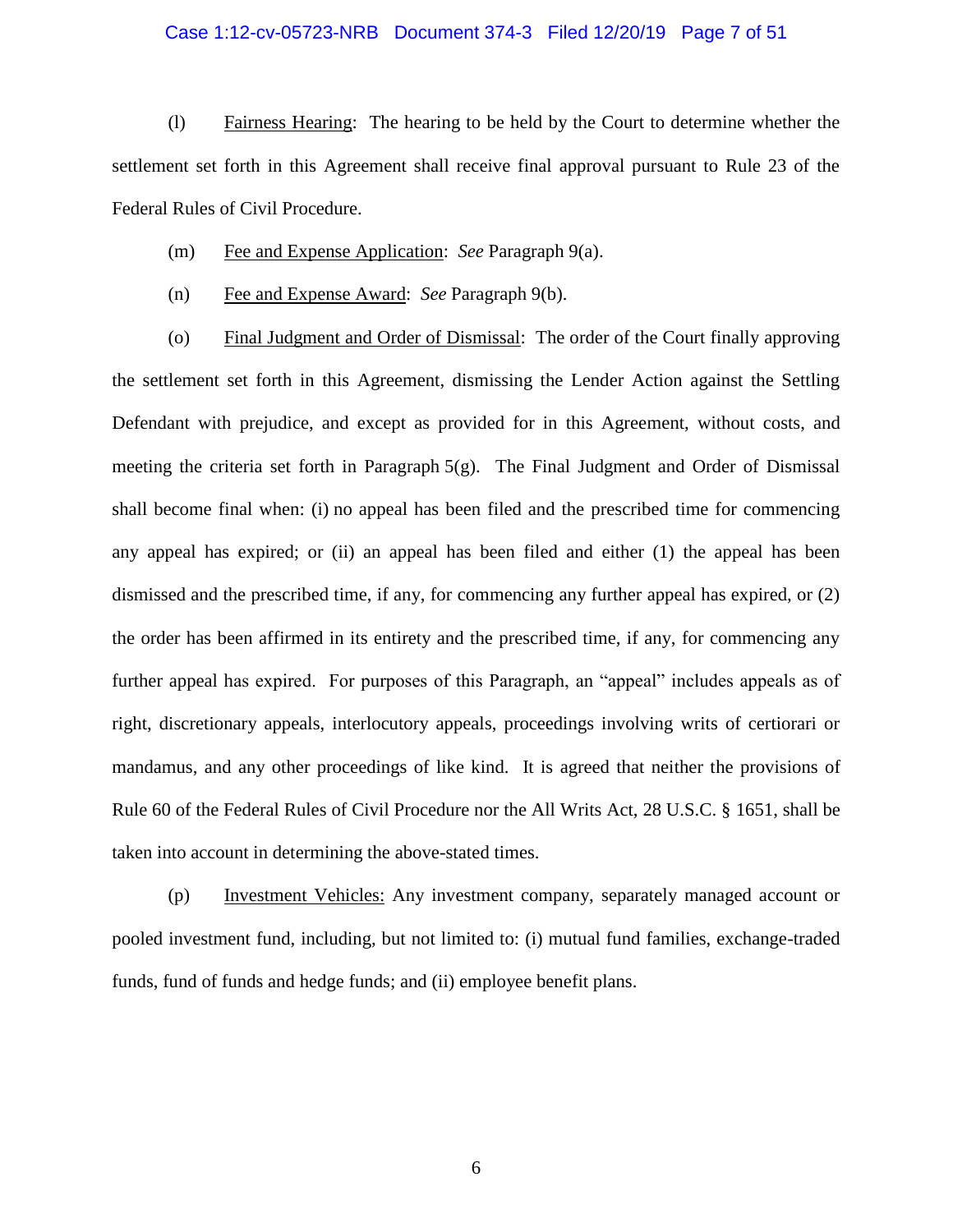## Case 1:12-cv-05723-NRB Document 374-3 Filed 12/20/19 Page 8 of 51

(q) Lender Action: *The Berkshire Bank and Government Development Bank for Puerto Rico* v. *Bank of America, et al.*, No. 12-cv-5723 (NRB), currently pending in the USD LIBOR MDL.

(r) Lender Class: *See* Paragraph 3(a).

(s) Lender Class Member: A Person who is a member of the Settlement Class and has not timely and validly excluded himself, herself, or itself in accordance with the procedures established by the Court.

(t) Lender Plaintiffs: The Berkshire Bank and The Government Development Bank for Puerto Rico.

(u) Lender Plaintiffs' Counsel: Pomerantz LLP.

(v) LIBOR: The London Interbank Offered Rate.

(w) Net Settlement Fund: *See* Paragraph 10(f)(v).

(x) Notice: The Notice of Proposed Settlement of Class Action to be provided to the Settlement Class as provided in this Agreement and the Preliminary Approval Order.

(y) Notice and Administration Costs: The costs, fees and expenses that are reasonably and actually incurred by the Claims Administrator and/or Class Counsel in connection with: (i) providing notice to the Class; and (ii) administering the Settlement, including, but not limited to, the Claims process, as well as the reasonably and actually incurred costs, fees and expenses incurred in connection with the Escrow Account.

(z) Parties: The Settling Defendant and the Lender Plaintiffs.

(aa) Person(s): An individual, corporation, limited liability corporation, professional corporation, limited liability partnership, partnership, limited partnership, association, joint stock company, estate, legal representative, trust, unincorporated association, municipality, state, state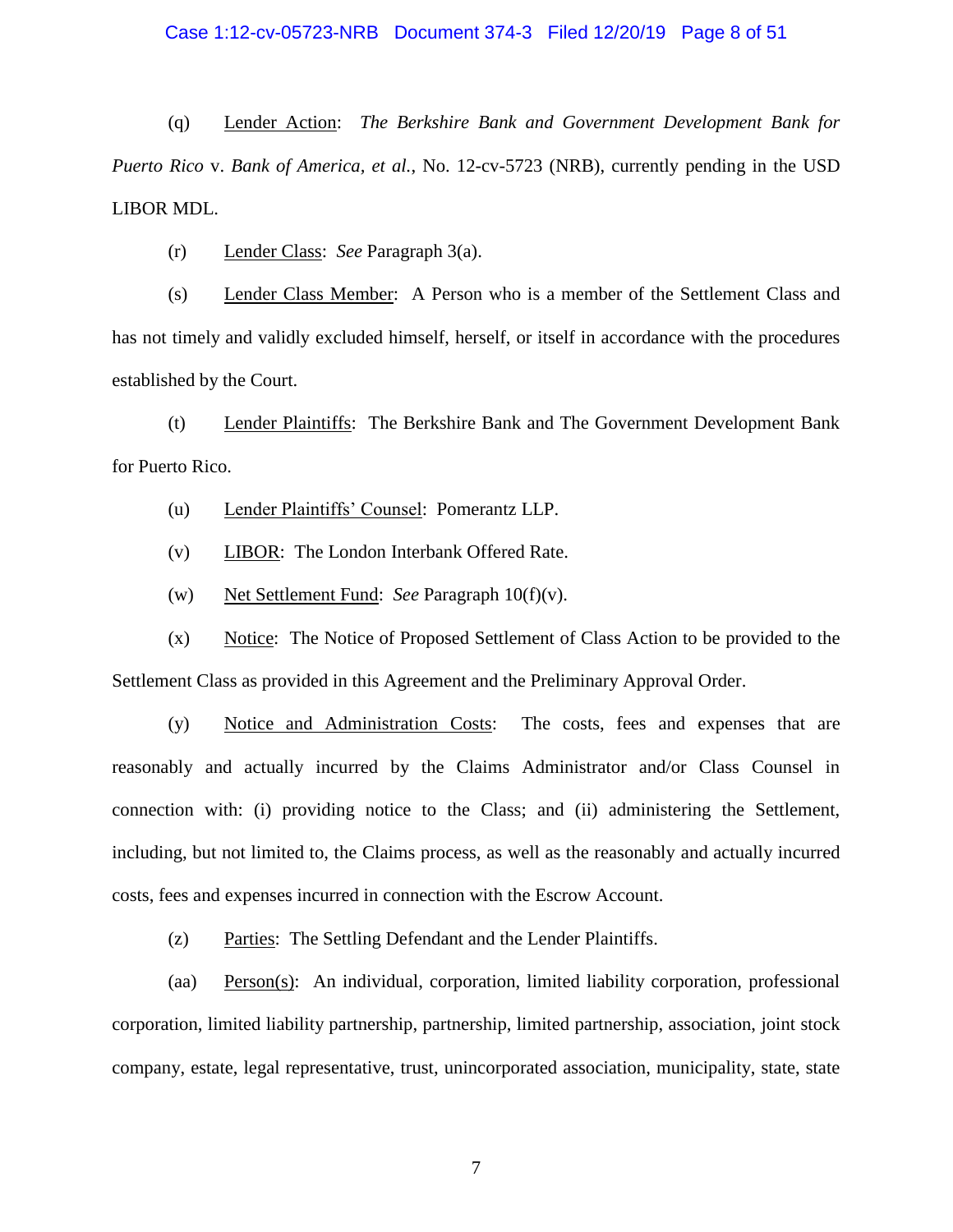# Case 1:12-cv-05723-NRB Document 374-3 Filed 12/20/19 Page 9 of 51

agency, any entity that is a creature of any state, any government or any political subdivision, authority, office, bureau or agency of any government, and any business or legal entity, and any spouses, heirs, predecessors, successors, representatives, or assignees of the foregoing.

(bb) Plan of Distribution: A plan or formula of allocation of the Net Settlement Fund whereby the Settlement Fund shall be distributed to Authorized Claimants after payment of the Notice and Administration Costs of the settlement, Taxes and tax expenses, and such attorneys' fees, costs, interest, and other expenses as may be awarded by the Court. At a time and in a manner determined by the Court, Lender Plaintiffs' Counsel shall submit for Court approval a Plan of Distribution for the Lender Class that will provide for the distribution of the applicable Net Settlement Fund.

(cc) Preliminary Approval Order: An order (or set of orders) of the Court that preliminarily approves the settlement set forth in this Agreement, certifies the Settlement Class solely for settlement purposes, directs Notice thereof to the Class, and stays all proceedings against the Settling Defendant until such time as the Court renders a final decision on approval of the Agreement.

(dd) Released Claims: Any and all manner of claims, causes of action, cross-claims, counter-claims, charges, liabilities, demands, judgments, suits, obligations, debts, setoffs, rights of recovery, or liabilities for any obligations of any kind whatsoever (however denominated), of every nature and description, whether class or individual, in law or equity or arising under constitution, statute, regulation, ordinance, contract, or otherwise in nature, for fees, costs, penalties, fines, debts, expenses, attorneys' fees, and damages, whenever incurred, and liabilities of any nature whatsoever (including joint and several), whether based on federal, state, local, statutory or common law, in equity, or on any other law, rule, regulation (including Rule 11 of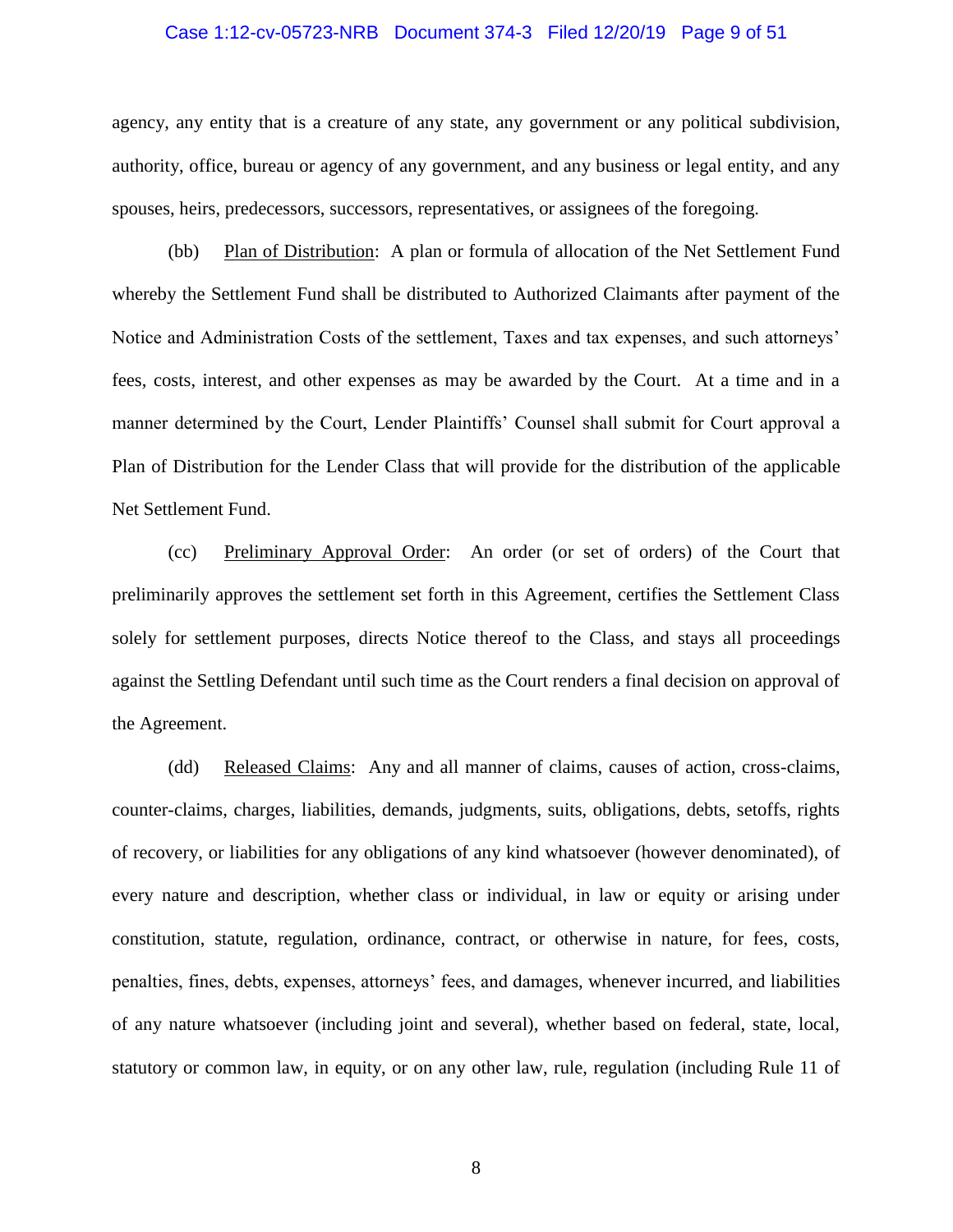#### Case 1:12-cv-05723-NRB Document 374-3 Filed 12/20/19 Page 10 of 51

the Federal Rules of Civil Procedure), ordinance, contract, or the law of any foreign jurisdiction, whether fixed or contingent, known or unknown, suspected or unsuspected, asserted or unasserted, matured or unmatured, arising from or relating in any way to the origination, ownership, purchase, or sale of loans (or interests in loans, including through mortgage-backed securities, home or business loans, or other instruments) with interest rates tied to LIBOR which adjusted during the Class Period, and the acts, facts, statements, or omissions that were or could have been alleged or asserted by Lender Plaintiffs or any member of the Settlement Class in the Lender Action or in any other action in any court or forum, which any Releasing Party ever had, now has, or hereafter may have against the Released Parties (whether directly, derivatively, representationally, or in any other capacity), from the beginning of time. Furthermore, Settling Defendant shall benefit from any potential larger set of released claims that may have been agreed to in prior settlements with other Defendants.

(ee) Released Party or Released Parties: The Settling Defendant and its respective divisions, predecessors, successors and assigns, the respective direct and indirect parents (including holding companies), subsidiaries, associates, and affiliates thereof, and the respective current and former officers, directors, employees, managers, members, partners, agents (in their capacities as agents of Settling Defendant), shareholders (in their capacities as shareholders of Settling Defendant), attorneys, trustees, and legal or other representatives thereof, and the predecessors, successors, heirs, executors, administrators, and assigns of each of the foregoing in their respective capacity as such. Released Parties does not include: (i) any of the other Defendants in the Lender Action or (ii) any other person or entity formerly named as a party in the Lender Action.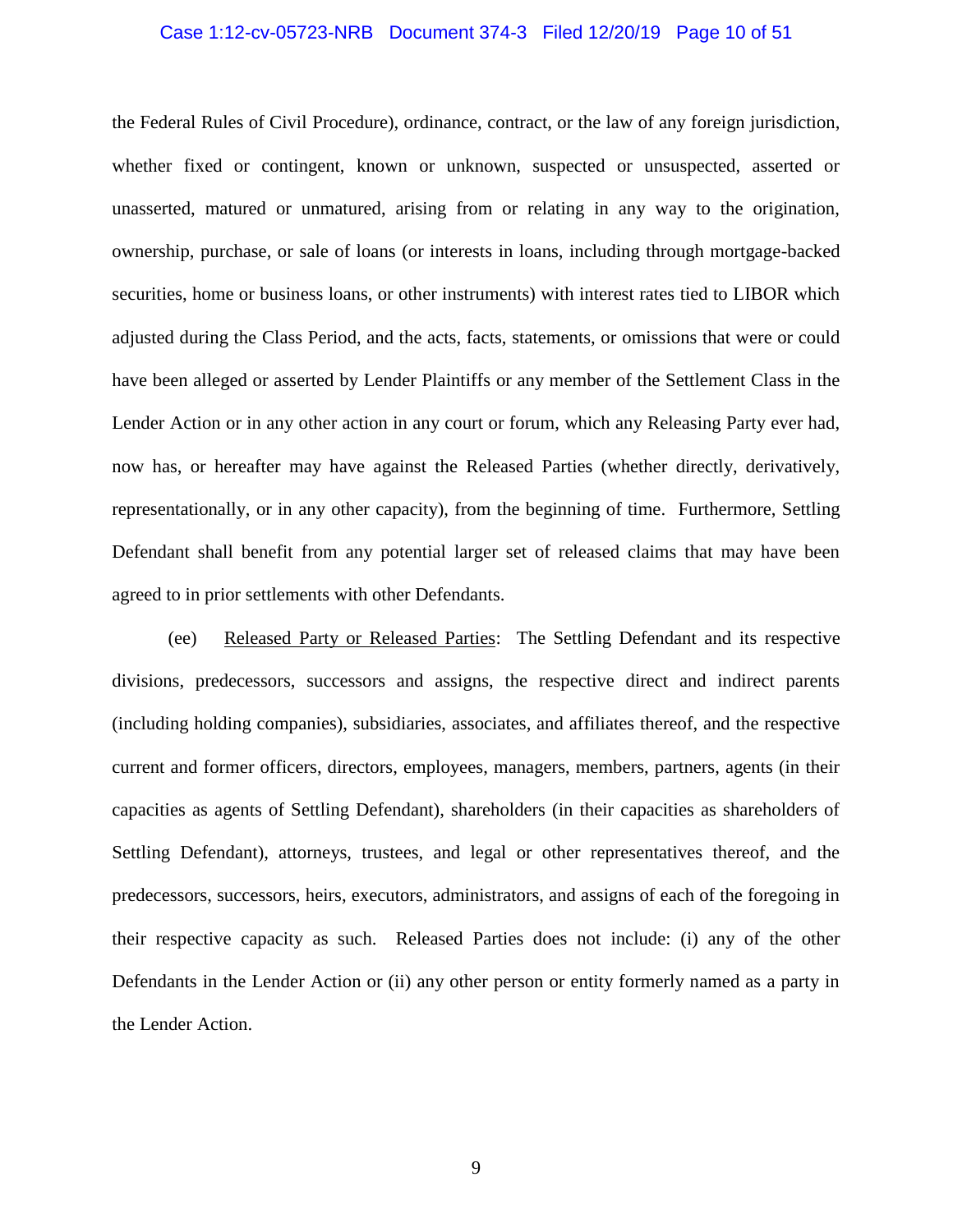#### Case 1:12-cv-05723-NRB Document 374-3 Filed 12/20/19 Page 11 of 51

(ff) Releasing Party or Releasing Parties: Lender Plaintiffs and each and every Lender Class Member on their own behalf and on behalf of their respective predecessors, successors, beneficiaries, and assigns, the respective direct and indirect parents (including holding companies), subsidiaries, divisions, associates, and affiliates thereof, the respective future, current, and former officers, directors, employees, agents, stockholders, trustees, fiduciaries, and legal or other representatives thereof, and the respective predecessors, successors, heirs, executors, administrators, beneficiaries, and assigns of each of the foregoing in their respective capacity as such, whether or not they object to the Settlement and whether or not they make a claim for payment from the Settlement Fund to be established with respect to this Settlement.

(gg) Settlement Amount: One million dollars (\$1,000,000.00), which includes any and all attorneys' fees, costs, service awards to class representatives, and expenses of Class Notice and Claims Administration. For the avoidance of doubt, the Settling Defendant will have no responsibility or obligation to make any further payment than the Settlement Amount.

(hh) Settlement Class: *See* Paragraph 3(a).

(ii) Settlement Fund: The escrow account established pursuant to Paragraph 10 of this Agreement, including all monies held therein in accordance with the terms of this Agreement.

(ii) Settling Defendant: UBS AG.

(kk) Settling Defendant's Counsel: Gibson, Dunn & Crutcher LLP.

(ll) Summary Notice: The summary notice of proposed settlement and hearing for publication that may be directed by order(s) of the Court.

(mm) Taxes: *See* Paragraph 12(c).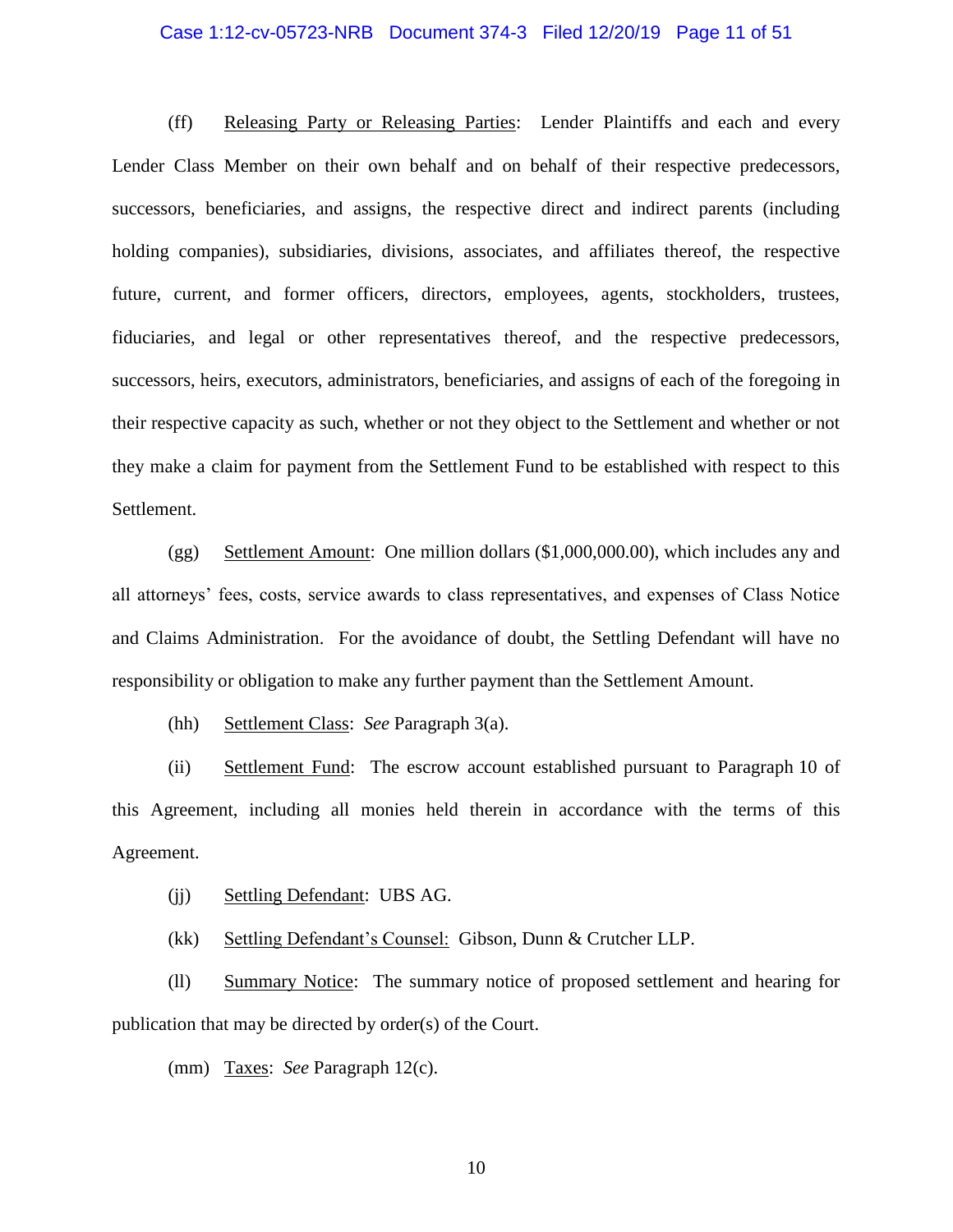(nn) UBS: UBS AG

(oo) Unknown Claims: Any and all Released Claims against the Released Parties which Releasing Parties do not know or suspect to exist in his, her, or its favor as of the Effective Date, which if known by the Releasing Parties might have affected his, her, or its decision(s) with respect to the settlement. With respect to any and all Released Claims, the Parties stipulate and agree that by operation of the Final Judgment and Order of Dismissal, upon the Effective Date, Releasing Parties shall have expressly waived, and each Lender Class Member shall be deemed to have waived, and by operation of the Final Judgment and Order of Dismissal shall have expressly waived, the provisions, rights and benefits of California Civil Code § 1542, which provides as follows:

> A GENERAL RELEASE DOES NOT EXTEND TO CLAIMS THAT THE CREDITOR OR RELEASING PARTY DOES NOT KNOW OR SUSPECT TO EXIST IN HIS OR HER FAVOR AT THE TIME OF EXECUTING THE RELEASE AND THAT, IF KNOWN BY HIM OR HER, WOULD HAVE MATERIALLY AFFECTED HIS OR HER SETTLEMENT WITH THE DEBTOR OR RELEASED PARTY

and any and all provisions, rights and benefits conferred by any law of any state or territory of the United States, or principle of common law, which is similar, comparable, or equivalent to California Civil Code § 1542.

The Releasing Parties may hereafter discover facts other than or different from those which they now know or believe to be true with respect to the subject matter of the Released Claims. Nevertheless, Lender Plaintiffs shall expressly, fully, finally, and forever settle and release, and each Lender Class Member, upon the Effective Date, shall be deemed to have, and by operation of the Final Judgment and Order of Dismissal shall have, fully, finally, and forever settled and released, any and all Released Claims, whether or not concealed or hidden, without regard to the subsequent discovery or existence of such different or additional facts. Lender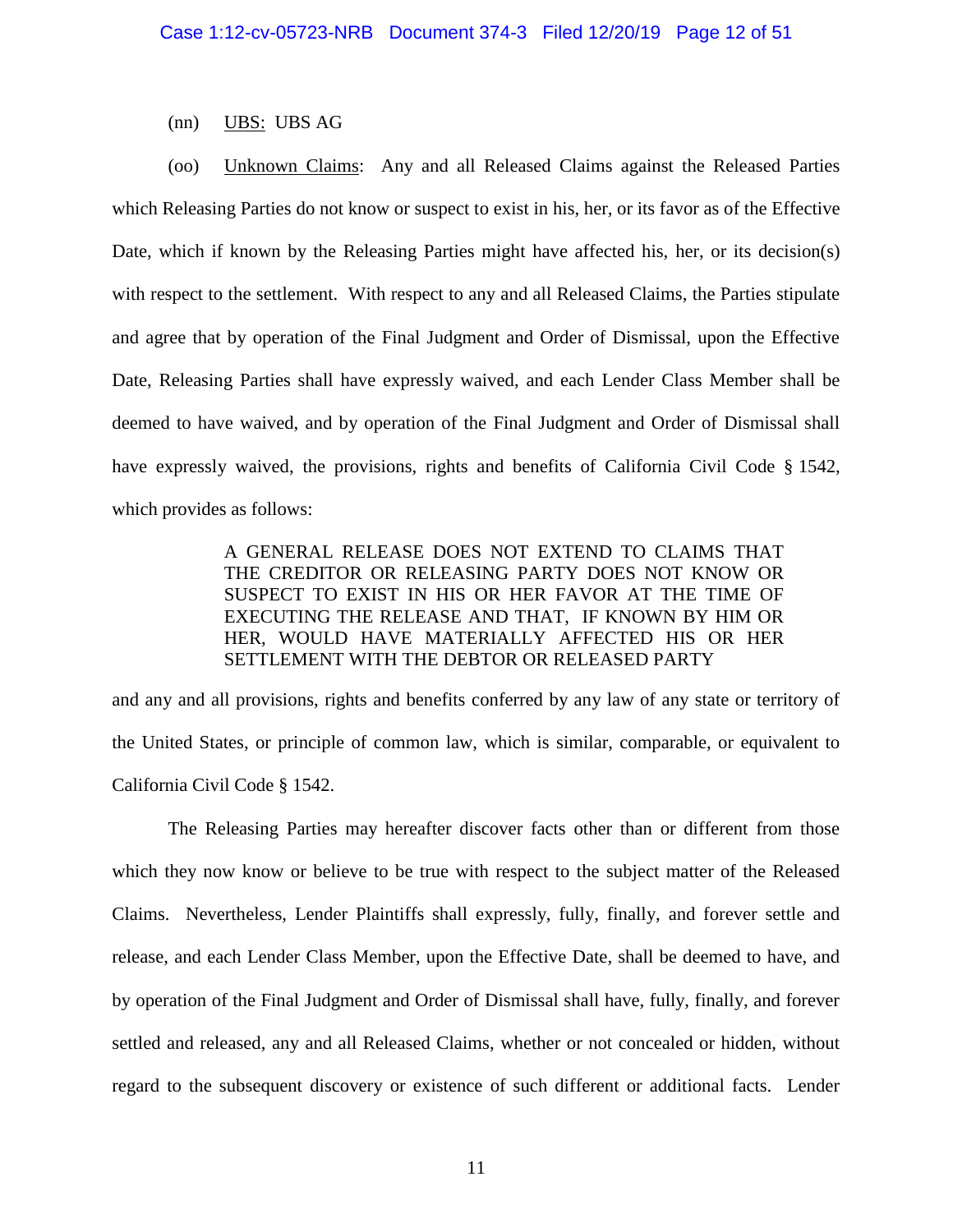#### Case 1:12-cv-05723-NRB Document 374-3 Filed 12/20/19 Page 13 of 51

Plaintiffs acknowledge, and Lender Class Members shall be deemed to have acknowledged, that the inclusion of "unknown" claims in the definition of Released Claims was separately bargained for and was a key element of the Agreement.

(pp) USD LIBOR MDL: *In re LIBOR-Based Financial Instruments Antitrust Litigation*, Case No. 11-md-2262 (NRB), currently pending in the U.S. District Court for the Southern District of New York.

(qq) U.S. Dollar LIBOR-Based Loans: A loan with any term, provision, obligation, right to pay, to be paid, or to receive interest based upon any U.S. Dollar LIBOR-related rate, including, but not limited to, through mortgage-backed securities, business or home loans, or other instruments.

# **3. SETTLEMENT CLASS CERTIFICATION**

(a) The Parties hereby stipulate for purposes of settlement only that, subject to Court approval, the following settlement class shall be certified as to the Settling Defendant (the "Settlement Class"):

> All lending institutions headquartered in the United States, including its fifty (50) states and United States territories, that originated loans, held loans, held interests in loans, owned loans, owned interests in loans, purchased loans, purchased interests in loans, sold loans, or sold interests in loans with interest rates based upon U.S. Dollar LIBOR ("U.S. Dollar LIBOR-Based Loans"), which rates adjusted at any time between August 1, 2007 and May 31, 2010 (the "Class Period").

(b) Excluded from the Settlement Class are Defendants; Released Parties; any entity in which any Defendant, Released Party, or alleged co-conspirator has a controlling interest; any affiliate, legal representative, heir, successor, or assign of any Defendant, Released Party, or alleged co-conspirator and any person acting on their behalf. Also excluded from the Class are any judicial officers presiding over the Lender Action and the members of his/her immediate families and judicial staff. Solely for purposes of the Settlement, the Parties agree that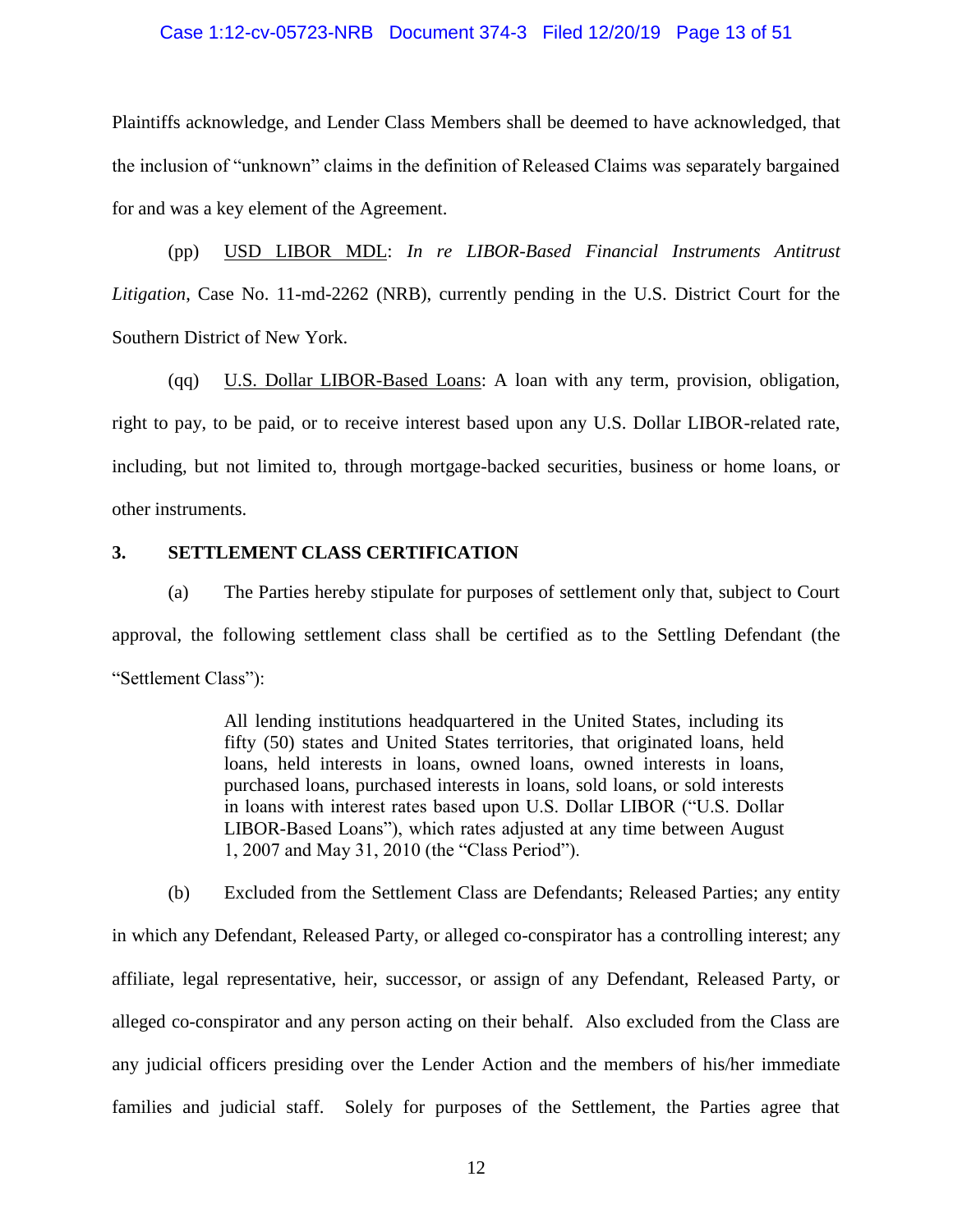#### Case 1:12-cv-05723-NRB Document 374-3 Filed 12/20/19 Page 14 of 51

Investment Vehicles are not excluded from the Settlement Class solely because they are, or are managed by, affiliates or subsidiaries of the Defendants.

(c) The Parties' agreement as to certification of the Settlement Class is only for purposes of effectuating a settlement and for no other purpose. The Settling Defendant retains all of its objections, arguments, and defenses with respect to class certification, and reserves all rights to contest class certification, if the settlement set forth in this Agreement does not receive the Court's final approval, if the Court's approval is reversed or vacated on appeal, if this Agreement is terminated as provided herein, or if the settlement set forth in this Agreement otherwise fails to become effective for any reason. The Parties acknowledge that there has been no stipulation to any class or certification of any class for any purpose other than effectuating the settlement, and that if the settlement set forth in this Agreement does not receive the Court's final approval, if the Court's approval is reversed or vacated on appeal, if this Agreement is terminated as provided herein, or if the settlement set forth in this Agreement otherwise fails to become effective for any reason, this agreement as to certification of the Settlement Class will become null and void *ab initio*. Neither this Agreement nor any other settlement-related statement may be cited regarding the certification of the Lender Class, or in support of any argument for certifying a class for any purpose related to the USD LIBOR MDL or this Action, including any litigation class.

# **4. GOOD FAITH EFFORTS TO EFFECTUATE THIS SETTLEMENT AGREEMENT**

The Parties agree to cooperate with one another in good faith to effectuate and implement the terms and conditions of this Agreement and to exercise their reasonable best efforts to accomplish the terms of this Agreement. This includes the Settling Defendant serving notice on those persons and entities required to receive notice pursuant to 28 U.S.C. § 1715.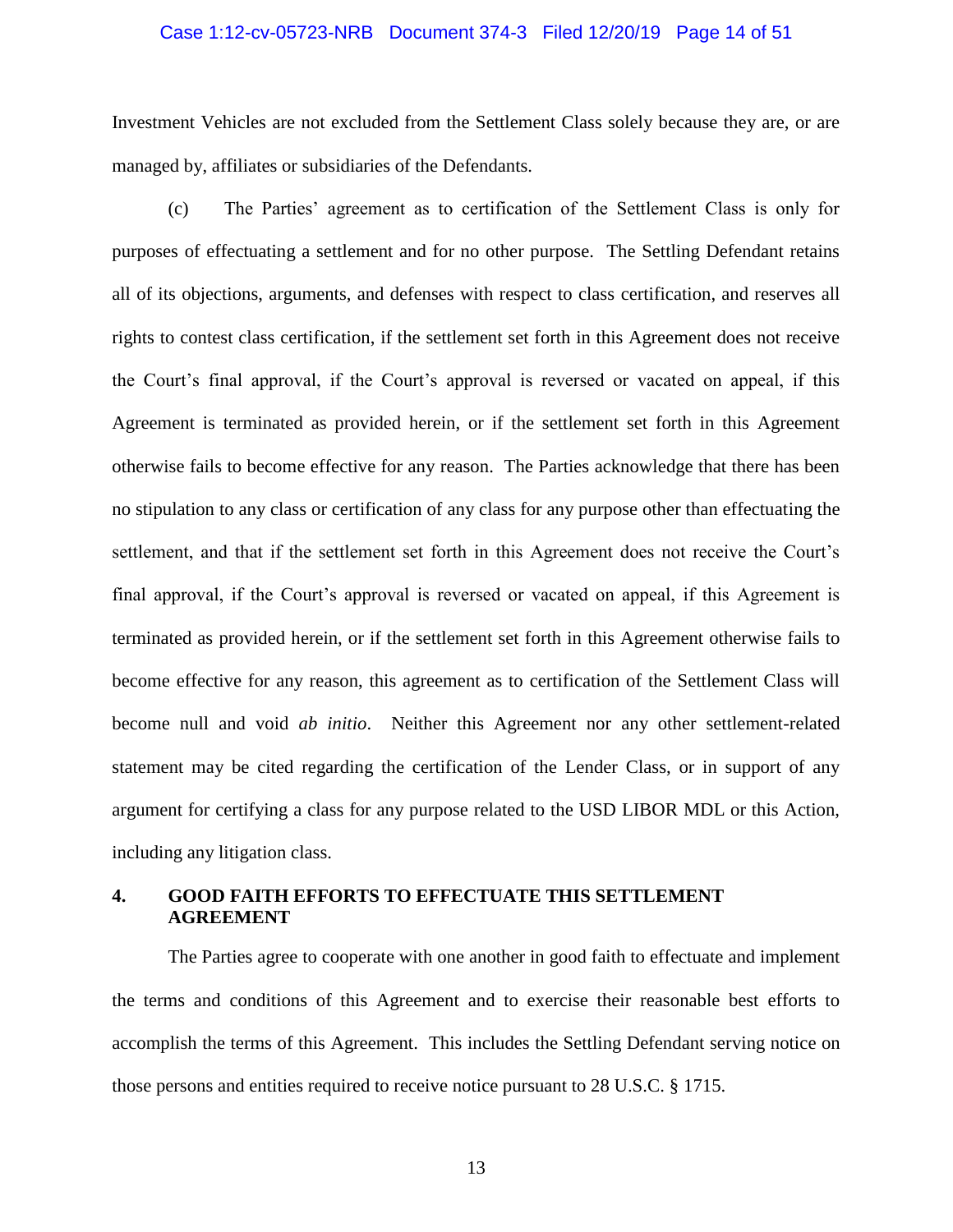### **5. PRELIMINARY APPROVAL ORDER, NOTICE, AND FAIRNESS HEARING**

(a) Within fifteen (15) calendar days of execution of this Agreement, Lender Plaintiffs' Counsel shall submit to the Court a motion requesting entry of the Preliminary Approval Order (this time may be extended with the consent of the Settling Defendant, which consent shall not be unreasonably withheld). Lender Plaintiffs will submit the Settlement to the Court for final approval as soon as is practicable after the Court enters the Preliminary Approval Order. Lender Plaintiffs' Counsel shall share drafts of any papers related to the Settlement with the Settling Defendant's Counsel at least three (3) business days in advance of any submission to the Court in order to give the Settling Defendant a reasonable opportunity to comment. The motion requesting entry of the Preliminary Approval Order shall:

- (i) Seek certification of the Settlement Class for purposes of settlement only, pursuant to Federal Rule of Civil Procedure 23(a) and 23(b)(3);
- (ii) Request preliminary approval of the Settlement set forth in this Agreement as fair, reasonable, and adequate within the meaning of Federal Rule of Civil Procedure 23;
- (iii) Seek the appointment of the Lender Plaintiffs as class representatives of the Settlement Class under Federal Rule of Civil Procedure 23;
- (iv) Seek appointment of Lender Plaintiffs' Counsel as interim Class counsel under Federal Rule of Civil Procedure 23(g);
- (v) Seek approval of the form and method of dissemination of (1) the Notice, which shall be mailed along with a proof of claim form via first-class mail or as otherwise directed by the Court, and (2) the Summary Notice, which shall be published based upon the recommendations of the Claims Administrator. The Claims Administrator will also establish and maintain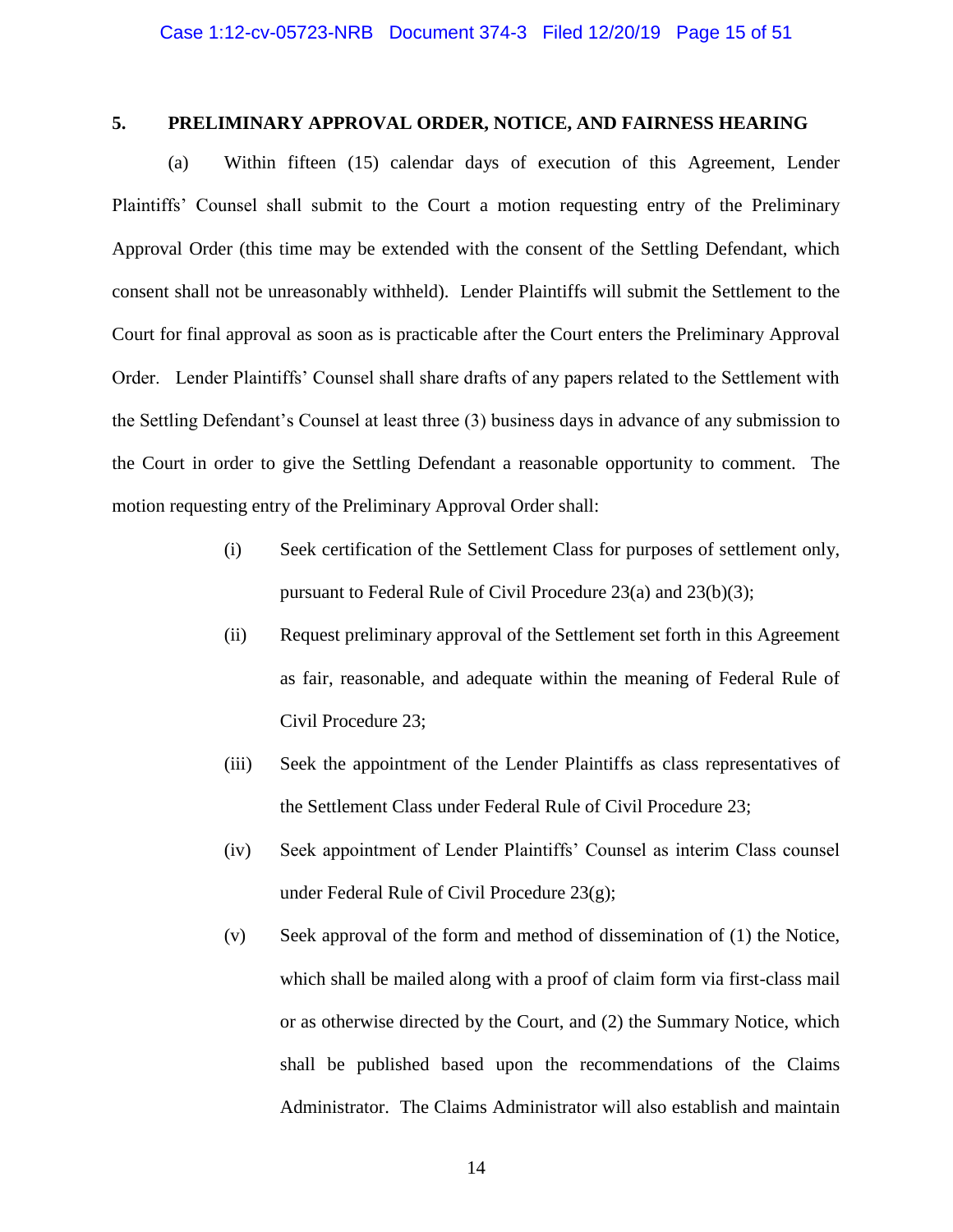a dedicated settlement website, from which each member of the Settlement Class can view and download relevant documents, including the Notice, Summary Notice, and proof of claim form;

- (vi) Seek appointment of a qualified claims administrator as the Claims Administrator;
- (vii) Seek appointment of an Escrow Agent;
- (viii) Seek a stay of all proceedings in the Lender Action against the Settling Defendant until the Court renders a final decision on approval of the settlement set forth in this Agreement; and
- (ix) Attach a proposed order in a form agreed to by the Parties, which shall include such provisions as are typical in such orders, including (1) a finding that the proposed plan of notice complies with Federal Rule of Civil Procedure 23 and the requirements of due process; (2) providing that to be valid for any purpose, a request for exclusion must be timely and include all the required information specified in the Class Notice; (3) addressing scheduling with respect to an ultimate Fairness Hearing; and (4) a provision that, if final approval of the settlement is not obtained, the settlement is null and void, and the Parties will revert to their positions *ex ante* without prejudice to their rights, claims, or defenses, and, except as otherwise expressly provided herein, the Parties shall proceed in all respects as if this Agreement any related orders had not been entered.

(b) Class Notice shall apprise each member of the Settlement Class of his, her, or its right to exclude themselves from the Settlement Class, or object to the settlement.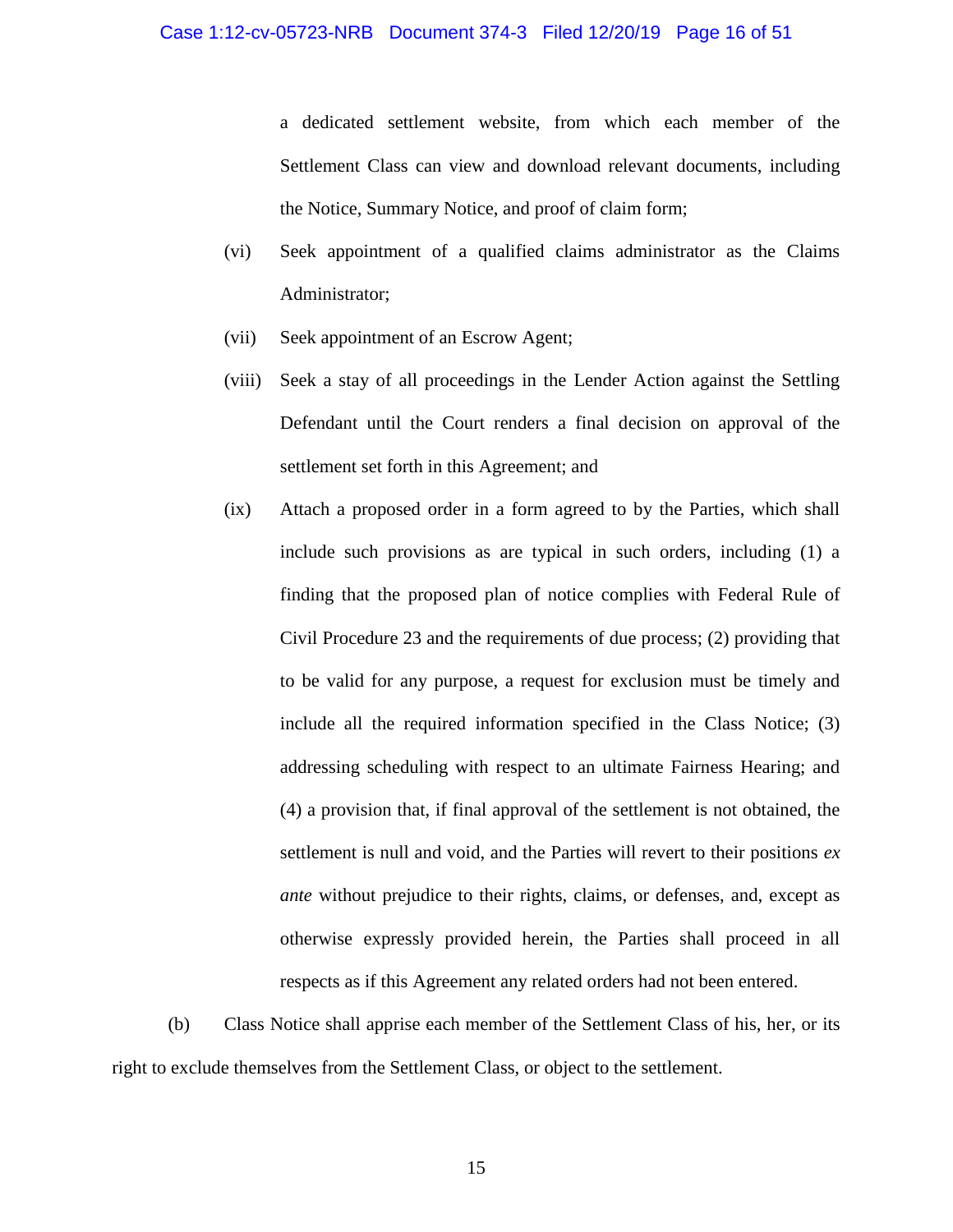#### Case 1:12-cv-05723-NRB Document 374-3 Filed 12/20/19 Page 17 of 51

(c) Subject to the provisions of this Agreement, Lender Plaintiffs' Counsel shall be responsible for arranging Class Notice, claims administration, and distribution of the Settlement Fund, and for obtaining any necessary Court approvals. Unless agreed to by the Settling Defendant, the Settling Defendant shall have no responsibility for providing publication or distribution of the Settlement or any notice of the Settlement to Lender Class Members. Lender Plaintiffs' Counsel shall consult with the Settling Defendant in advance regarding any content that will be used by Lender Plaintiffs' Counsel and/or the Claims Administrator in any Settlement-related communications, press releases, or other media publications, including on websites.

(d) Any Person seeking exclusion from the Settlement Class must file a timely and complete written request for exclusion ("Request for Exclusion"). Any Person that files such a request shall be excluded from the Settlement Class, shall have no rights with respect to this Agreement, and shall receive no payment provided for in this Agreement. To be valid for any purpose, a Request for Exclusion shall include all of the required information specified in the Notice, including that it must:

- (i) Be in writing;
- (ii) Be signed by the Person or his, her, or its authorized representative;
- (iii) State the name, address and phone number of that Person;
- (iv) Include (1) proof of membership in the Settlement Class and (2) a signed statement that "I/we hereby request that I/we be excluded from the proposed Settlement Class in the *In re LIBOR-Based Financial Instruments Antitrust Litigation*;"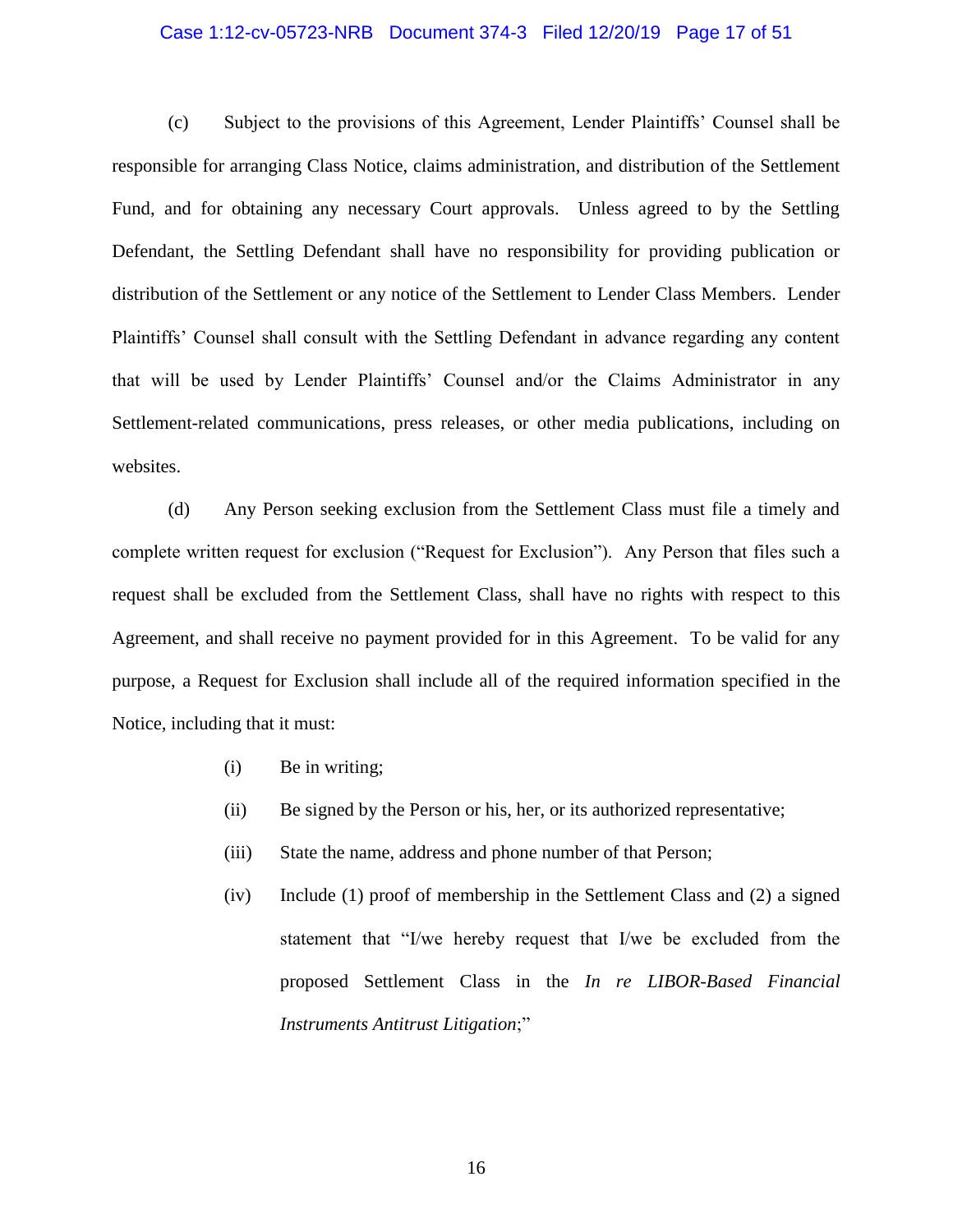- (v) List and provide documentation regarding the origination, ownership, holding, purchase, or sale of loans or interests in loans with interest rates based upon USD LIBOR during the Class Period, including any loans issued to the excluding party during the Class Period. Such documentation should also demonstrate the interest received or paid during the Class Period for such loans or interests in loans.
- (vi) Be mailed to the Claims Administrator at the address provided in the Class Notice and postmarked no later than twenty-one (21) days prior to the date set for the Fairness Hearing or any other date set by the Court.

(e) A Request for Exclusion that does not include all of the foregoing information, that does not contain the proper signature, that is sent to an address other than the one designated in the Class Notice, or that is not sent within the time specified, shall be invalid, and the Person(s) filing such an invalid request shall be a Lender Class Member and shall be bound by the settlement set forth in this Agreement, if approved. Lender Plaintiffs' Counsel agrees to provide the Settling Defendant with notice of any Person who requests to be excluded from the Settlement Class, together with all documents and information provided by such Person, within three (3) business days of receipt by Lender Plaintiffs' Counsel of that Request for Exclusion, or sooner if practicable.

(f) Any Person who has not requested exclusion from the Settlement Class and who objects to the settlement set forth in this Agreement may appear in person or through counsel, at that Person's own expense, at the Fairness Hearing to present any evidence or argument that the Court deems proper and relevant. However, no such Person shall be heard, and no papers, briefs, pleadings, or other documents submitted by any such Person shall be received and considered by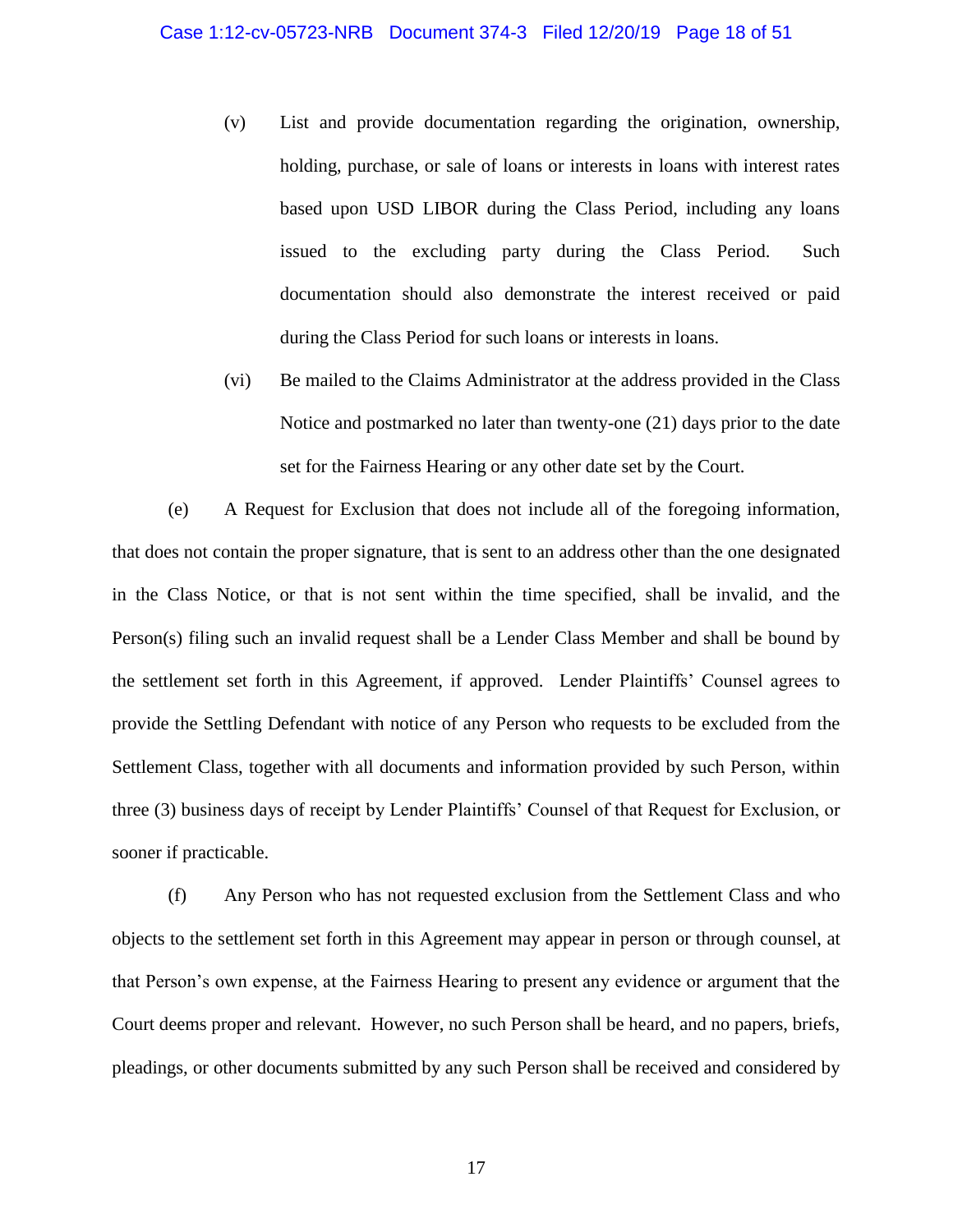#### Case 1:12-cv-05723-NRB Document 374-3 Filed 12/20/19 Page 19 of 51

the Court, unless such Person properly submits a written objection that includes all of the following:

- (i) A notice of intention to appear;
- (ii) Proof of membership in the Settlement Class, including documentation evidencing the origination, ownership, holding, purchase, or sale of loans or interests in loans with interest rates based upon USD LIBOR during the Class Period; and
- (iii) The specific grounds for the objection and any reasons why such Person desires to appear and be heard, as well as all documents or writings that such Person desires the Court to consider.

(g) Such a written objection must be both filed with the Court no later than twentyone (21) days prior to the date set for the Fairness Hearing and mailed to Lender Plaintiffs' Counsel and the Settling Defendant's Counsel at the addresses provided in the Class Notice and postmarked no later than fourteen (14) days prior to the date set for the Fairness Hearing. Any Person that fails to object in the manner prescribed herein shall be deemed to have waived his or her objections and will forever be barred from making any such objections in the Lender Action, unless otherwise excused for good cause shown, as determined by the Court.

(h) If the Preliminary Approval Order is entered by the Court, Lender Plaintiffs shall seek, and the Settling Defendant shall not oppose, entry of a Final Judgment and Order of Dismissal in a form mutually agreeable to the Parties. Lender Plaintiffs' Counsel shall share drafts of the proposed Final Judgment and Order of Dismissal with the Settling Defendant's Counsel at least two (2) weeks before the anticipated filing date in order to give the Settling Defendant a reasonable opportunity to comment. The Final Judgment and Order of Dismissal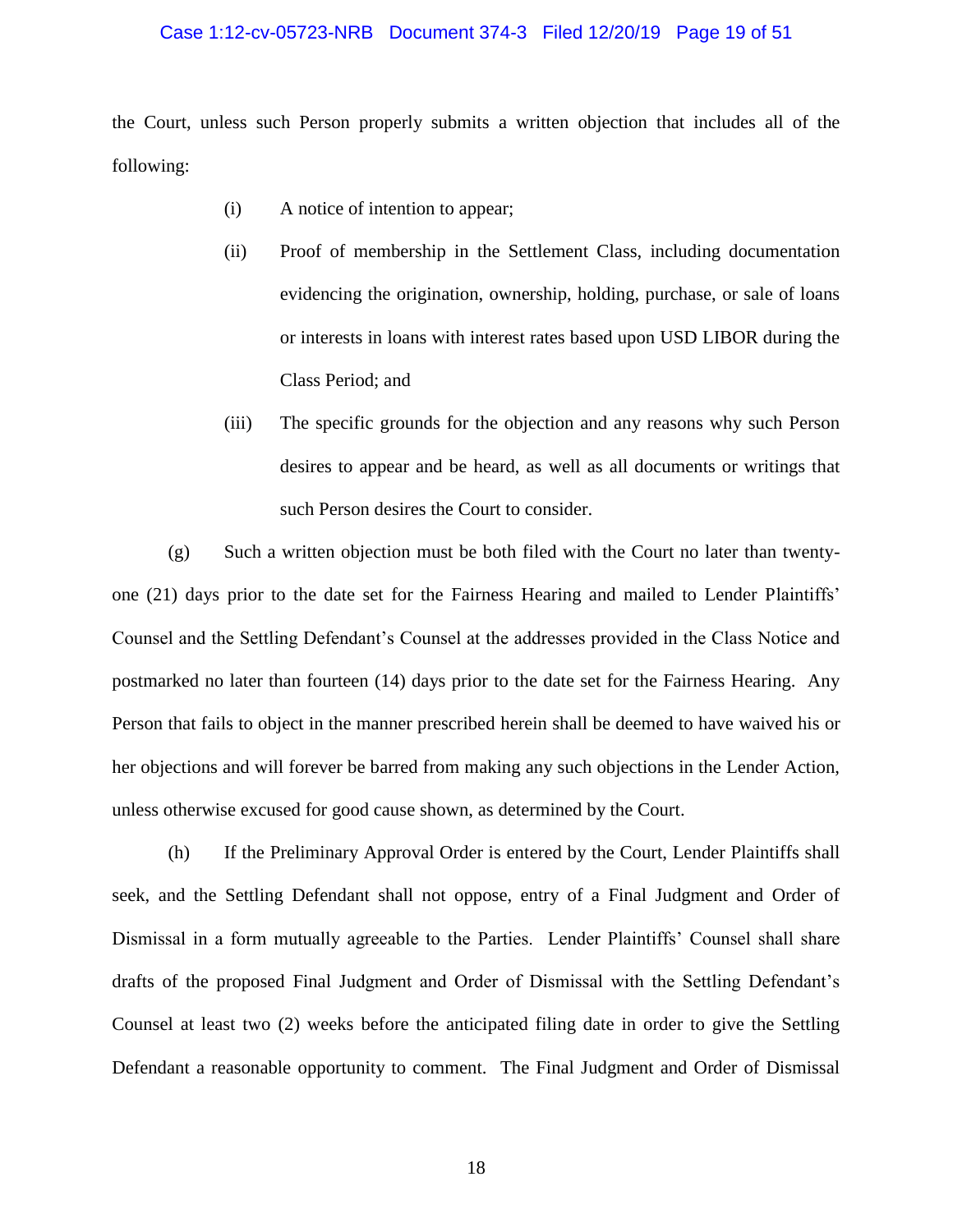#### Case 1:12-cv-05723-NRB Document 374-3 Filed 12/20/19 Page 20 of 51

shall meet all of the following criteria (in addition to any additional criteria specified elsewhere in this Agreement):

- (i) Certify the Settlement Class pursuant to Federal Rule of Civil Procedure 23(a) and 23(b)(3) solely for the purpose of the settlement;
- (ii) Approve finally the settlement set forth in this Agreement and its terms as being a fair, reasonable, and adequate settlement as to the Settlement Class within the meaning of Federal Rule of Civil Procedure 23 and directing its consummation according to its terms;
- (iii) Find that the Class Notice constituted due, adequate, and sufficient notice of the settlement set forth in this Agreement and the Fairness Hearing and meets the requirements of due process and the Federal Rules of Civil Procedure;
- (iv) Direct that, as to the Released Parties, the Released Claims shall be released and the Lender Action shall be dismissed with prejudice and, except as provided for in this Agreement, without costs; provided, however, that such dismissal shall not affect, in any way, the right of Lender Plaintiffs or Lender Class Members to pursue claims, if any, outside the scope of the Released Claims;
- (v) Order that the Releasing Parties are permanently enjoined and barred from instituting, commencing, or prosecuting any action, arbitration or other proceeding asserting any Released Claims against any Released Party in any jurisdiction;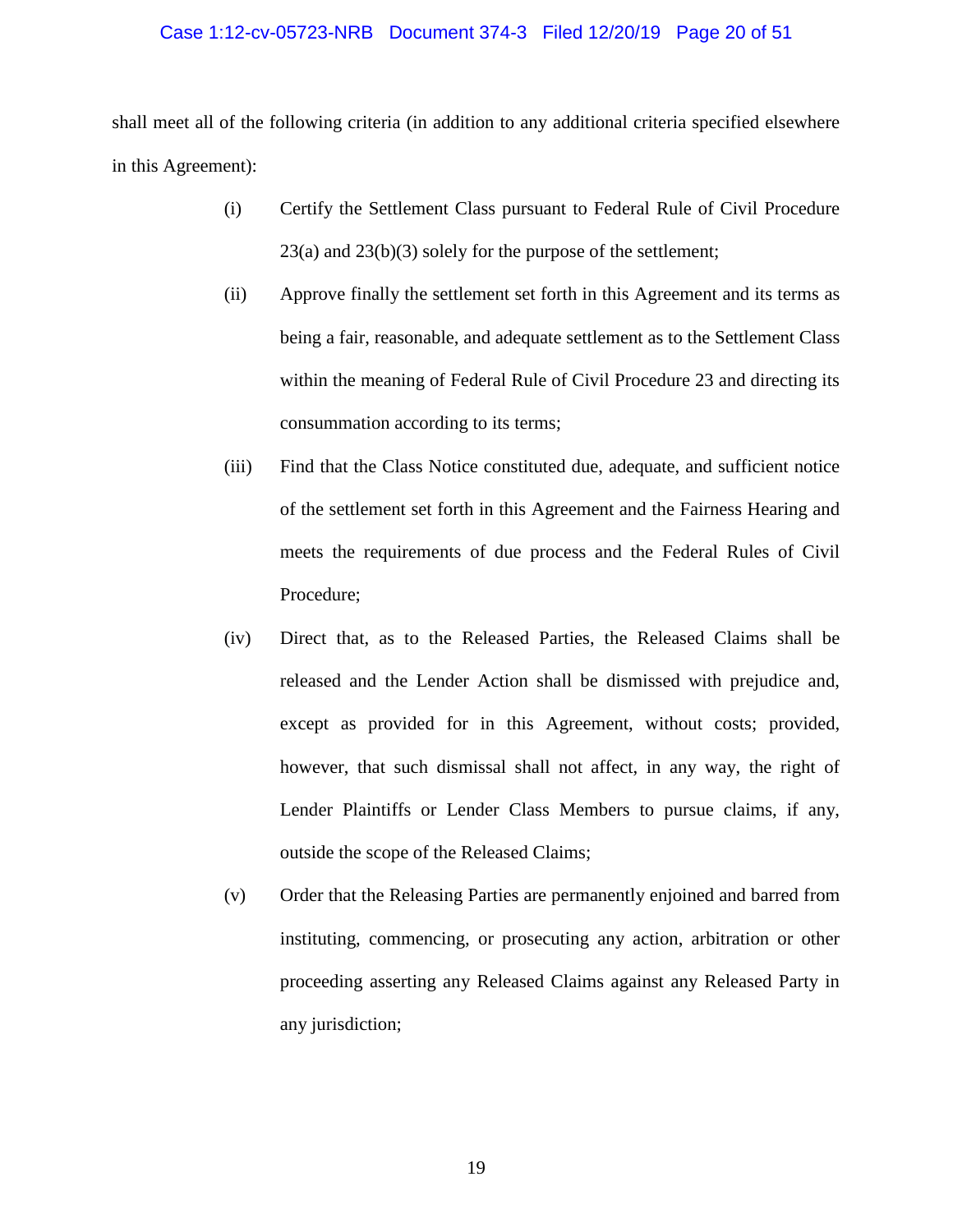- (vi) Permanently bar and enjoin any claim or action by any Person against the Settling Defendant, or any other Released Party, for contribution, indemnification, or similar claims (however denominated) for all or any portion of amounts paid or awarded in the Action by way of settlement, judgment, or otherwise;
- (vii) Specify that should any court determine that any Defendant or other coconspirator is/was legally entitled to any kind of contribution or indemnification from any Released Parties arising out of or related to Released Claims, any money judgment subsequently obtained by the Plaintiffs against any Defendant or other co-conspirator shall be reduced to an amount such that, upon paying the entire amount, the Defendant or other co-conspirator would have no claim for contribution, indemnification, or similar claims (however denominated) against the Released Parties;
- (viii) Retain with the Court exclusive jurisdiction over the settlement and this Agreement, including the administration and consummation of the settlement and all future proceedings relating thereto;
- (ix) Determine under Federal Rule of Civil Procedure 54(b) that there is no just reason for delay and direct that the judgment of dismissal as to Settling Defendants shall be final and entered forthwith; and
- (x) Contain such other and further provisions consistent with the terms of this Agreement to which the Settling Parties expressly consent in writing.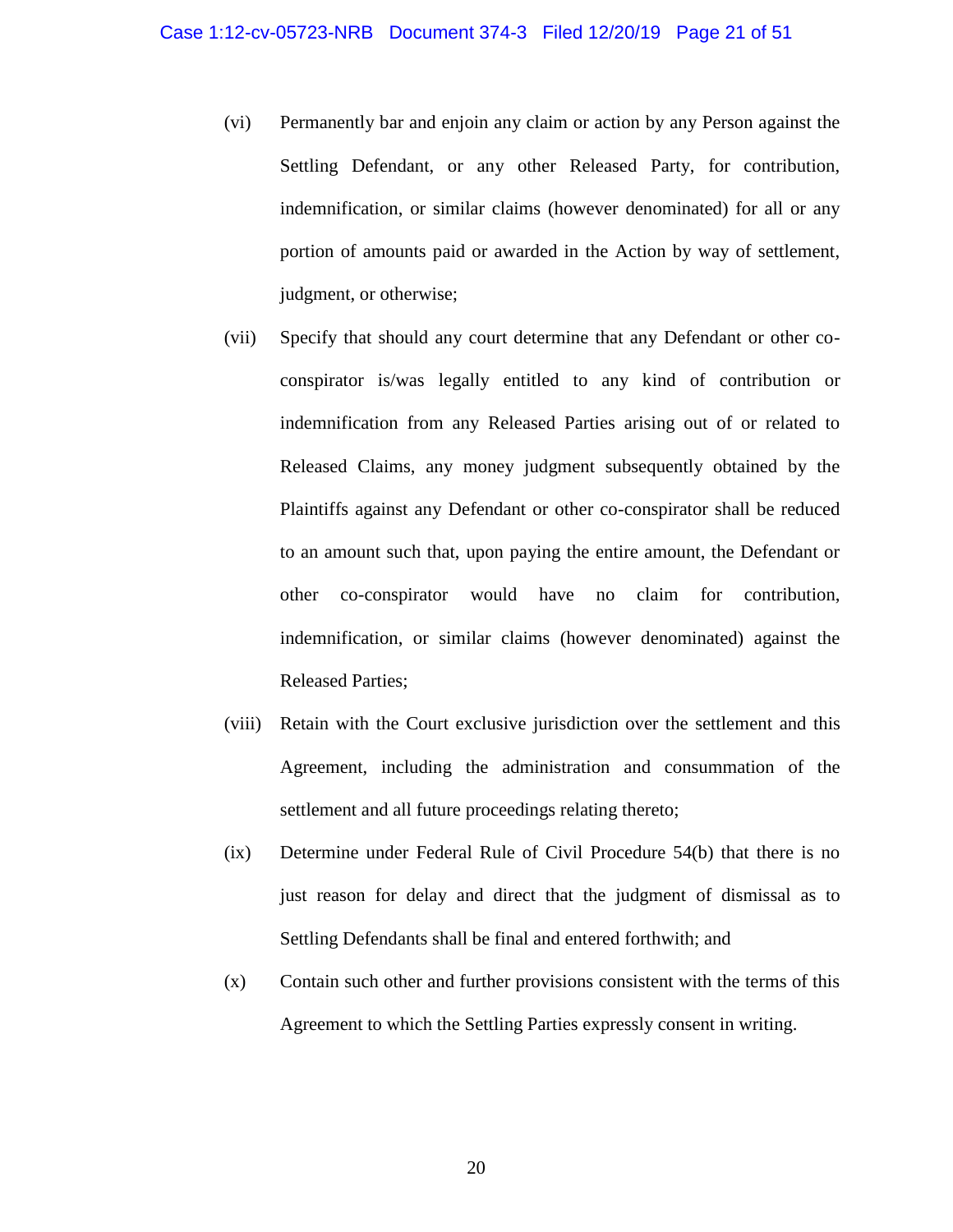# **6. EFFECTIVE DATE OF SETTLEMENT**

(a) The Effective Date of Settlement shall be the date when all of the following events shall have occurred and shall be conditioned on the occurrence of all of the following events:

- (i) The Settling Defendant's contribution to the Settlement Fund has been made pursuant to this Agreement;
- (ii) Entry of the Preliminary Approval Order;
- (iii) Final approval by the Court of the settlement set forth in this Agreement, following Class Notice and the Fairness Hearing;
- (iv) No Party has exercised his, her, or its rights to terminate this Agreement pursuant to Paragraphs  $10(c)$ ,  $13(a)$ , or  $13(b)$ ; and
- (v) Entry by the Court of a Final Judgment and Order of Dismissal, and the Final Judgment and Order of Dismissal becomes final, or, in the event that the Court enters an Alternative Judgment and neither Lender Plaintiffs nor the Settling Defendant elects to terminate this Agreement, and such Alternative Judgment becomes final.

(b) Notwithstanding any other provision herein, any proceeding or order, or motion for reconsideration, appeal, petition for a writ of certiorari or its equivalent, pertaining solely to any Plan of Distribution and/or Fee and Expense Application, shall not in any way delay or preclude the Effective Date.

# **7. CLAIMS ADMINISTRATOR**

(a) Pursuant to the Preliminary Approval Order and subject to Court approval, Lender Plaintiffs' Counsel shall engage the Claims Administrator. The Settling Defendant shall not object to Lender Plaintiffs' Counsel's selection.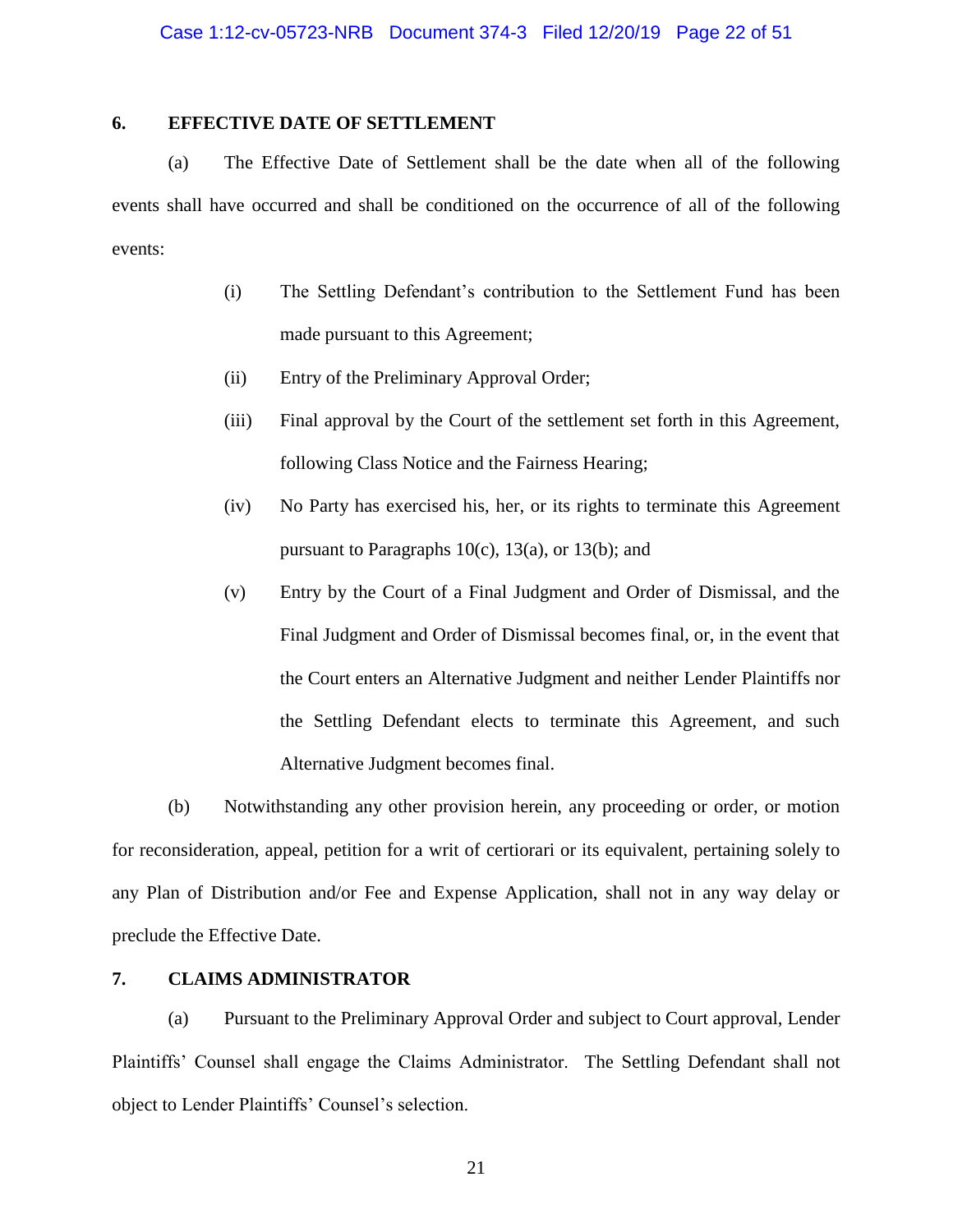#### Case 1:12-cv-05723-NRB Document 374-3 Filed 12/20/19 Page 23 of 51

(b) The Claims Administrator shall, under the direction of the Court and/or Lender Plaintiffs' Counsel, take all steps reasonably necessary to effectuate the notice plan approved by the Court in the Preliminary Approval Order, assist in the development of the Plan of Distribution, assist in the identification of Lender Class Members, administer and calculate the claims submitted by Lender Class Members, oversee distribution of the Net Settlement Fund to Authorized Claimants in accordance with the Plan of Distribution, and perform such other tasks and duties as directed by the Court and/or Lender Plaintiffs' Counsel to effectuate this Agreement (collectively, "Claims Administration").

(c) The Settling Defendant will have no involvement in (nor have liability for) Lender Plaintiffs' selection of the Claims Administrator, the Claims Administration process, or the Plan of Allocation of the Settlement proceeds. Lender Plaintiffs' Counsel shall provide the plan of allocation to the Settling Defendant at least five (5) business days before it is submitted to the Court. The Settling Defendant shall take no position with respect to the proposed Plan of Allocation.

#### **8. SCOPE AND EFFECT OF SETTLEMENT**

(a) The obligations incurred pursuant to this Agreement shall be in full and final disposition of the following:

- (i) The Lender Action against the Settling Defendant; and
- (ii) Any and all Released Claims as against all Released Parties with prejudice and without costs.

(b) This Agreement is expressly intended to absolve the Released Parties from any claims for contribution, indemnification, or similar claims (however denominated) from other Defendants in the Action and other alleged co-conspirators, arising out of or related to the Released Claims in the manner and to the fullest extent permitted under the laws of the State of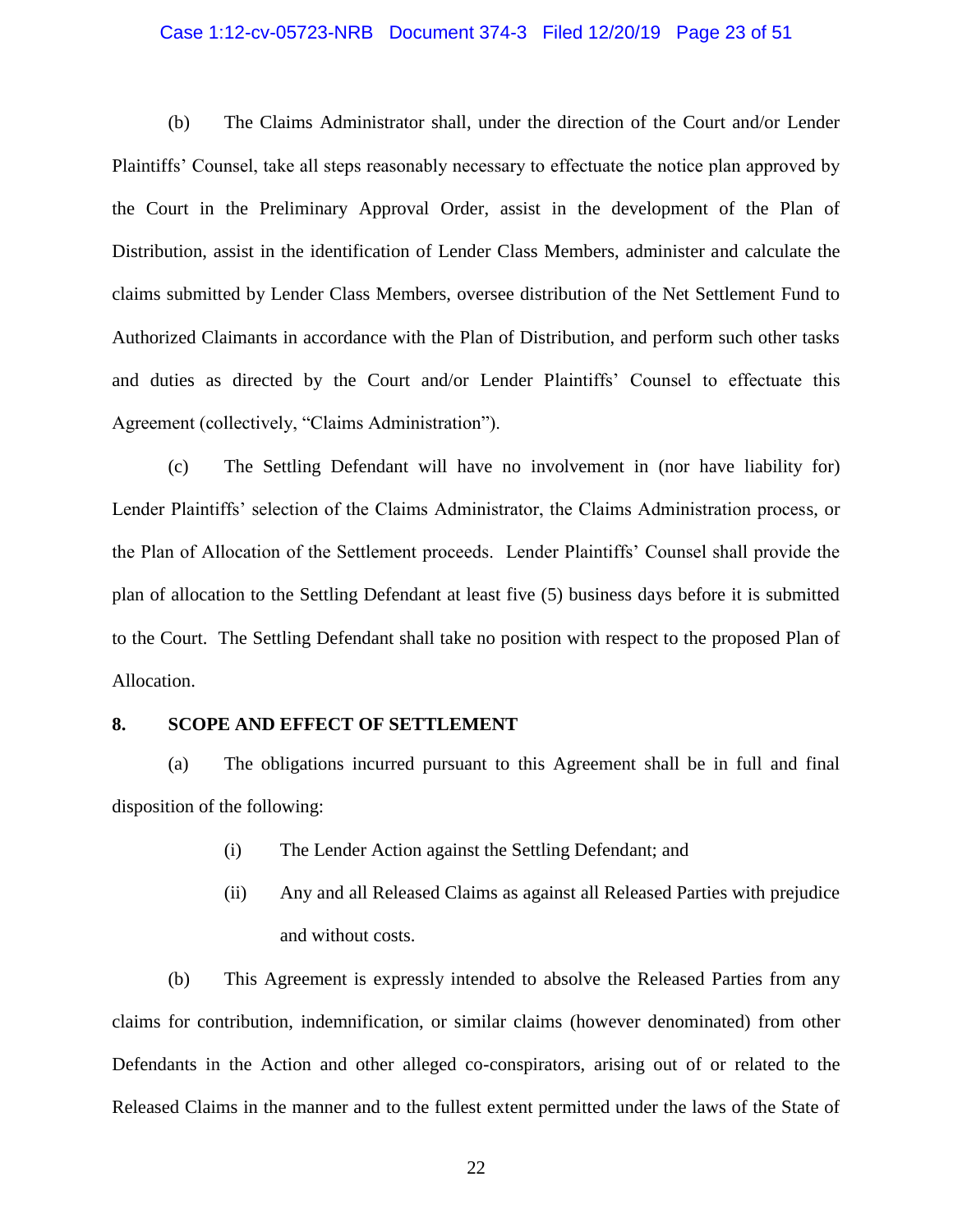#### Case 1:12-cv-05723-NRB Document 374-3 Filed 12/20/19 Page 24 of 51

New York or any other jurisdiction that might be construed or deemed to apply to any claims for contribution, indemnification or similar claims (however denominated) against any Released Parties.

- (c) Upon the Effective Date of Settlement, each of the Releasing Parties:
	- (i) Shall be deemed to have, and by operation of the Final Judgment and Order of Dismissal, shall have, fully, finally, and forever waived, released, and discharged all Released Claims against the Released Parties, regardless of whether such Releasing Party executes and delivers a proof of claim;
	- (ii) Shall forever be enjoined from prosecuting in any forum any Released Claim against any of the Released Parties;
	- (iii) Agrees and covenants not to sue any of the Released Parties on the basis of any Released Claims or to assist any third party in commencing or maintaining any suit against any Released Party related in any way to any Released Claims; and
	- (iv) Agrees that, should any court determine that any Defendant or other coconspirator is/was legally entitled to any kind of contribution, indemnification, or similar claim (however denominated) from a Released Party arising out of or related to Released Claims, the Releasing Parties agree that any money judgment obtained against any Defendant or other co-conspirator shall be reduced to an amount such that, upon paying the entire amount, the Defendant or other co-conspirator would have no claim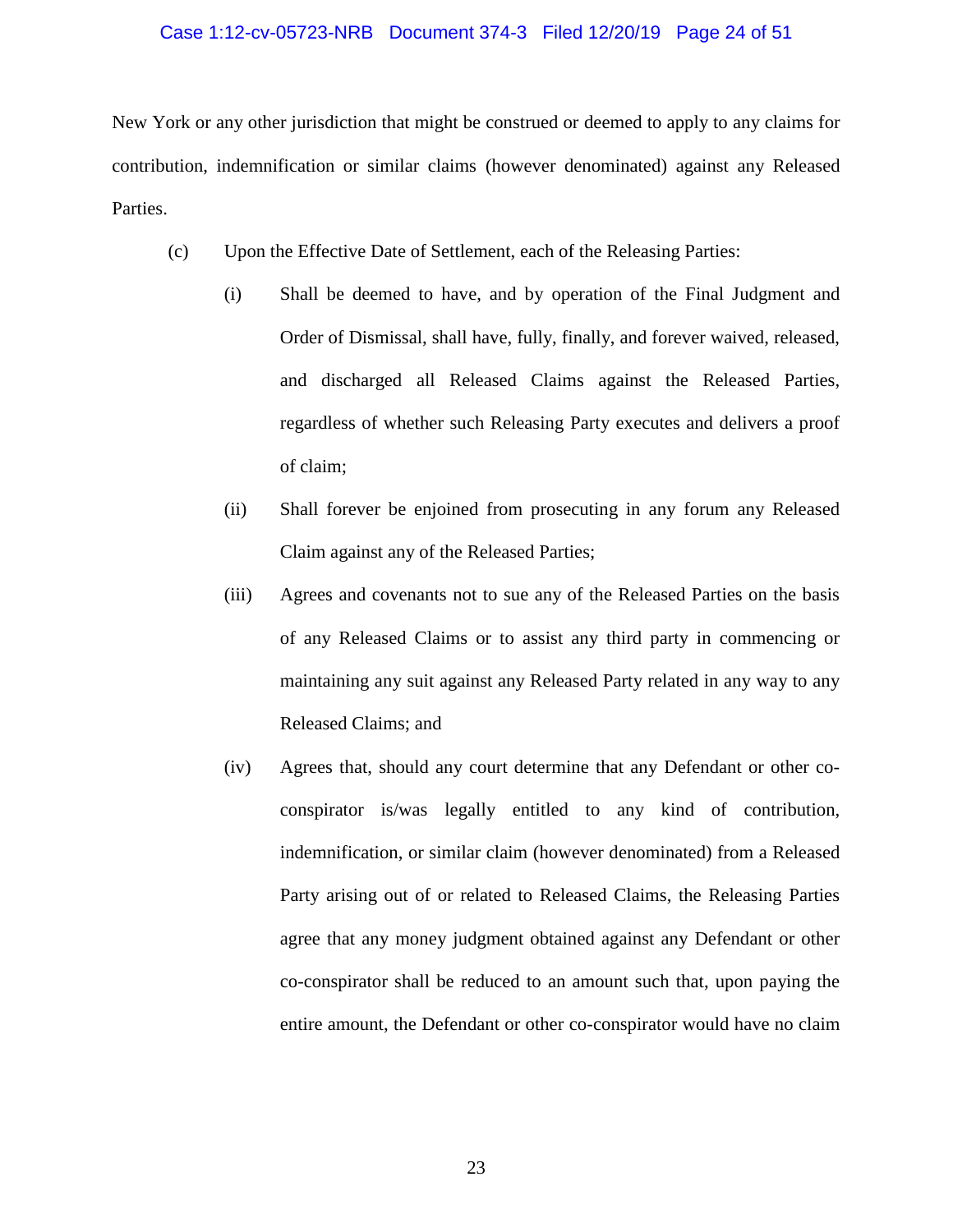# Case 1:12-cv-05723-NRB Document 374-3 Filed 12/20/19 Page 25 of 51

for contribution, indemnification, or similar claims (however denominated) against the Released Parties.

(d) Upon the Effective Date of Settlement, the Settling Defendant shall be deemed to have, and by operation of the Final Judgment and Order of Dismissal shall have fully, finally, and forever released and discharged, and shall forever be enjoined from prosecuting any and all claims against Lender Plaintiffs and their counsel arising out of or relating to the institution, prosecution, or resolution of the Released Claims in the Action; provided, however, that this Paragraph does not release or discharge any claim or right that the Settling Defendant may have to enforce this Agreement, or any claim, right, or defense that the Settling Defendant may otherwise have arising out of or relating to any U.S. Dollar LIBOR-Based Loans, including any claim or right to enforce the terms of any such U.S. Dollar LIBOR-Based Loans. For the avoidance of doubt, this Paragraph does not release claims, rights, or defenses that the Settling Defendant may have relating to or arising out of any instruments, products, or transactions other than U.S. Dollar LIBOR-Based Loans, or any other claims, rights or defenses that do not arise out of the factual predicate of the Action.

(e) The releases provided in this Agreement shall become effective immediately upon occurrence of the Effective Date of Settlement without the need for any further action, notice, condition, or event.

(f) The releases set forth herein are given pursuant to New York law and are to be construed under New York law, including N.Y. General Obligations Law § 15-108, which bars claims for contribution by joint tortfeasors and other similar claims.

(g) As an express and material condition of this Agreement, the Court shall enter an order, in the Final Judgment and Order of Dismissal or otherwise, with prejudice and without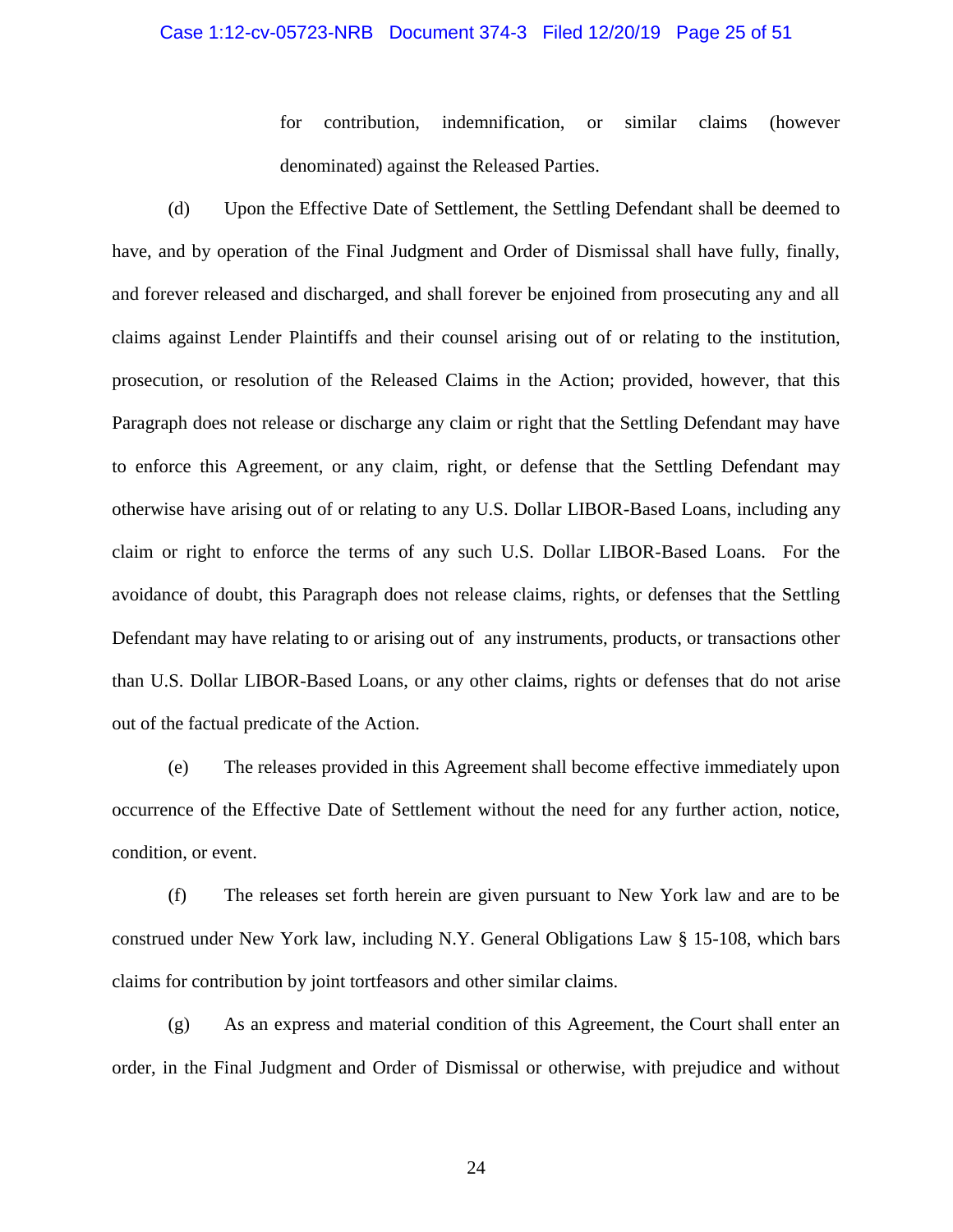#### Case 1:12-cv-05723-NRB Document 374-3 Filed 12/20/19 Page 26 of 51

costs barring claims against the Released Parties for contribution, indemnification, or similar claims (however denominated) for all or a portion of any amounts paid or awarded in the Lender Action by way of settlement, judgment, or otherwise by any of the following:

- (i) Any of the other Defendants currently named in the Lender Action;
- (ii) Any other Person formerly named as a party in the Lender Action; or
- (iii) Any other Person subsequently added or joined as a party in the Lender Action.

(h) In the event that this Agreement is terminated pursuant to Paragraphs  $10(c)$ ,  $13(a)$ , or 13(b), or any condition for the final approval of this Agreement is not satisfied, the release and covenant not to sue provisions of the foregoing paragraphs shall be null and void and unenforceable.

#### **9. FEE AND EXPENSE APPLICATION**

(a) Lender Plaintiffs' Counsel will submit an application or applications (the "Fee and Expense Application") to the Court for an award from the Settlement Fund of the following:

- (i) Attorneys' fees paid from the Settlement Fund;
- (ii) Reimbursement of litigation expenses, plus interest, incurred in connection with the prosecution of the Lender Action; and
- (iii) May also seek service awards for Lender Plaintiffs in conjunction with their representation of the Class.

(b) Any attorneys' fees and litigation expenses that are awarded by the Court shall be paid to Lender Plaintiffs' Counsel from the Escrow Account no later than thirty (30) business days after the Court enters the Final Judgment, notwithstanding any objections to the Settlement or the fee request, or any appeal therefrom, or any collateral attack on the Settlement or fee award. This payment shall be subject to Lender Plaintiffs' Counsel's obligation to make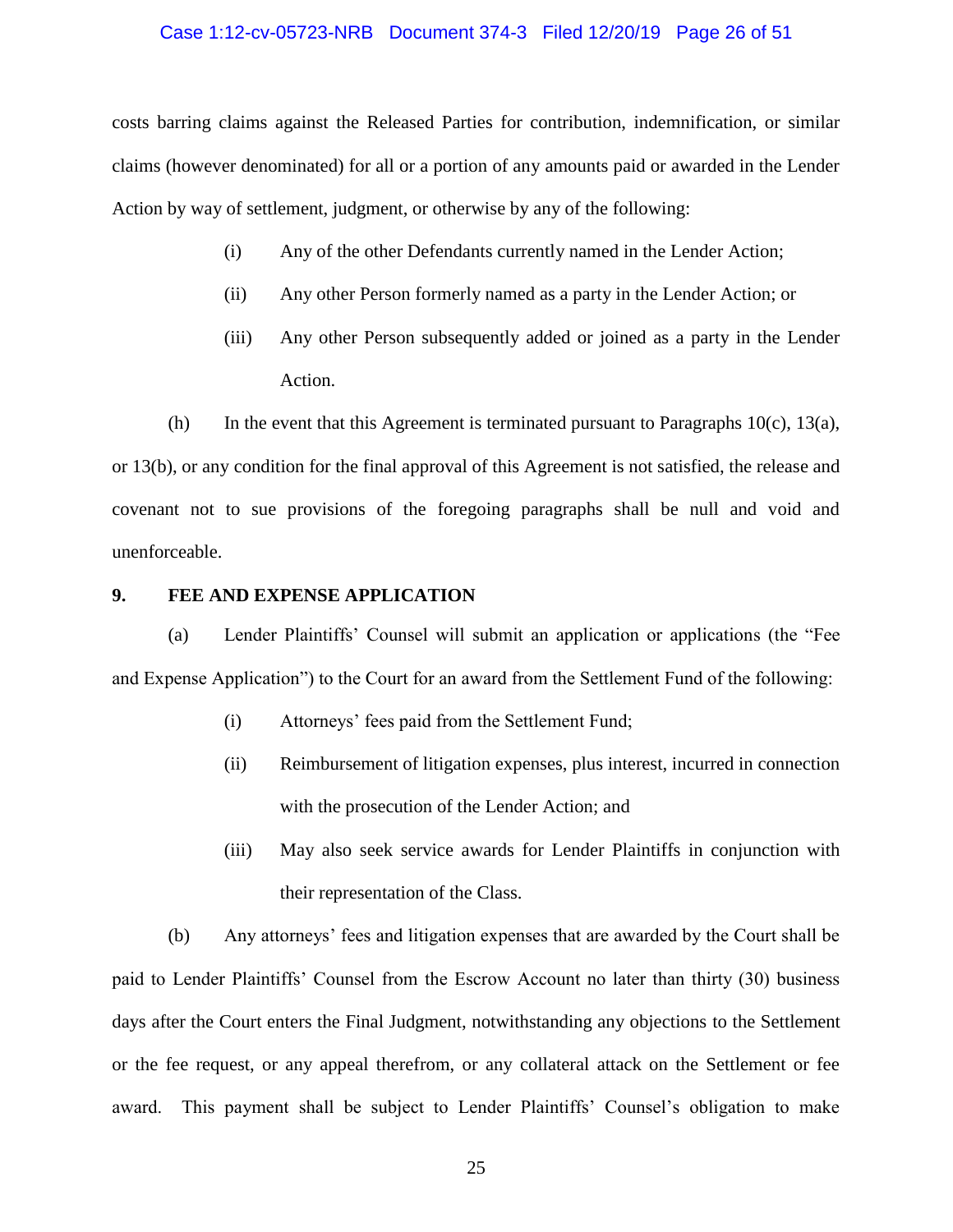#### Case 1:12-cv-05723-NRB Document 374-3 Filed 12/20/19 Page 27 of 51

appropriate refund or repayment, plus interest thereon at the same rate at which interest is accruing on the Settlement Fund, if the award of attorneys' fees, litigation expenses, and/or service awards is for any reason subsequently reduced or reversed, including if the Settlement itself is later terminated. In such event, Lender Plaintiffs' Counsel, including each of the law firm's individual partners and/or principals, shall be jointly and severally liable for the return to the Settling Defendant of any sums paid as attorneys' fees, litigation expenses, and/or service awards. Such repayment or refund shall be made no later than thirty (30) days after Lender Plaintiffs' Counsel's receipt from the Court of notice of any final non-appealable order that reverses or reduces any award of attorneys' fees, litigation expenses and/or service awards, or notice of termination of the Settlement. The Settling Defendant shall take no position with respect to Lender Plaintiffs' Counsel's motion for attorneys' fees and expenses, or any request for service awards to Lender Plaintiffs.

(c) Notwithstanding any other provision of this Agreement to the contrary, the Fee and Expense Application shall be considered by the Court separate and apart from its consideration of the fairness, reasonableness, and adequacy of the settlement, and any order or proceeding solely relating to the Fee and Expense Application, or any appeal of any order solely relating thereto or reversal or modification thereof, shall not operate to terminate or cancel this Agreement or the settlement of the Lender Action, or affect the finality or binding nature of any of the releases granted hereunder. The Released Parties shall have no responsibility for, and no liability whatsoever with respect to, any payment of attorneys' fees or expenses to Lender Plaintiffs' Counsel or of any service award.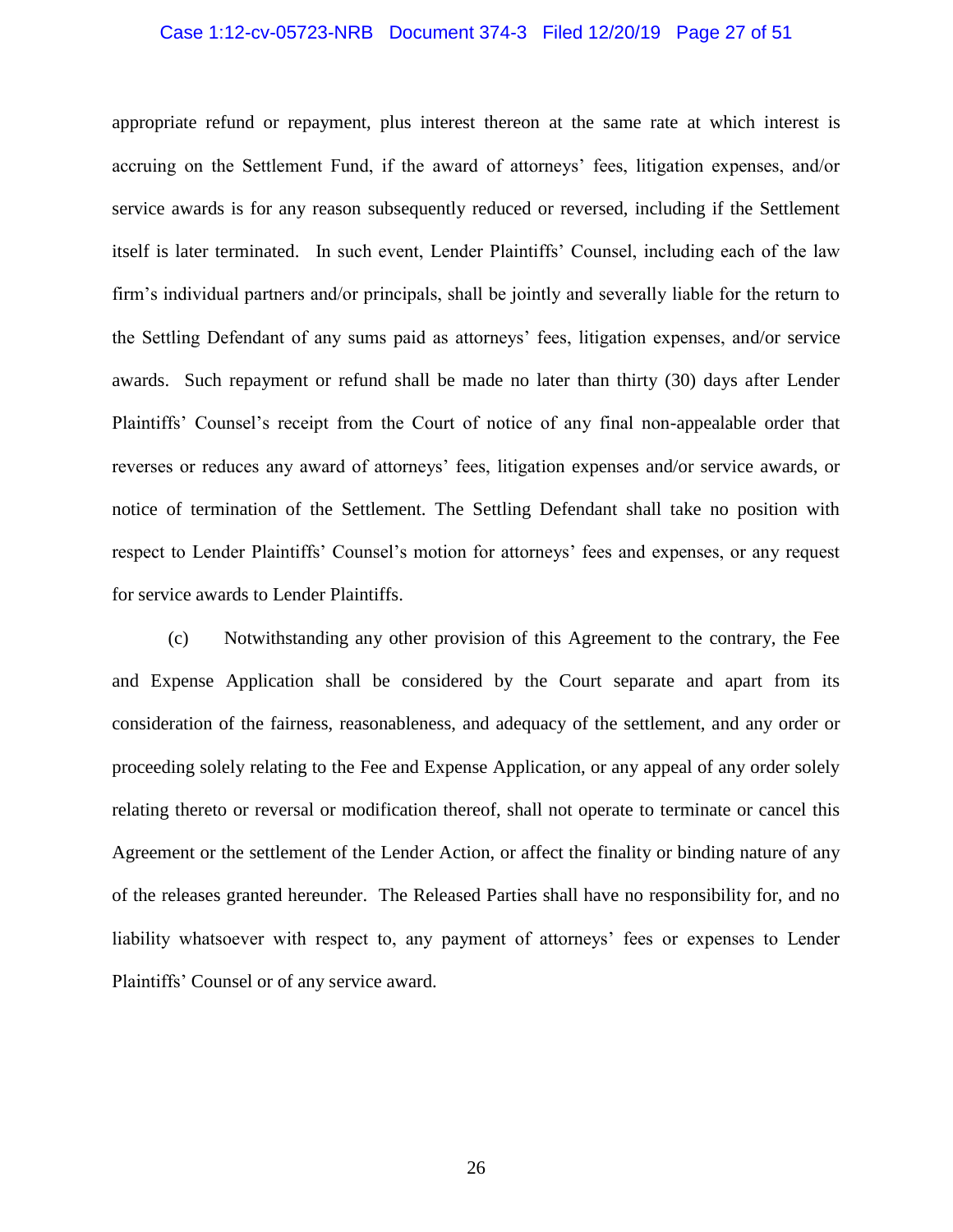#### Case 1:12-cv-05723-NRB Document 374-3 Filed 12/20/19 Page 28 of 51

(d) For the avoidance of doubt, the Settling Defendant shall have no responsibility for any costs, fees or expenses incurred for or by Plaintiffs' or Class Members' respective attorneys, experts, advisors, agents or representatives other than the Settlement Amount.

## **10. THE SETTLEMENT FUND**

(a) The Settlement Fund shall be established as an escrow account and administered by the Escrow Agent, subject to approval by the Court. The Settlement Fund shall be administered pursuant to this Agreement and subject to the Court's continuing supervision and control. No monies shall be paid from the Settlement Fund without the specific authorization of Lender Plaintiffs' Counsel and either the Court or the Settling Defendant. Counsel for the Parties agree to cooperate, in good faith, to form an appropriate escrow agreement in conformance with this Agreement.

(b) In consideration of the full release and discharge of all claims, the Settling Defendant will cause to be wired the entire Settlement Amount within fifteen (15) business days of when the Court enters the Preliminary Approval Order, provided within five (5) business days following the date such court order is entered, Lender Plaintiffs' Counsel shall provide Settling Defendant's Counsel with such information as the Settling Defendant may require to complete the wire transfer. Should Lender Plaintiffs' Counsel provide such information later than five (5) business days, the Settling Defendant shall cause the payment to be made within ten (10) business days after the information is provided. None of the Released Parties shall have any obligation to make any further payment.

(c) Without prejudice to the Lender Plaintiffs' right to seek enforcement of this Agreement by motion or otherwise, if the Settlement Amount is not timely transferred to the escrow account, Lender Plaintiffs' Counsel may terminate this Agreement if the following occur: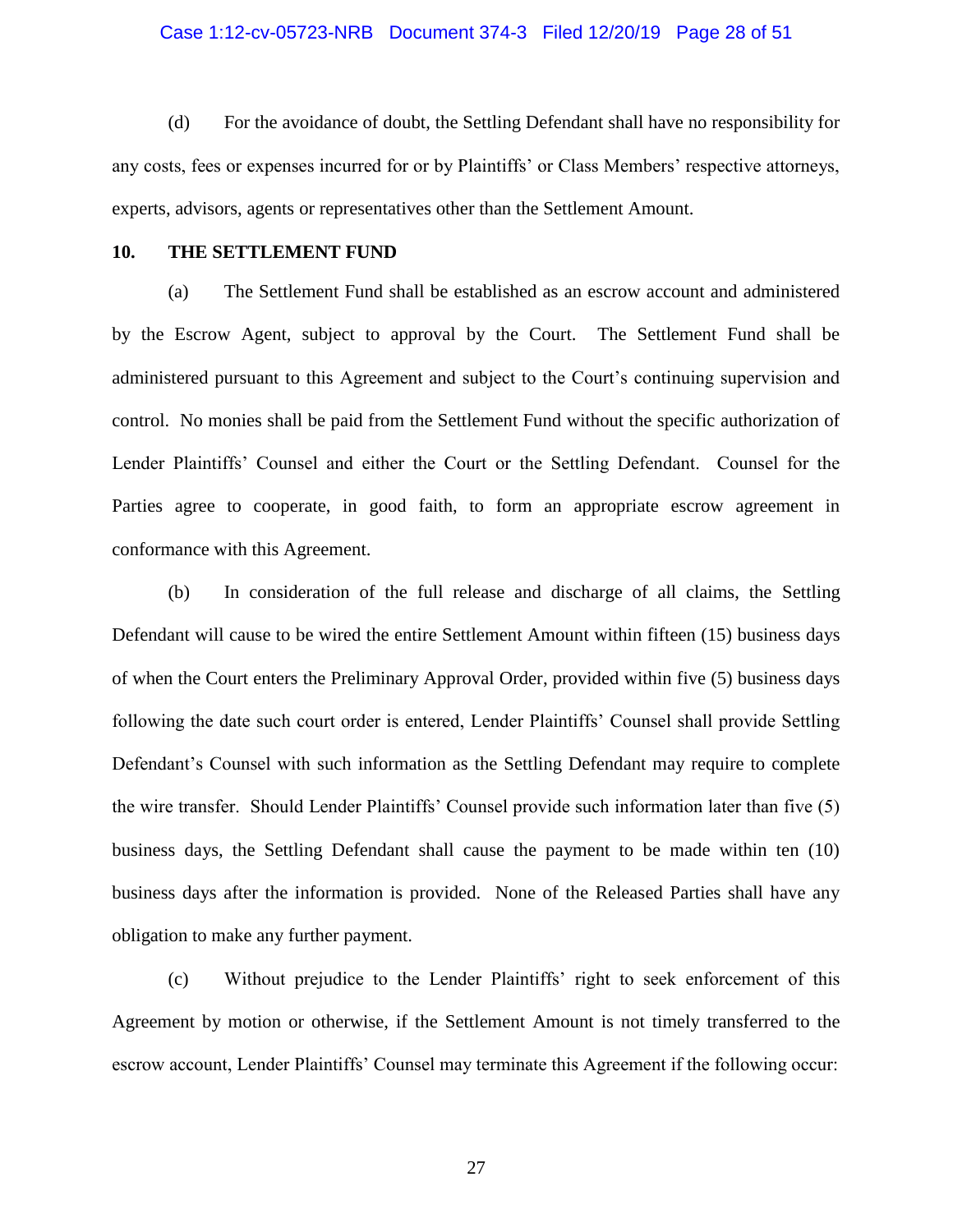- (i) Lender Plaintiffs' Counsel has notified the Settling Defendant's Counsel in writing of Lender Plaintiffs' Counsel's intention to terminate this Agreement; and
- (ii) The entire Settlement Amount is not transferred to the Settlement Fund within ten (10) business days after Lender Plaintiffs' Counsel has provided such written notice.

(d) The Settlement Fund shall be invested exclusively in accounts backed by the full faith and credit of the United States Government or fully insured by the United States Government or an agency thereof, including a U.S. Treasury Fund or a bank account that is either: (i) fully insured by the Federal Deposit Insurance Corporation ("FDIC"); or (ii) secured by instruments backed by the full faith and credit of the United States Government. The proceeds of these accounts shall be reinvested in similar instruments at their then-current market rates as they mature. All risks related to the investment of the Settlement Fund in accordance with the investment guidelines set forth in this paragraph shall be borne by the Settlement Fund.

(e) All funds held by the Escrow Agent shall be deemed and considered to be in *custodia legis* of the Court, and shall remain subject to the jurisdiction of the Court, until such time as such funds shall be distributed pursuant to this Agreement and the Plan of Distribution approved by the Court.

- (f) The Settlement Fund shall be applied as follows:
	- (i) To pay any Fee and Expense Award, if and to the extent allowed by the Court;
	- (ii) To pay all the costs and expenses reasonably and actually incurred in connection with providing Class Notice and the administration of the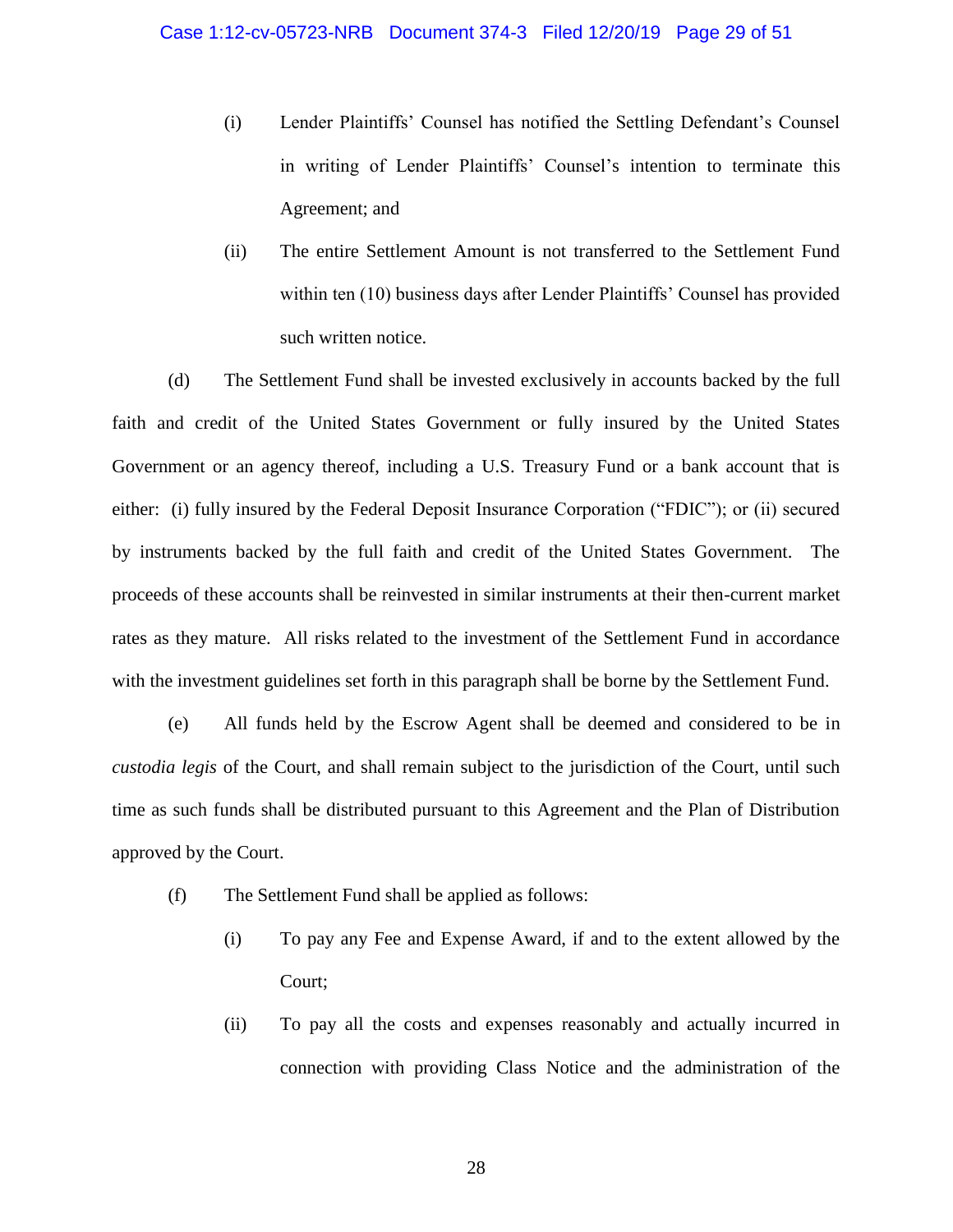settlement, including, without limitation, locating members of the Settlement Class, soliciting Lender Class Members' claims, assisting with the filing of claims, administering and distributing the Net Settlement Fund to Authorized Claimants, and processing proof of claim and release forms;

- (iii) To pay the Taxes and tax expenses described in Paragraph 12 hereof;
- (iv) To pay any other Court approved fees and expenses including Lender Plaintiffs' Counsel out-of-pocket expenses, compensatory awards and disbursements; and
- (v) To distribute the balance of the Settlement Fund (the "Net Settlement Fund") to Authorized Claimants as allowed by the Court pursuant to the Class Distribution Order.

(g) Lender Plaintiffs' Counsel may pay from the Settlement Fund, without further approval from the Settling Defendant or further order of the Court, all Notice and Administration Costs actually incurred and paid or payable; *provided, however*, that Class Counsel may only pay up to \$125,000 in Notice and Administration Costs prior to the Settlement Fairness Hearing without further Court approval. Such costs and expenses shall include, without limitation, the actual costs of printing and mailing the Notice and Claim Form, publishing the Summary Notice, reimbursements to nominee owners for forwarding the Notice and Claim Form to their beneficial owners, the administrative expenses incurred and fees charged by the Claims Administrator in connection with providing notice, administering the Settlement (including processing submitted Claims), and the fees, if any, of the Escrow Agent.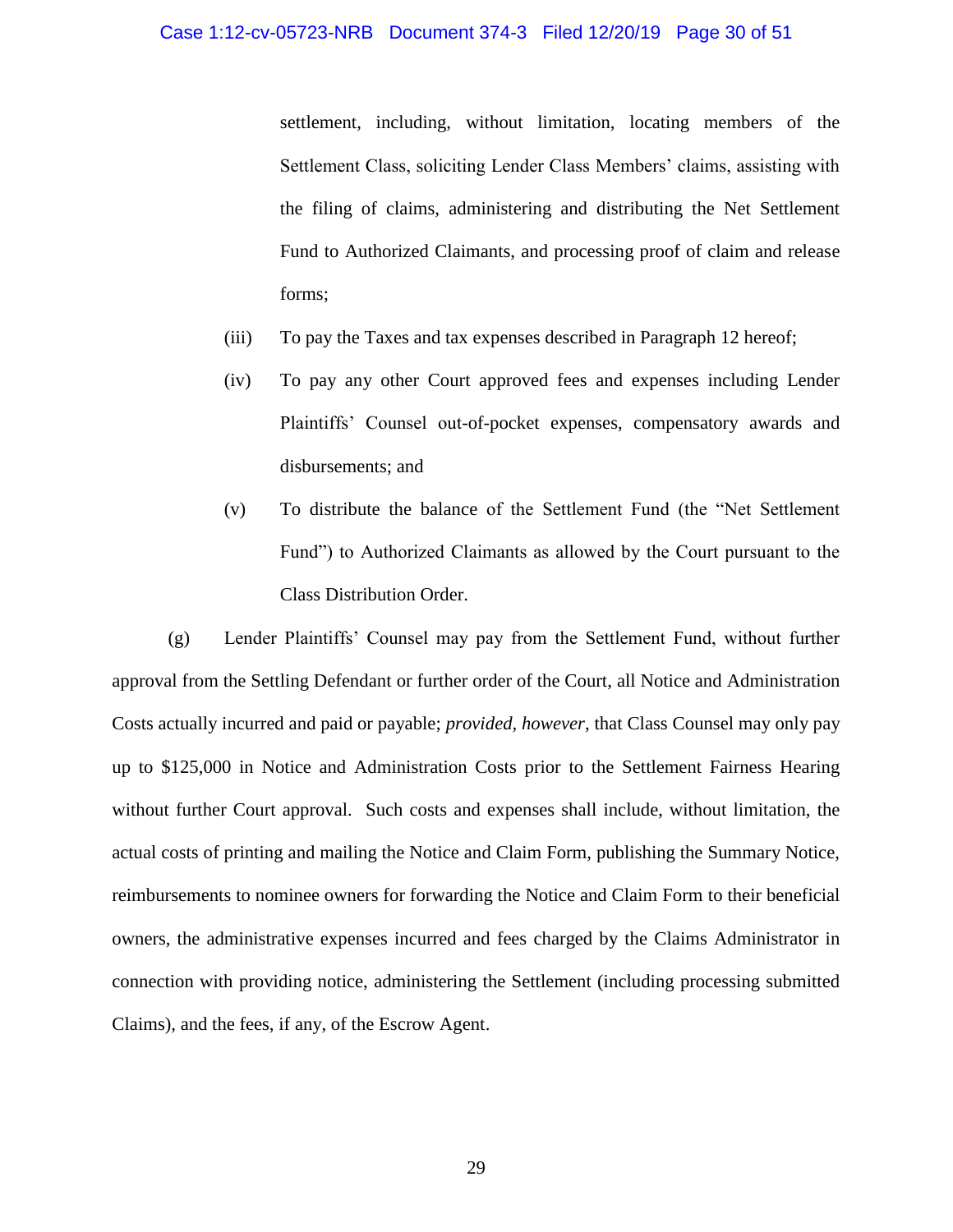#### Case 1:12-cv-05723-NRB Document 374-3 Filed 12/20/19 Page 31 of 51

(h) With the object of reducing the costs of Class Notice, Lender Plaintiffs' Counsel shall use their reasonable best efforts to coordinate the provision of Class Notice pertaining to this Agreement with the provision of notice for any other settlements that may be reached, and any expenses related thereto shall be apportioned based on the number of settling parties (counting affiliated entities as one party for this purpose). Any Notice and Administration Costs incurred or invoiced on or after the execution of this Settlement shall be shared proportionately among all Defendants that have settled with Lender Plaintiffs based on their respective settlement amounts. In all events, the Settling Defendant shall have no liability for the costs of provision of notice beyond those set forth in Paragraph 10(g).

(i) At the discretion of Lender Plaintiffs' Counsel, in consultation with the Claims Administrator, the Net Settlement Fund in this Settlement may be held for future distribution with net settlement funds from other settlements either already entered into or to be entered into in the future in the Action.

(j) The Settling Defendant shall have no responsibility for any other costs, including, as further detailed in this Agreement, any attorneys' fees and expenses, service awards, or any Taxes or tax-related costs relating to the Settlement Fund, but all such fees, expenses, and costs shall be paid from the Settlement Fund, as approved by the Court.

(k) Lender Plaintiff's Counsel shall be responsible for arranging for class notice, claims administration, and distribution of the settlement funds, and for obtaining any needed court approvals. Settling Defendant shall be provided the opportunity for comment.

(l) If the Settlement does not become final, the entire amount paid or caused to be paid by the Settling Defendant plus all accrued interest, less the Notice and Administration Costs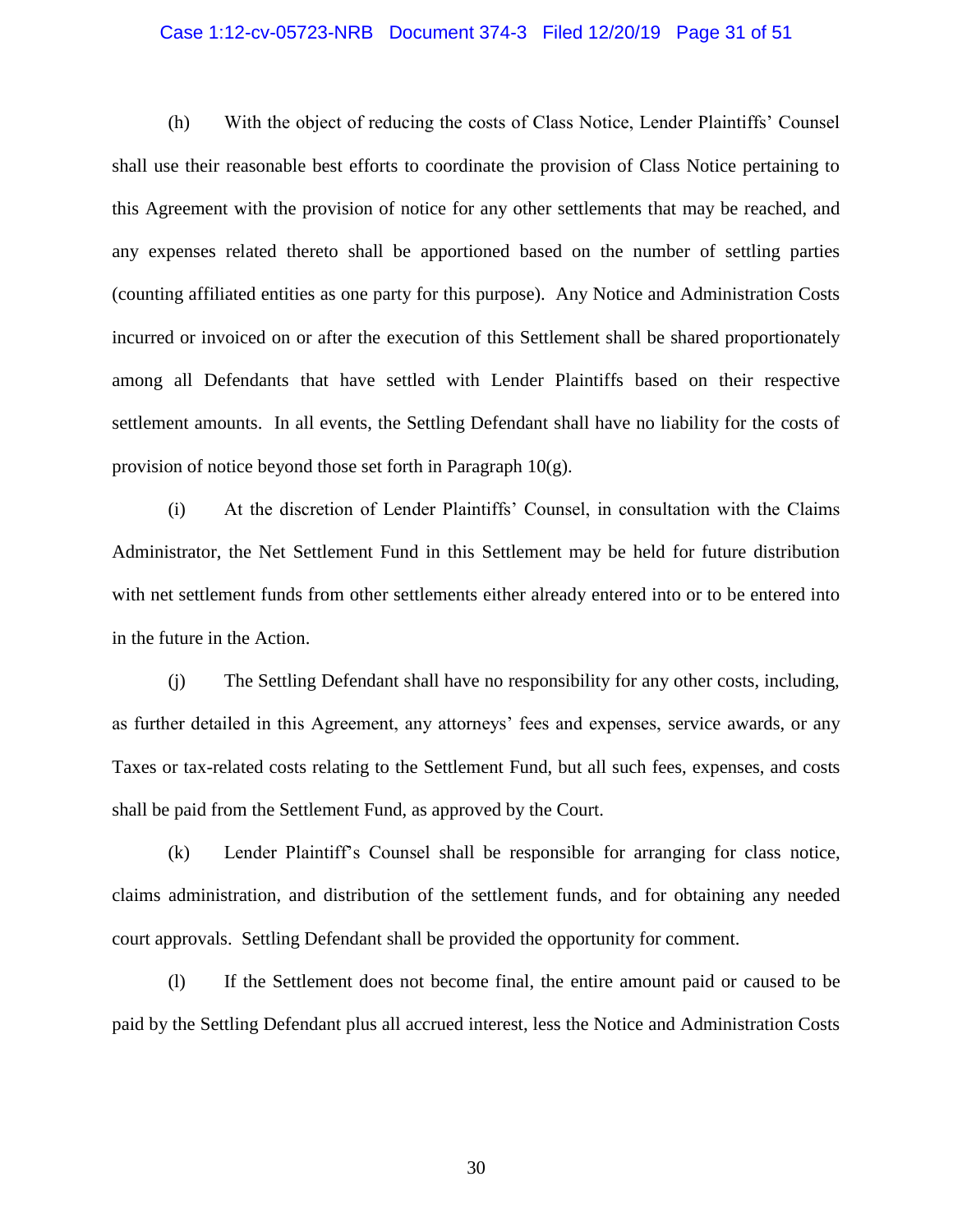#### Case 1:12-cv-05723-NRB Document 374-3 Filed 12/20/19 Page 32 of 51

up to a maximum of \$125,000, shall be returned to the Settling Defendant, within ten (10) business days of termination.

#### **11. ADMINISTRATION OF THE SETTLEMENT**

(a) Any Lender Class Member who does not submit a valid proof of claim will not be entitled to receive any of the proceeds from the Net Settlement Fund, but will otherwise be bound by all of the terms of this Agreement and the settlement, including the terms of the Final Judgment and Order of Dismissal to be entered in the Lender Action and the releases provided for herein, and will be barred from bringing any action against the Released Parties concerning the Released Claims.

(b) The Claims Administrator shall process this settlement based upon proofs of claim submitted in connection with the settlement, and, after entry of the Class Distribution Order, distribute the Net Settlement Fund in accordance with the Class Distribution Order. Except for their respective obligations to fund their portion of the settlement or cause it to be funded as detailed in this Agreement, the Settling Defendant shall have no liability, obligation, or responsibility for the administration of the settlement or disbursement of the Net Settlement Fund. Lender Plaintiffs' Counsel shall have the right, but not the obligation, to advise the Claims Administrator to waive what Lender Plaintiffs' Counsel reasonably deems to be formal or technical defects in any proofs of claim submitted, including, without limitation, failure to submit a document by the submission deadline, in the interests of achieving substantial justice.

(c) For purposes of determining the extent, if any, to which a Lender Class Member shall be entitled to be treated as an Authorized Claimant, the following conditions shall apply:

> (i) Each Lender Class Member, at a time determined by the Court, shall be required to submit a proof of claim (as shall be approved by the Court) which, *inter alia*, releases all Released Claims against all Released Parties,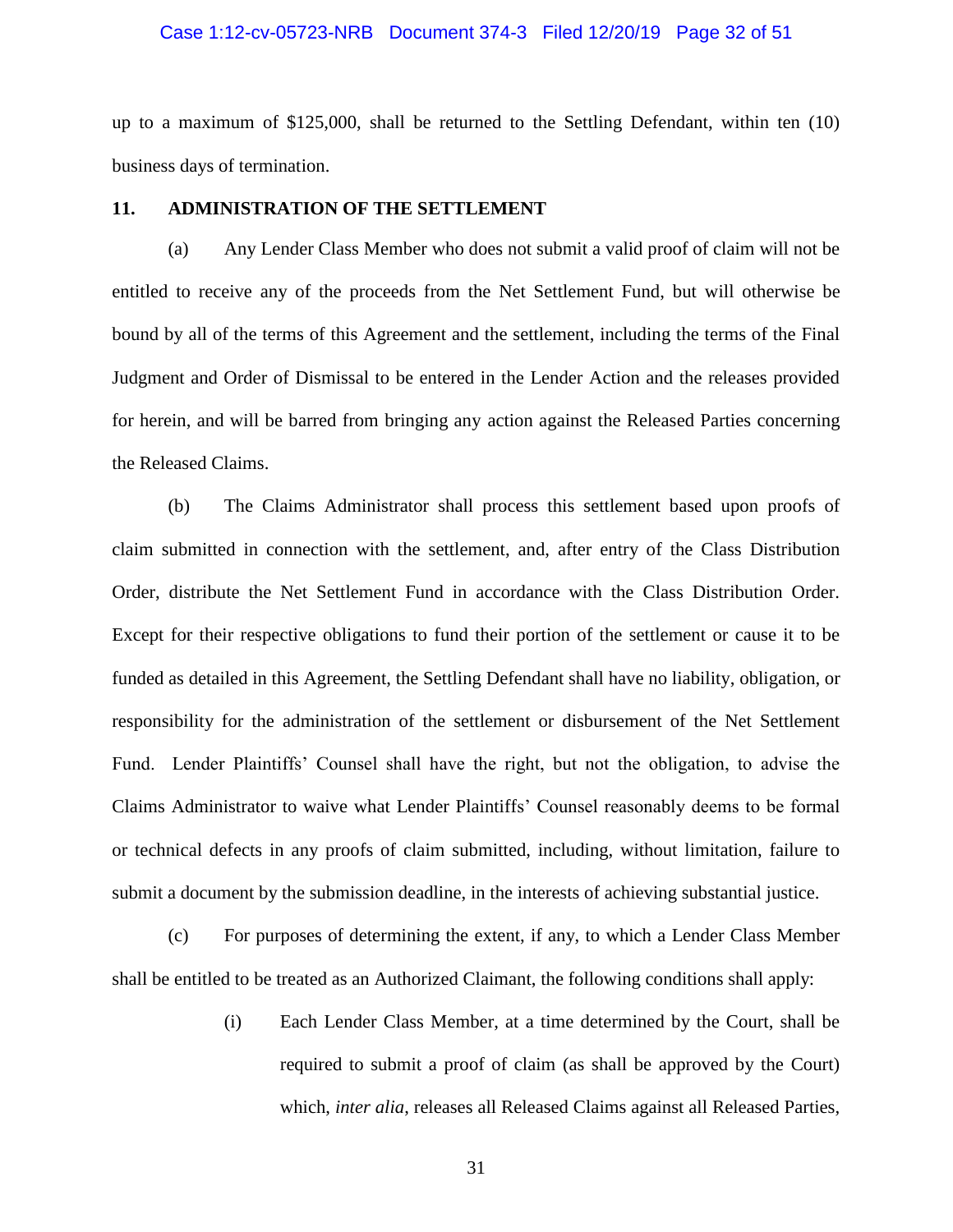is signed under penalty of perjury by an authorized Person, and is supported by such documents or proof as Lender Plaintiffs' Counsel and the Claims Administrator, in their discretion, may deem acceptable;

- (ii) All proofs of claim must be submitted by the date specified by the Court, unless such period is extended by order of the Court. Any Lender Class Member who fails to submit a proof of claim by such date shall be forever barred from receiving any payment pursuant to this Agreement (unless, by order of the Court, a later submitted proof of claim by such Lender Class Member is approved), but shall in all other respects be bound by all of the terms of this Agreement and the settlement, including the terms of the Final Judgment and Order of Dismissal to be entered in the Lender Action and the releases provided for herein, and will be barred from bringing any action against the Released Parties concerning the Released Claims. Provided that it is received before the motion for the Class Distribution Order is filed, a proof of claim shall be deemed to have been submitted when posted, if received with a postmark indicated on the envelope and if mailed by first-class mail and addressed in accordance with the instructions contained in the proof of claim form. In all other cases, the proof of claim shall be deemed to have been submitted when actually received by the Claims Administrator;
- (iii) Each proof of claim shall be submitted to and reviewed by the Claims Administrator who shall determine whether the proof of claim is in accordance with this Agreement and any applicable orders of the Court,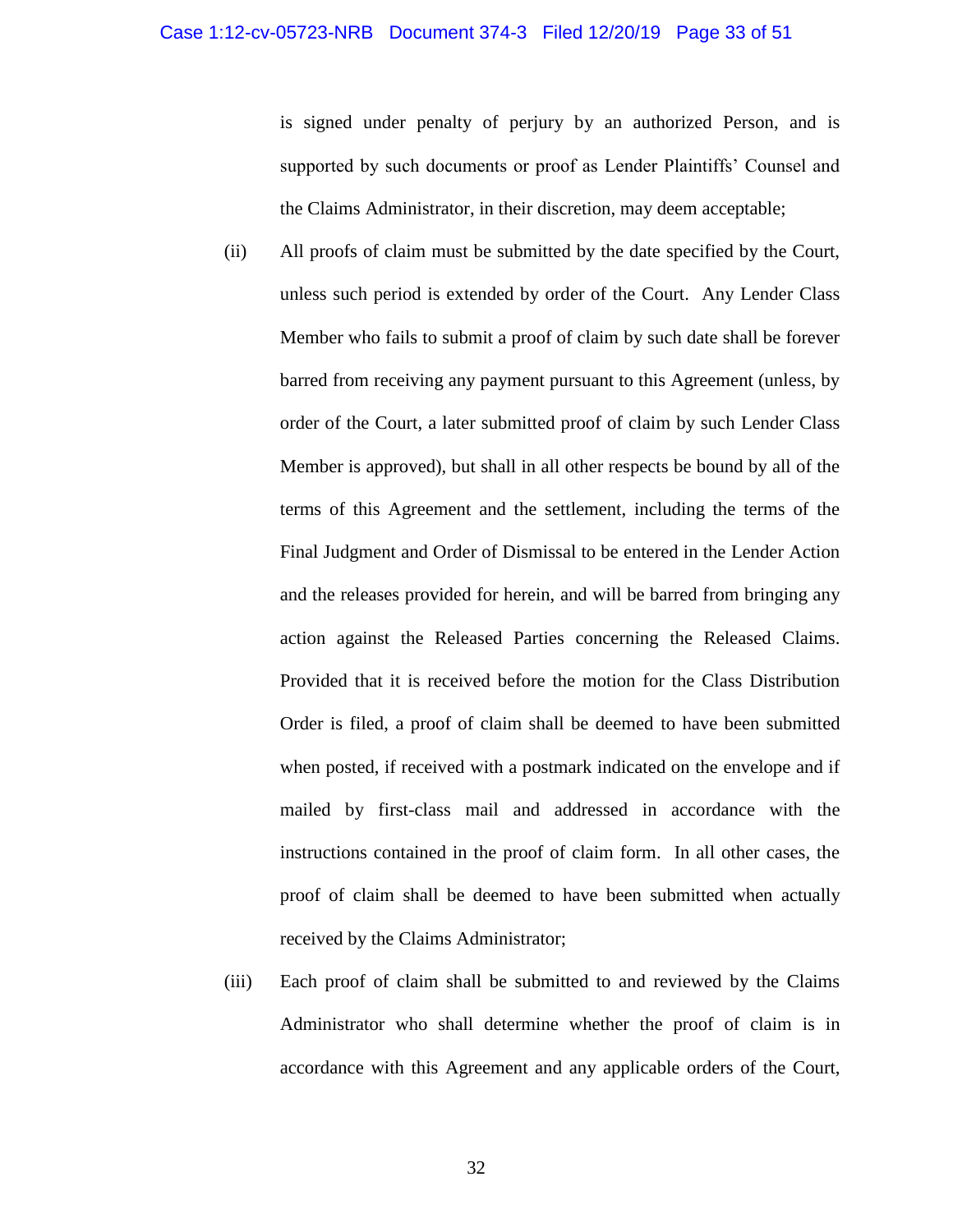and the extent, if any, to which each claim shall be allowed, subject to review by the Court pursuant to Paragraph  $11(c)(v)$ , *infra*. The Claims Administrator will review each approved proof of claim and determine, in accordance with the Plan of Distribution, the amount to be distributed to that claimant. The Released Parties shall not have any role in, or responsibility or liability to any Person for, the solicitation, review, or evaluation of proofs of claim;

- (iv) Proofs of claim that do not meet the submission requirements may be rejected. Prior to rejection of a proof of claim, the Claims Administrator shall communicate with the claimant in order to remedy the curable deficiencies in the proofs of claim submitted. The Claims Administrator shall notify, in a timely fashion and in writing, all claimants whose proofs of claim it proposes to reject, in whole or in part, setting forth the reasons for such rejection. If the claimant so desires and complies with the requirements of Paragraph  $11(c)(v)$ , *infra*, the claimant may seek review by the Court;
- (v) If any claimant whose claim has been rejected, in whole or in part, desires to contest such rejection, the claimant must, within twenty (20) days after the date of mailing of the notice required in Paragraph  $11(c)(iv)$ , *supra*, serve upon the Claims Administrator a notice and statement of reasons indicating the claimant's grounds for contesting the rejection along with any supporting documentation. If a dispute concerning a claim cannot be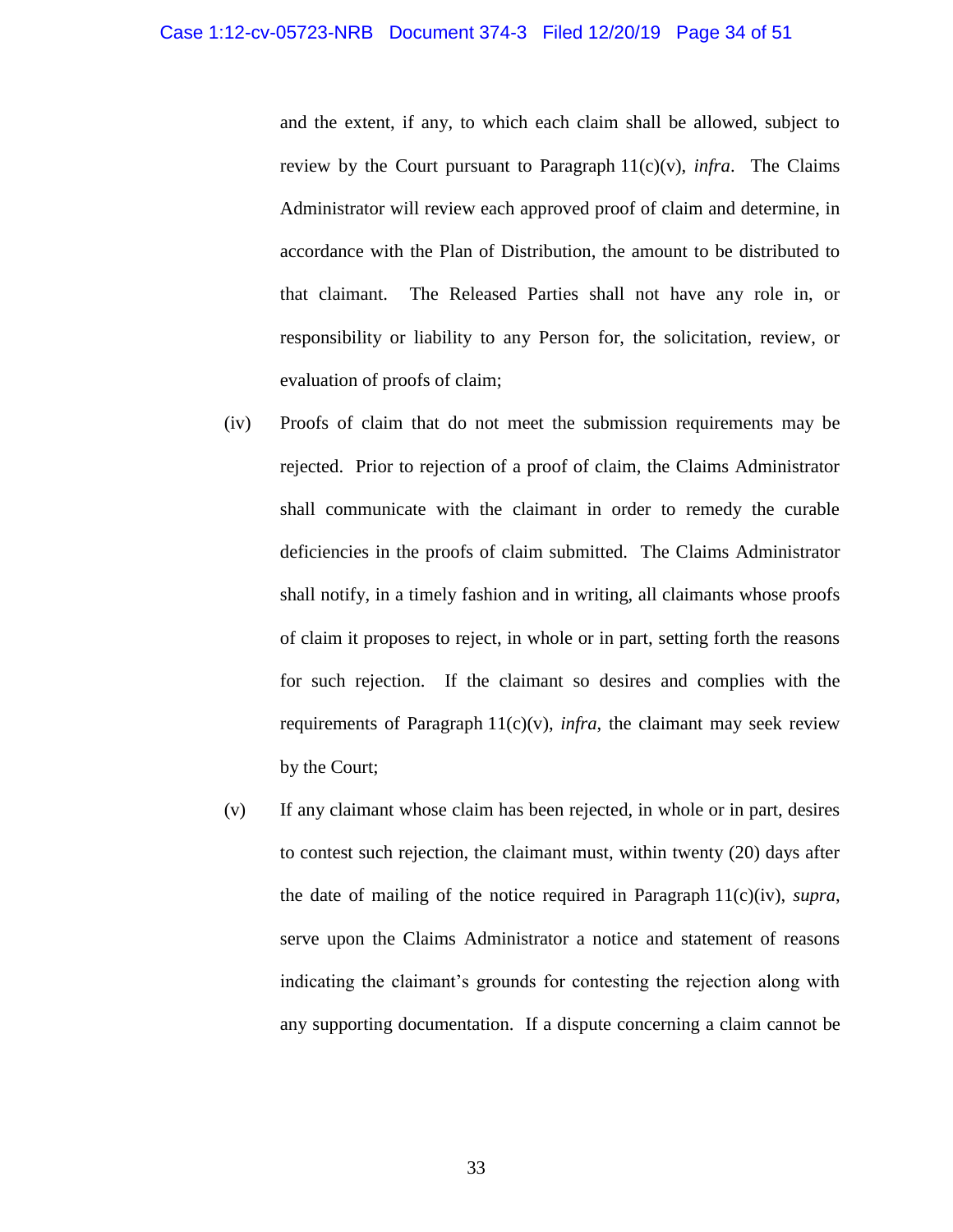#### Case 1:12-cv-05723-NRB Document 374-3 Filed 12/20/19 Page 35 of 51

otherwise resolved, Lender Plaintiffs' Counsel shall thereafter present the request for review to the Court; and

(vi) The administrative determinations of the Claims Administrator accepting and rejecting claims, shall be presented to the Court, on notice to the Settling Defendant's Counsel, for approval by the Court in the Class Distribution Order (as defined in Paragraph  $2(g)$ ).

(d) Each claimant shall be deemed to have submitted to the jurisdiction of the Court with respect to the claimant's claim, and the claim will be subject to investigation and discovery pursuant to the Federal Rules of Civil Procedure, provided that such investigation and discovery shall be limited to that claimant's status as a Lender Class Member and the validity and amount of the claimant's claim. No discovery shall be allowed to be directed to the Settling Defendant or any of the Released Parties, and no discovery shall be allowed on the merits of the Lender Action or settlement in connection with processing of the proofs of claim.

(e) Payment pursuant to this Agreement and the Plan of Distribution shall be deemed final and conclusive against all Lender Class Members. All Lender Class Members whose claims are not approved shall be barred from any participation in distributions from the Net Settlement Fund, but otherwise shall be bound by all of the terms of this Agreement and the settlement, including the terms of the Final Judgment and Order of Dismissal to be entered in the Lender Action and the releases provided for herein, and will be barred from bringing any action against the Released Parties concerning the Released Claims.

(f) All proceedings with respect to the administration, processing, and determination of claims and the determination of all controversies relating thereto, including disputed questions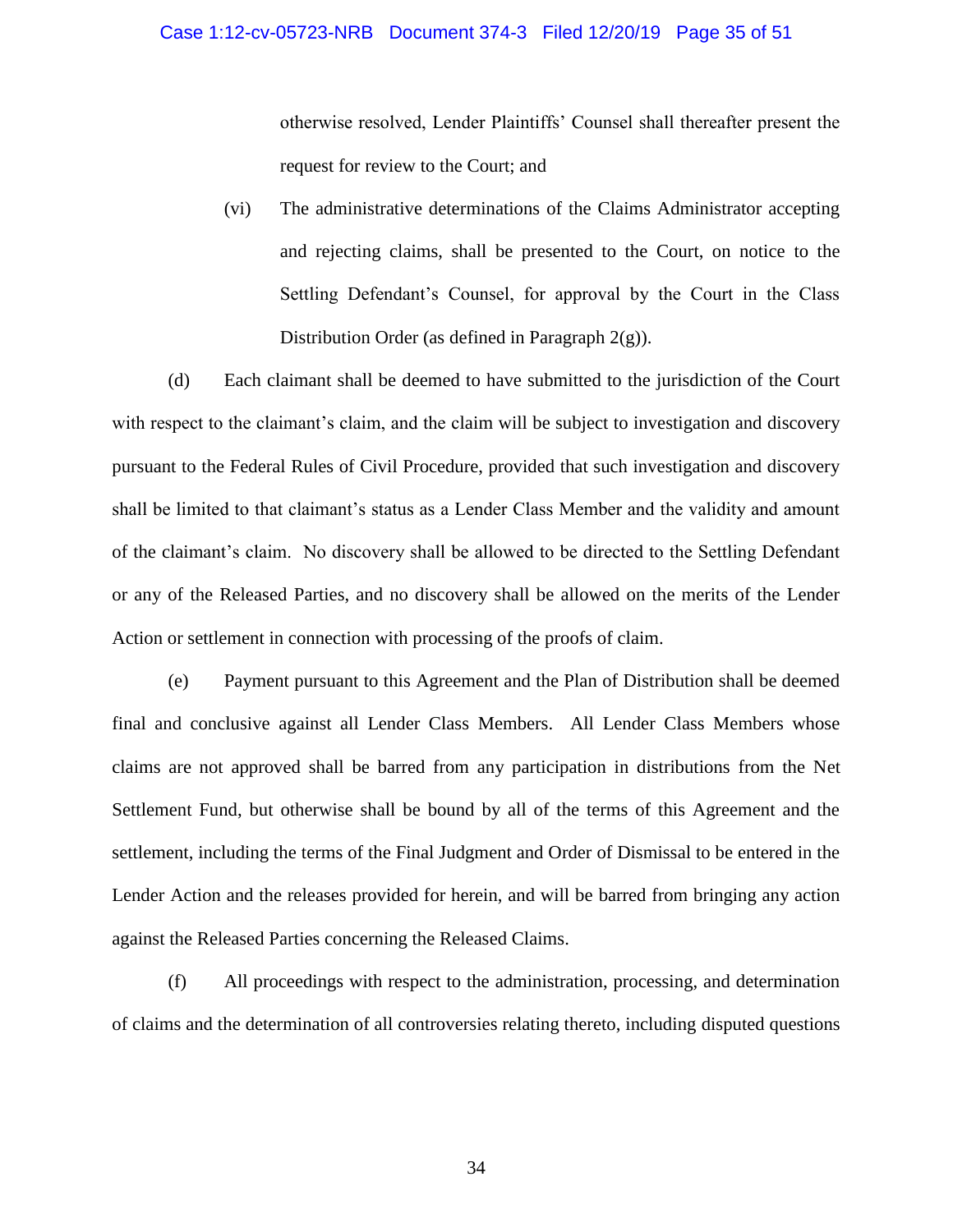#### Case 1:12-cv-05723-NRB Document 374-3 Filed 12/20/19 Page 36 of 51

of law and fact with respect to the validity of claims, shall be subject to the jurisdiction of the Court.

(g) The Net Settlement Fund shall be distributed by the Claims Administrator to, or for the account of, Authorized Claimants, as the case may be, only after the Effective Date and after all of the following have occurred:

- (i) All claims have been processed and evaluated by the Claims Administrator, and all claimants whose claims have been rejected or disallowed, in whole or in part, have been notified and provided the opportunity to be heard concerning such rejection or disallowance;
- (ii) All objections with respect to all rejected or disallowed claims have been resolved by the Court and all appeals therefrom have been resolved or the time therefor has expired;
- (iii) All matters with respect to the Fee and Expense Application have been resolved by the Court and all appeals therefrom have been resolved or the time therefor has expired; and
- (iv) All fees and costs of administration have been paid.

(h) Lender Plaintiffs' Counsel will apply to the Court for the Class Distribution Order.

(i) Lender Plaintiffs and Lender Class Members shall look solely to the Settlement Fund as full, final, and complete satisfaction of all Released Claims. Except as set forth in Paragraph  $10(g)$ , the Settling Defendant shall have no obligation under this Agreement or the settlement to pay or cause to be paid any amount of money, and the Settling Defendant shall have no obligation to pay or reimburse any fees, expenses, costs, liability, losses, Taxes, or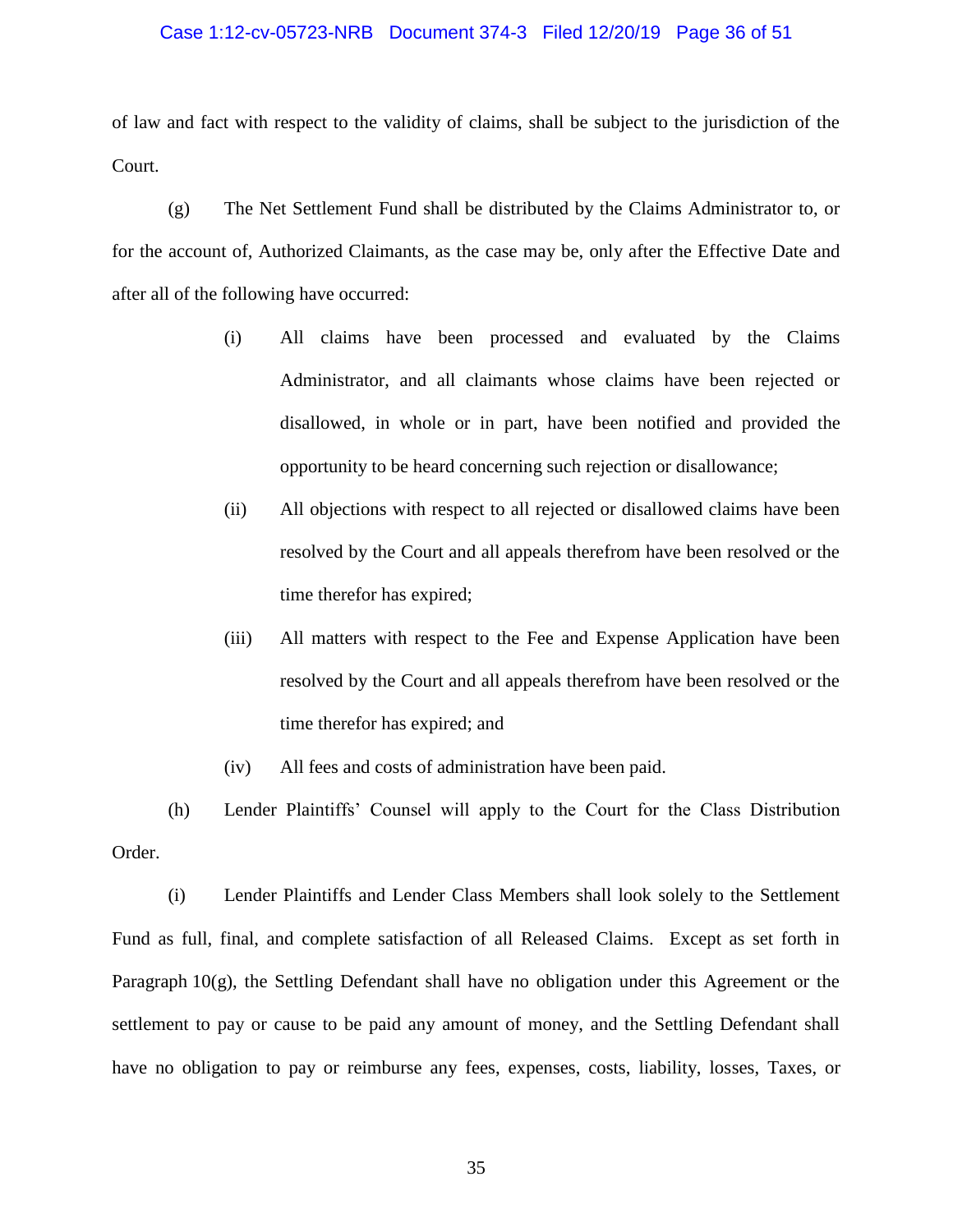#### Case 1:12-cv-05723-NRB Document 374-3 Filed 12/20/19 Page 37 of 51

damages whatsoever alleged or incurred by Lender Plaintiffs, by any Lender Class Member, or by any Releasing Parties, including, but not limited to, by their attorneys, experts, advisors, agents, or representatives, with respect to the Lender Action and Released Claims. Lender Plaintiffs and Lender Class Members acknowledge that as of the Effective Date, the releases given herein shall become effective immediately by operation of the Final Judgment and Order of Dismissal and shall be permanent, absolute, and unconditional.

(j) This is not a claims-made settlement. If all conditions of the Settlement are satisfied and the Effective Date occurs, no portion of the Settlement Amount will revert to the Settling Defendant. If there is a balance remaining in the Net Settlement Fund after six (6) months from the date of distribution of the Net Settlement Fund (whether by reason of tax refunds, uncashed checks or otherwise), or reasonably soon thereafter, the Claims Administrator shall, if logistically feasible and economically justifiable, reallocate such balances among Authorized Claimants in an equitable fashion.

#### **12. TAXES**

(a) The Parties agree that the Settlement Fund is intended to be a Qualified Settlement Fund within the meaning of Treasury Regulation § l.468B-1 and agree not to take any position for Tax purposes inconsistent therewith. The Settlement Fund, less any amounts incurred for notice, administration, and/or Taxes (as defined below), plus any accrued interest thereon, shall be returned to the Settling Defendant as provided in Paragraph 13(d), if the settlement does not become effective for any reason, including by reason of a termination of this Agreement pursuant to Paragraphs 13(a) or 13(b).

(b) For the purpose of § 468B of the Internal Revenue Code and the Treasury regulations thereunder, Lender Plaintiffs' Counsel shall be designated as the "administrator" of the Settlement Fund. Lender Plaintiffs' Counsel shall timely and properly file all income,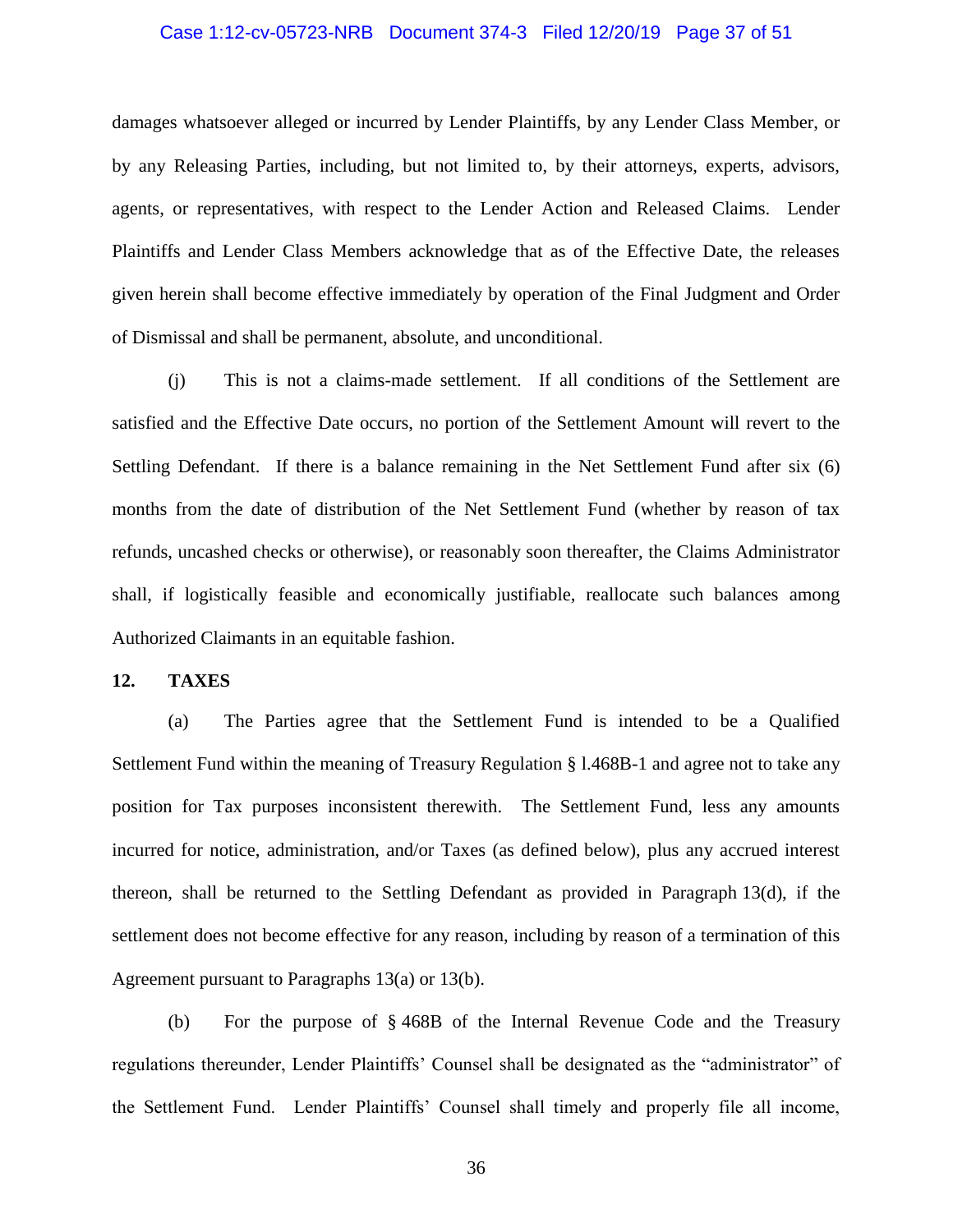#### Case 1:12-cv-05723-NRB Document 374-3 Filed 12/20/19 Page 38 of 51

informational, and other tax returns necessary or advisable with respect to the Settlement Fund (including, without limitation, the returns described in Treasury Regulation § l.468B-2(k)). Such returns shall be consistent with this Paragraph 12 and in all events shall reflect that all Taxes (as defined below) on the income earned by the Settlement Fund shall be paid out of the Settlement Fund as provided herein.

(c) The following (collectively "Taxes") shall be promptly paid out of the Settlement Fund by the Escrow Agent without prior order from the Court:

- (i) Taxes or other similar imposts or charges (including any estimated taxes, interest, penalties, or additions to tax) arising with respect to the income earned by the Settlement Fund, including any taxes or tax detriments that may be imposed upon the Released Parties with respect to any income earned by the Settlement Fund for any period during which the Settlement Fund does not qualify as a "Qualified Settlement Fund" within the meaning of Treasury Regulation § 1.468B-l (or any relevant equivalent for state tax purposes); and
- (ii) Other taxes or tax expenses imposed on or in connection with the Settlement Fund.

(d) The Claims Administrator shall also be obligated to, and shall be responsible for, withholding from distribution to Lender Class Members any funds necessary to pay any Taxes, including the establishment of adequate reserves for any Taxes. The Parties agree to cooperate with the Claims Administrator, each other, and their tax attorneys and accountants to the extent reasonably necessary to carry out the provisions of this paragraph.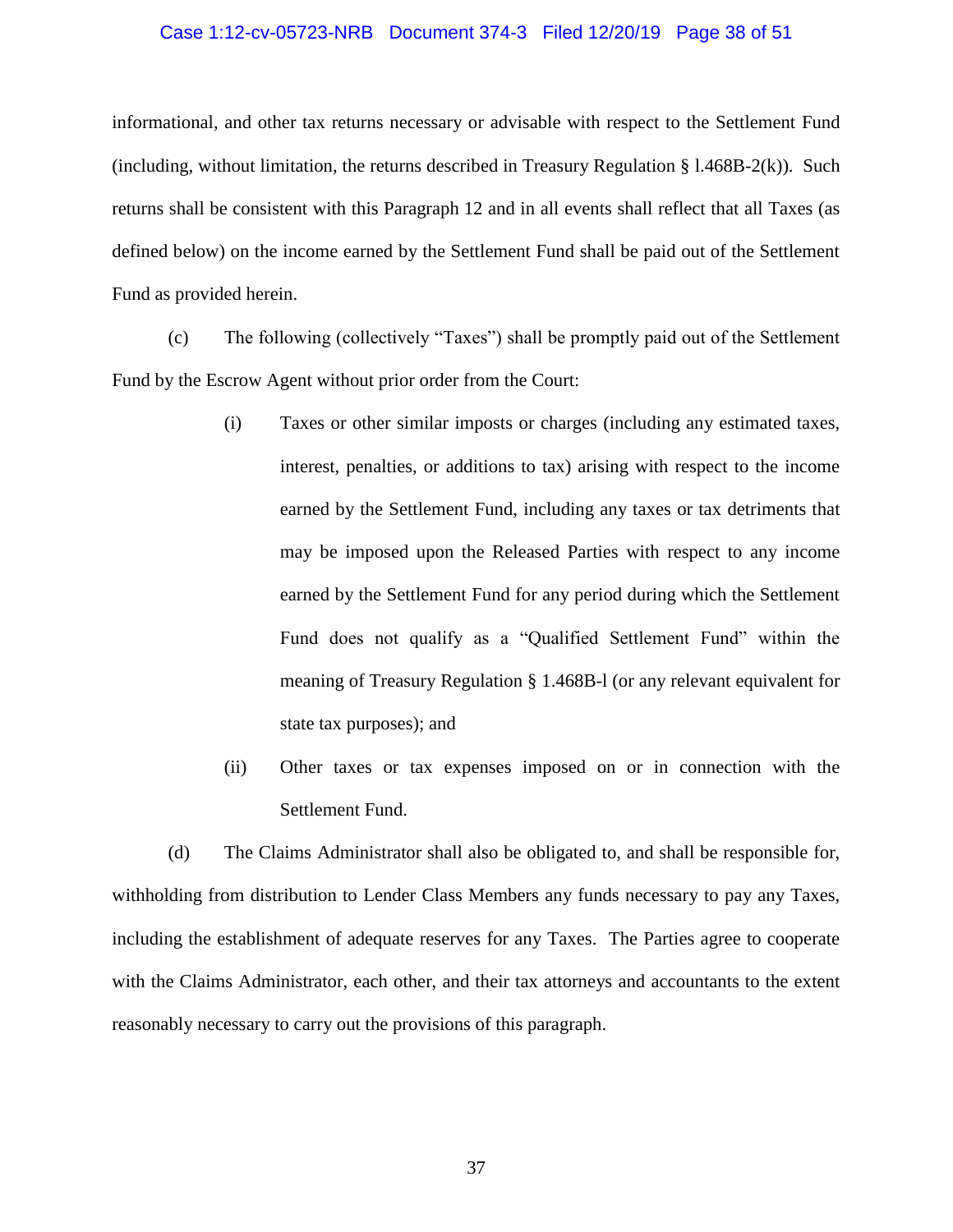#### Case 1:12-cv-05723-NRB Document 374-3 Filed 12/20/19 Page 39 of 51

(e) Neither the Parties nor their counsel shall have any responsibility for or liability whatsoever with respect to the following:

- (i) Any act, omission, or determination of the Escrow Agent, Claims Administrator, or any of their respective designees or agents, in connection with the administration of the Settlement Fund or otherwise;
- (ii) The Plan of Distribution;
- (iii) The determination, administration, calculation, or payment of any claims asserted against the Settlement Fund;
- (iv) Any losses suffered by, or fluctuations in the value of, the Settlement Fund; or
- (v) The payment or withholding of any Taxes, expenses, and/or costs incurred in connection with the taxation of the Settlement Fund or the filing of any returns.

(f) The Escrow Agent shall indemnify and hold harmless the Parties out of the Settlement Fund from and against any claims, liabilities, or losses relating to the matters addressed in Paragraph 12(e) (including, without limitation, Taxes payable by reason of any such indemnification).

# **13. TERMINATION OF THE SETTLEMENT**

(a) Lender Plaintiffs, through Lender Plaintiffs' Counsel, and the Settling Defendant, through the Settling Defendant's Counsel, shall have the right to terminate the settlement set forth in this Agreement by providing written notice of their election to do so ("Termination Notice") to all other Parties hereto within thirty (30) days of the date on which any of the following occur: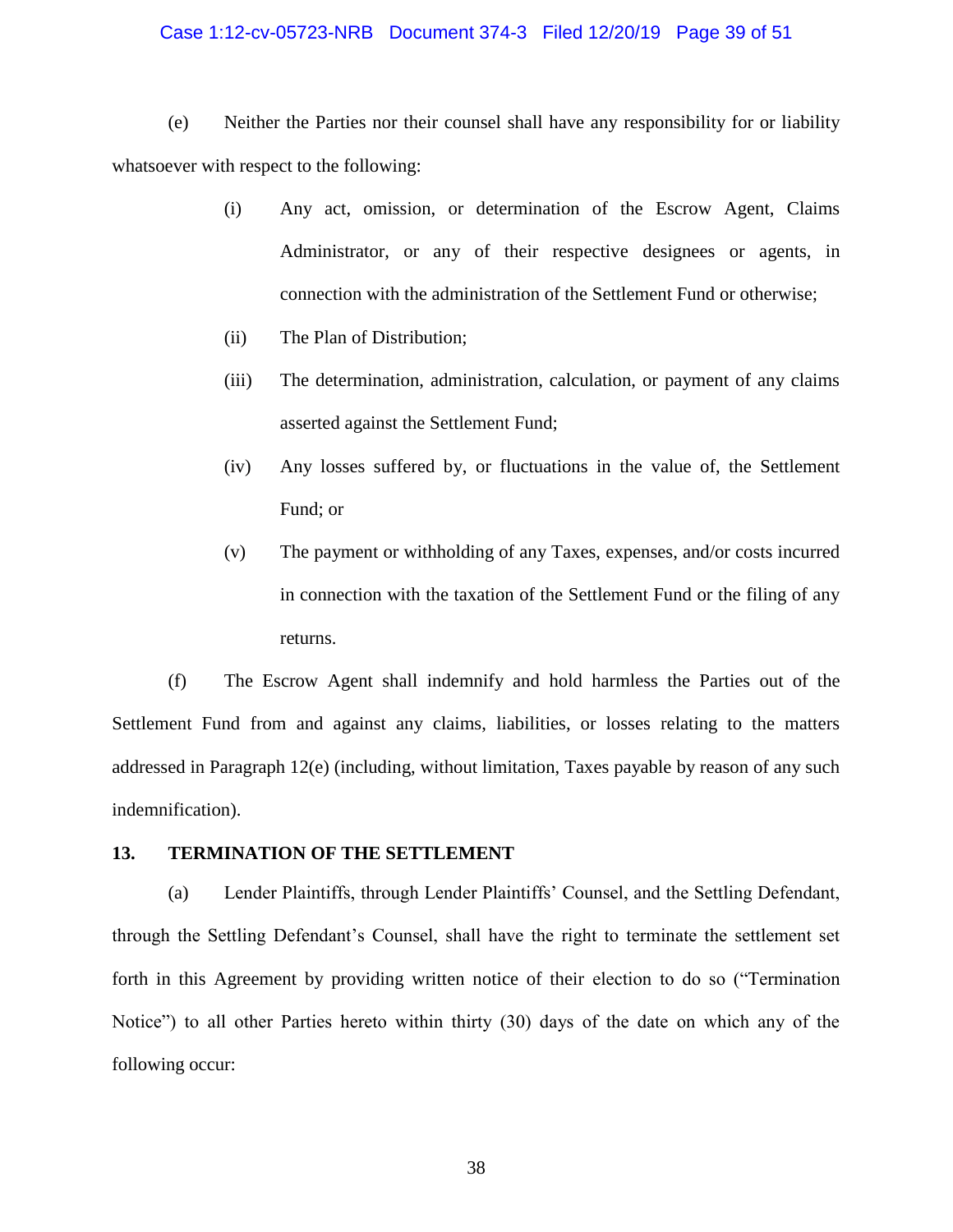- (i) The Court enters an order declining to enter the Preliminary Approval Order in any material respect adverse to the terminating party;
- (ii) The Court enters an order refusing to approve this Agreement or any material part of it adverse to the terminating party;
- (iii) The Court enters an order declining to enter the Final Judgment and Order of Dismissal in any material respect adverse to the terminating party;
- (iv) The Court enters an Alternative Judgment;
- (v) The Final Judgment and Order of Dismissal is vacated, modified or reversed by a court of appeal or any higher court in any material respect adverse to the terminating party; or
- (vi) An Alternative Judgment is vacated, modified or reversed by a court of appeal or any higher court in any material respect adverse to the terminating party.

(b) Further, in addition to the provisions contained in Paragraph 13(a) herein, the Settling Defendant shall have the right to terminate this Settlement Agreement pursuant to the terms and conditions of the supplemental agreement (the "Supplemental Agreement") executed at the same time as this Settlement Agreement. The Supplemental Agreement shall not be filed with the Court unless ordered by the Court, and, in such event, Lender Plaintiffs and the Settling Defendant shall request that the Supplemental Agreement, along with any other material submitted, be filed and maintained with the Court under seal. The Supplemental Agreement is expressly incorporated into this Settlement Agreement.

(c) Notwithstanding this Paragraph 13, the Court's determination as to the Fee and Expense Application, any application for service awards to any plaintiff, or any Plan of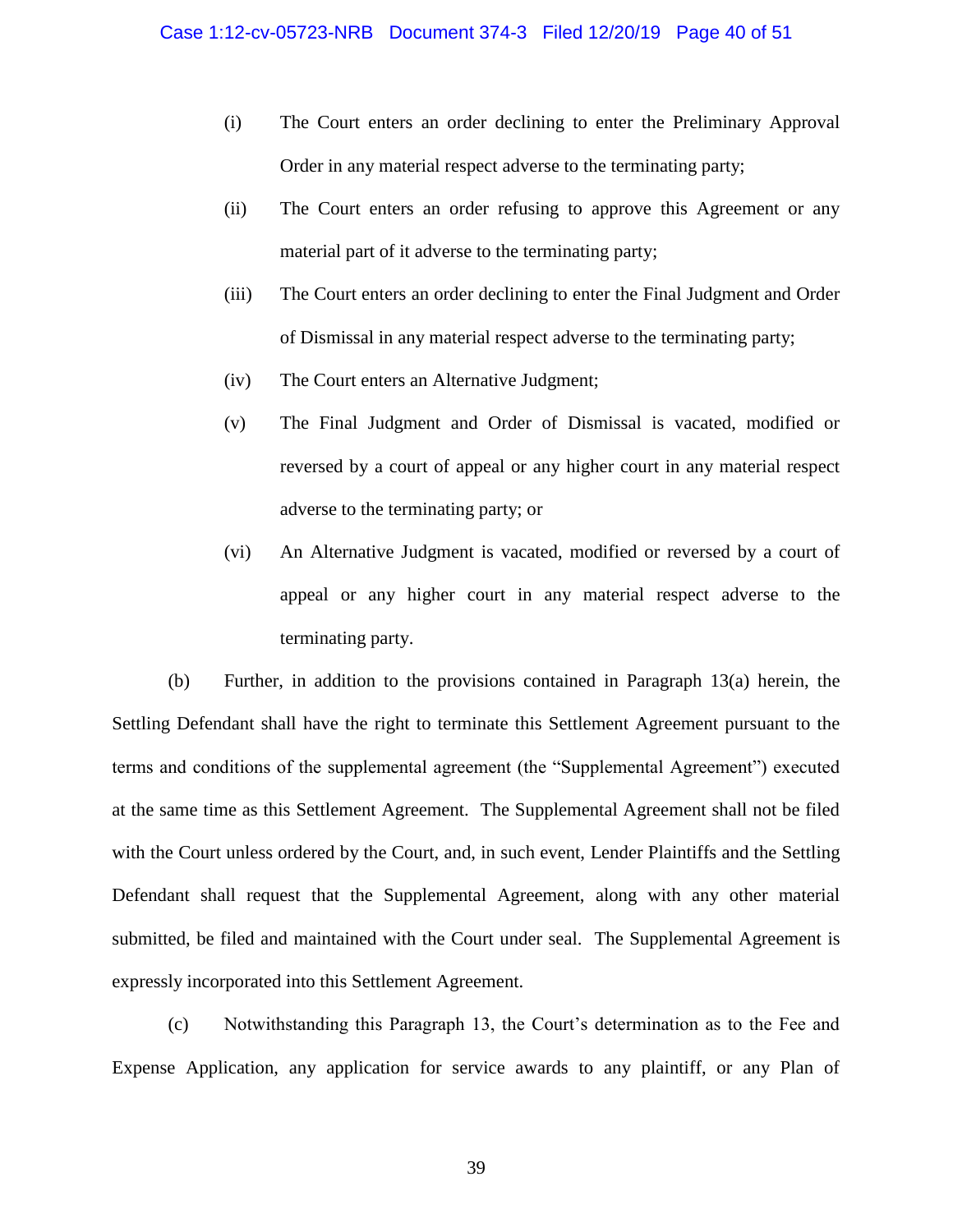#### Case 1:12-cv-05723-NRB Document 374-3 Filed 12/20/19 Page 41 of 51

Distribution, or any determination on appeal from any such order, shall not provide grounds for termination of this Agreement or settlement. Without limiting the foregoing, Settling Defendant shall have, in its sole and absolute discretion, the option to terminate the Settlement in its entirety in the event that the Judgment, upon becoming Final, does not provide for the dismissal with prejudice of the Action as to UBS and a full discharge of the Released Claims as to the Released Parties.

(d) Except as otherwise provided herein, in the event the settlement is terminated in accordance herewith, is vacated, is not approved, or the Effective Date fails to occur for any reason, then the Parties to this Agreement shall be deemed to have reverted to their respective status in the Lender Action as of the Execution Date, and, except as otherwise expressly provided herein, the Parties shall proceed in all respects as if this Agreement and any related orders had not been entered. The litigation between the Parties shall be returned, to the maximum extent possible, to the position that existed on the date of execution of this Agreement, without waiver or prejudice to the Parties' rights, claims, or defenses as they existed on that date, which is expressly preserved; and any judgment or order entered by the Court in accordance with the terms of this Agreement shall be treated as vacated, *nunc pro tunc,* and any judgment or order vacated as part of the implementation of this Agreement shall be treated as reinstated, *nunc pro tunc.* Any portion of the Settlement Fund previously paid by or on behalf of the Settling Defendant, together with any interest earned thereon (and, if applicable, repayment of any Fee and Expense Award or service award referred to in Paragraph 9(b) hereof), less any Taxes due, if any, with respect to such income, and less costs of administration and notice actually incurred and paid or payable from the Settlement Fund (not to exceed \$125,000 without the prior approval of the Court) shall be returned to the Settling Defendant within ten (10) business days from the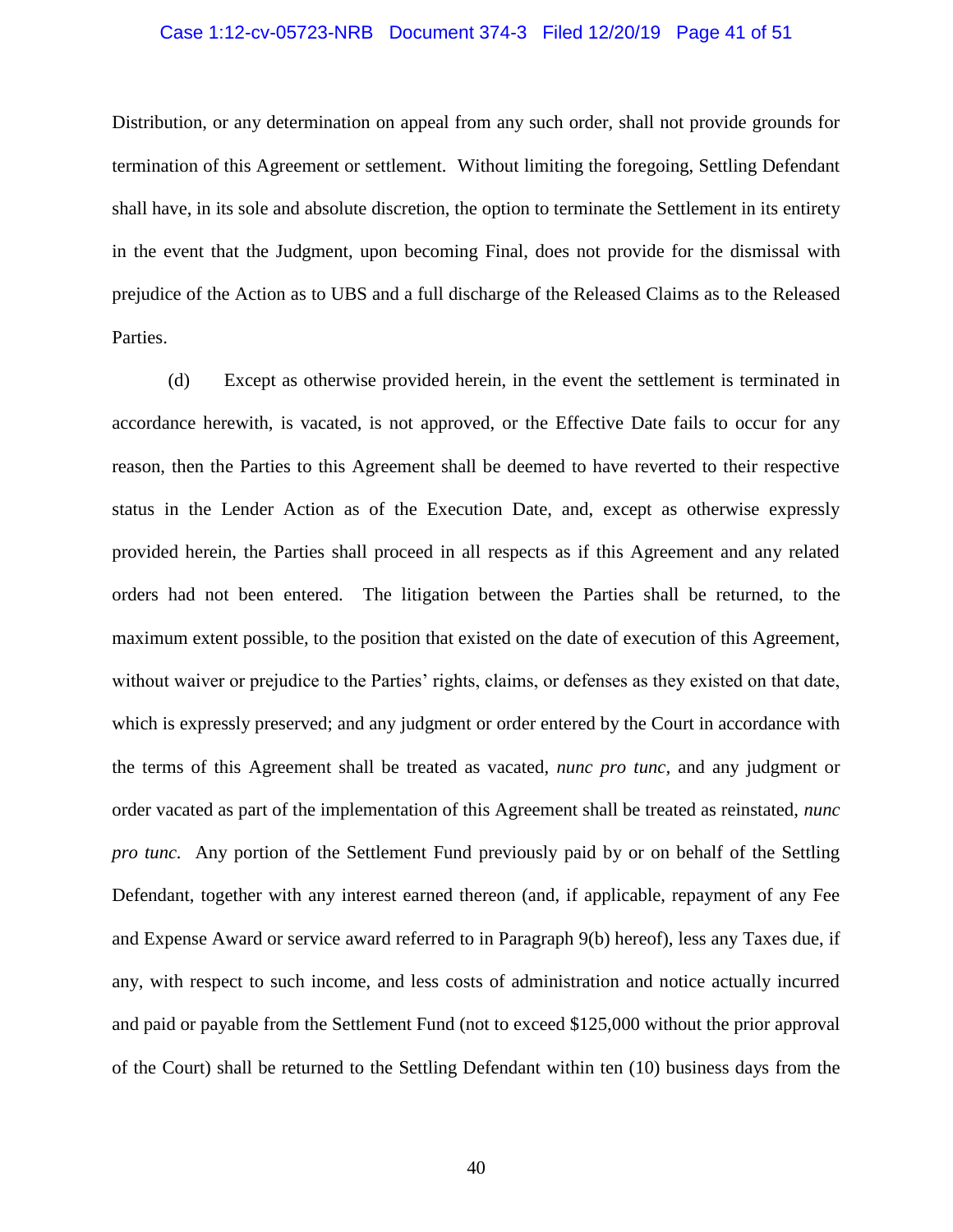#### Case 1:12-cv-05723-NRB Document 374-3 Filed 12/20/19 Page 42 of 51

date of the Termination Notice. At the request of the Settling Defendant's Counsel, the Escrow Agent shall apply for any tax refund owed on the Settlement Fund and pay the proceeds to the Settling Defendant. Neither the existence nor the terms of this Agreement (nor any negotiations preceding this Agreement nor any acts performed pursuant to, or in furtherance of, this Agreement) shall be used in the Lender Action or any other lawsuit, arbitration or other proceeding for any purpose (other than to enforce the terms remaining in effect). None of the Parties nor their counsel shall directly, or indirectly, solicit or encourage any Person to request exclusion from the Class.

## **14. COOPERATION OBLIGATIONS**

(a) In consideration for the dismissal of the Lender Plaintiffs' and the Lender Class Members' claims against the Settling Defendant in the Lender Action and the release of the Released Claims, subject to any order from the Court, the Settling Defendant shall provide cooperation as set forth below.

(b) All cooperation shall be coordinated in such a manner so that all unnecessary duplication and expense is avoided. The Settling Defendant's cooperation obligations shall apply only to Releasing Parties who act with, by or through Lender Plaintiffs' Counsel pursuant to this Agreement. The Settling Defendant's cooperation obligations shall in all events be limited to facts and events involving U.S. Dollar LIBOR and shall not extend to other financial benchmarks. The Settling Defendant reserves all of its rights to vigorously defend itself against any claims asserted by other plaintiffs involving U.S. Dollar LIBOR, or any other, allegations. Nothing in this Agreement shall limit the Settling Defendant's ability to fully defend against litigation brought by other class and non-class plaintiffs as to any matter, including without limitation the USD LIBOR MDL, except that the Settling Defendant will not join in the applicable section(s) of any pleading, filing, or expert report submitted in the USD LIBOR MDL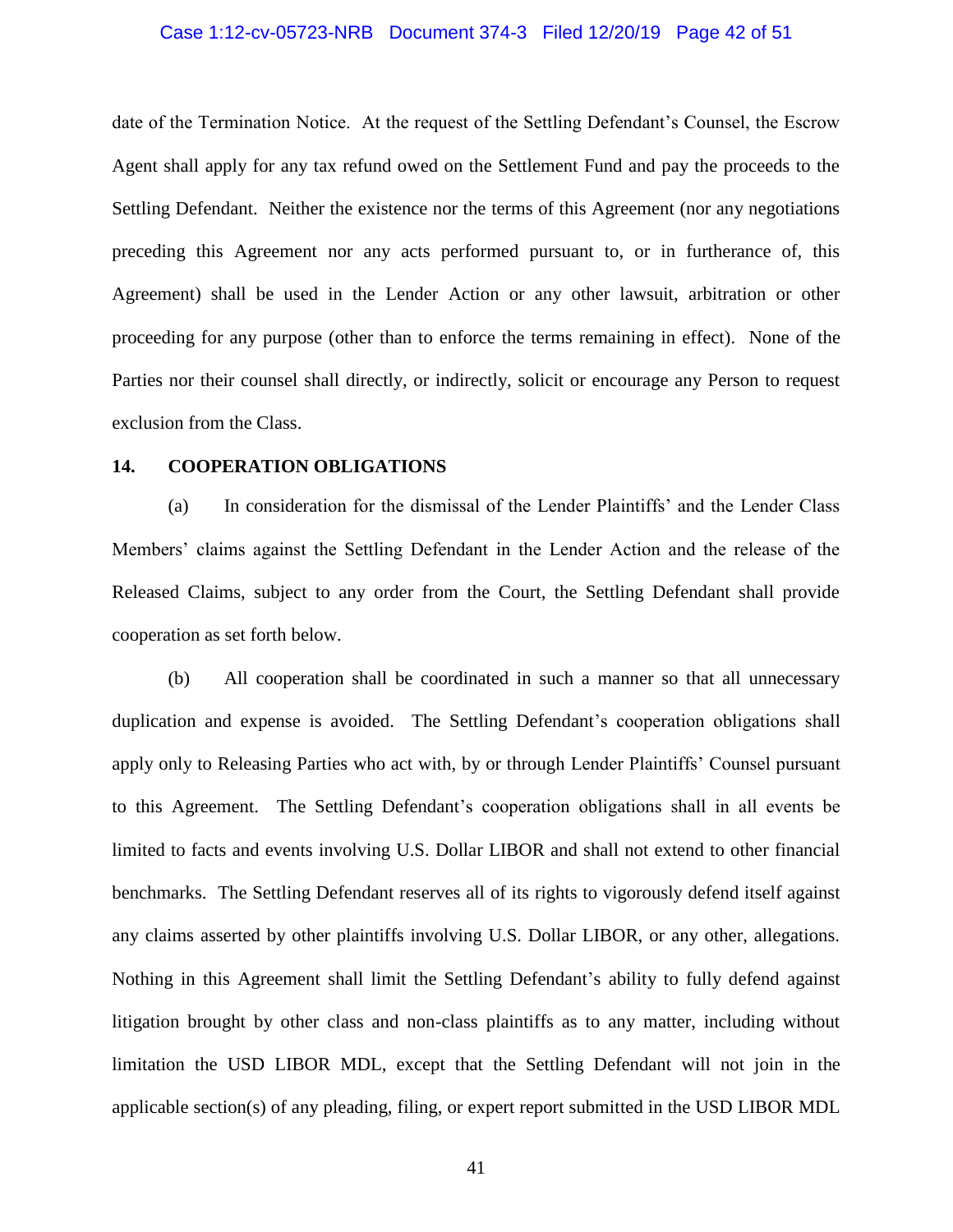#### Case 1:12-cv-05723-NRB Document 374-3 Filed 12/20/19 Page 43 of 51

that solely relate to the claims of the Lender Plaintiffs. For the avoidance of doubt, nothing in this Agreement shall preclude the Settling Defendant from taking any position in this or any other case, regardless of whether such position may also affect, or apply to, the Lender Plaintiffs.

(c) The Settling Defendant shall have no obligation to produce any document or provide any materials or information protected from disclosure by the attorney-client privilege, work-product doctrine, joint-defense privilege, common-interest doctrine, or bank examination privilege, and/or other applicable privilege or immunity from disclosure, nor shall the Settling Defendant be obligated to provide to Lender Plaintiffs information or documents that it reasonably believes is prohibited from disclosing under applicable domestic or foreign data privacy, bank secrecy, state secrets, or other laws, regulations, policies, and/or rules of any regulatory agency of governmental body. None of the cooperation provisions set forth herein are intended to, nor do they waive any such privileges or immunities. The Settling Defendant agrees that the Settling Defendant's Counsel will meet with Lender Plaintiffs' Counsel as is reasonably necessary to discuss any applicable privilege. Any disputes regarding privilege that cannot be resolved amongst the parties shall be reserved for resolution pursuant to the alternative dispute resolution procedures set forth in Paragraph 14(j)(iii). If any document protected by the attorney-client privilege, work-product doctrine, the common interest doctrine, the joint-defense privilege, the bank examination privilege, and/or any other applicable privilege or protection is accidentally or inadvertently produced, Lender Plaintiffs shall, upon notice from the Settling Defendant to Lender Plaintiffs' Counsel, promptly cease reviewing the document and shall return the document and all copies of it to the notifying counsel within five (5) business days. Lender Plaintiffs and their counsel shall also delete or destroy the portions of any other documents or work product which refer to or summarize the document. The document shall not be used or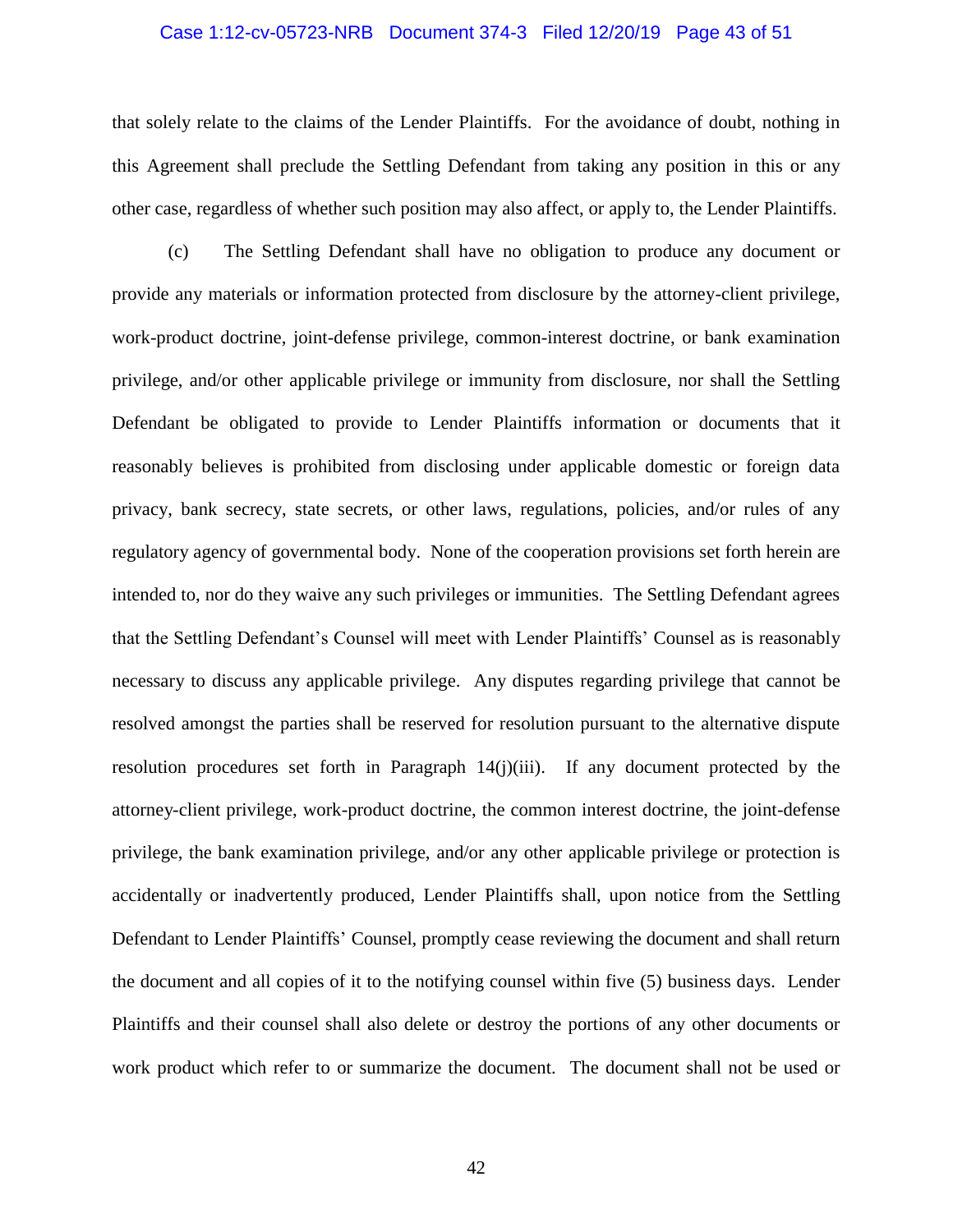#### Case 1:12-cv-05723-NRB Document 374-3 Filed 12/20/19 Page 44 of 51

referred to in any way by Lender Plaintiffs or their counsel, and its production shall in no way be construed to have waived any privilege, protection or restriction attached to such document or information.

(d) In the event that the Settling Defendant believes that Lender Plaintiffs' Counsel has requested cooperation of a kind or to an extent that is not within the scope of the Settling Defendant's respective obligations as set forth herein, the Settling Defendant's Counsel and Lender Plaintiffs' Counsel agree to meet and confer with each other regarding such disagreement and, if necessary, to seek resolution pursuant to the alternative dispute resolution procedures set forth in Paragraph 14(j)(iii).

(e) Lender Plaintiffs' Counsel agree to use any and all of the information and documents obtained from the Settling Defendant only for the purpose of the Action, and agree to be bound by the terms of the Amended Stipulation and Protective Order entered by the Court in the Action on May 12, 2016 (MDL Dkt. No. 1405) (the "Protective Order"), and any subsequent protective orders in place in the Action. For the avoidance of doubt, Lender Plaintiffs' Counsel expressly agrees that the documents, materials and/or information provided by the Settling Defendant, may be used directly or indirectly by Lender Plaintiffs' Counsel solely in connection with the prosecution of the Action against the non-settling Defendants, but not for the institution or prosecution of any other action or proceeding against any Released Party or for any other purpose whatsoever, including, but not limited to, actions or proceedings in jurisdictions outside the United States. The foregoing restriction shall not apply to any information or documents that is or becomes publicly available.

(f) The Parties expressly agree that any information provided in connection with the cooperation obligations set forth in this Agreement may be used by Lender Plaintiffs or Lender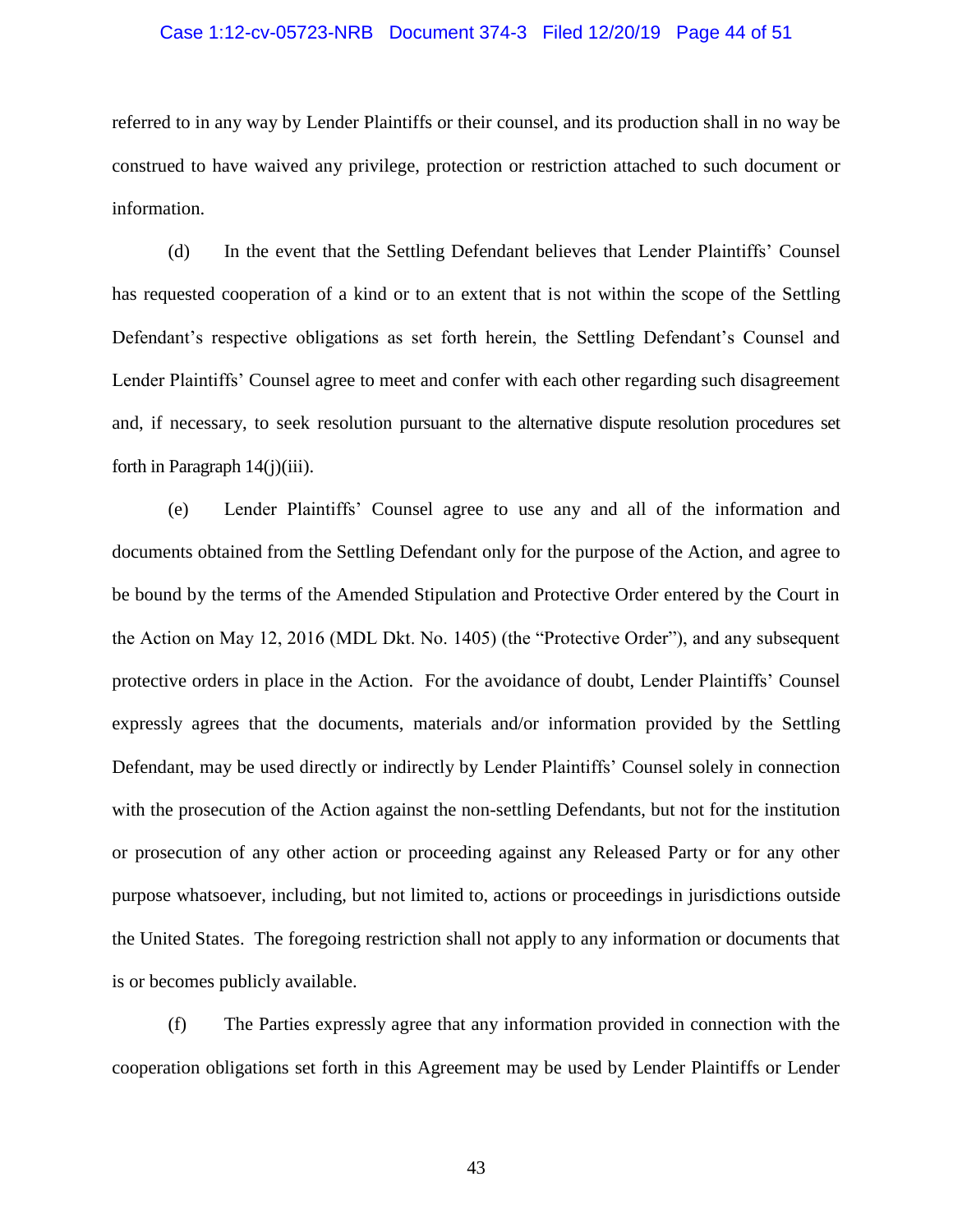#### Case 1:12-cv-05723-NRB Document 374-3 Filed 12/20/19 Page 45 of 51

Plaintiffs' Counsel solely in connection with the prosecution of the Lender Action, and not for any other purpose whatsoever, including, but not limited to, the prosecution of any Released Claim against any Released Party.

(g) Unless ordered by a court after Lender Plaintiffs' Counsel has provided reasonable advance notice to the Settling Defendant, under no circumstances shall Lender Plaintiffs or Lender Plaintiffs' Counsel produce documents obtained from the Settling Defendant hereunder to any other person or entity, including, without limitation, any Class Member, whether or not it may exclude or has excluded itself from the class or its counsel, or counsel for any other plaintiff or class in the USD LIBOR MDL, other pending litigation, or otherwise.

(h) None of the cooperation provisions are intended to, nor do they, waive any applicable privilege or protection.

(i) The Settling Defendant's cooperation obligations shall begin only after the Stipulation has been filed with the Court and the Court enters the Preliminarily Approved Order.

(j) Subject to the foregoing, the Settling Defendant will provide Lender Plaintiffs and the Settlement Class the following cooperation:

#### (i) **Documents:**

- a. The Settling Defendant shall provide document and data productions provided to plaintiffs in the USD LIBOR MDL other than the Lender Action Plaintiffs, so long as information is relevant to the Lender Action.
- b. The Settling Defendant will provide reasonable cooperation in providing an authenticity and business records certification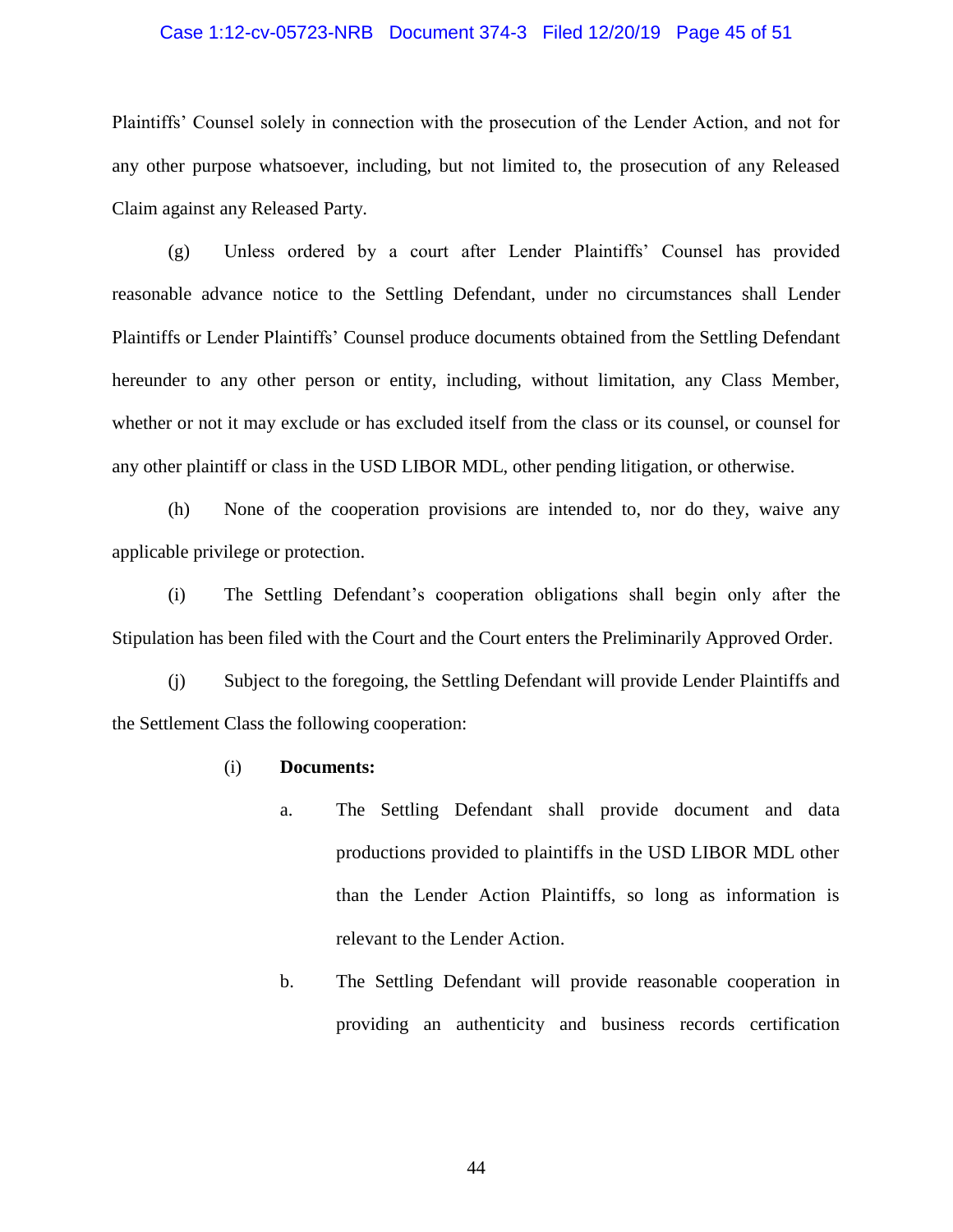requested in order to admit documents or data contained in the above productions at trial.

- (ii) **Continuation, Scope, and Termination of Settling Defendants' Obligation:** The Settling Defendant's obligations to cooperate under the Agreement are continuing so long as the Lender Action is actively litigated.
- (iii) **Mediation:** In the event of a disagreement between the Settling Defendant and Lender Plaintiffs' Counsel with respect to any cooperation obligation, said disputes will be resolved by non-binding mediation by neutral mediator acceptable to the Parties, or if the mediation is unsuccessful, by binding arbitration before a neutral arbitrator. If the Parties are unable to agree on a mediator or arbitrator, the Parties agree to jointly petition JAMS for an appointee.

# **15. RESERVATION OF CLASS MEMBERS' RIGHTS AGAINST OTHER DEFENDANTS**

All rights of any Lender Class Member against former, current, or future defendants or co-conspirators other than any Released Parties, or any other Person other than the Released Parties, with respect to any of the Released Claims are specifically reserved by Lender Plaintiffs and the Lender Class Members.

#### **16. MISCELLANEOUS**

(a) The Settling Defendant shall bear the costs and responsibility of serving notice of the Settlement and shall do so in a timely manner upon the "Appropriate State Official" and "Appropriate Federal Official," as those terms are defined by the Class Action Fairness Act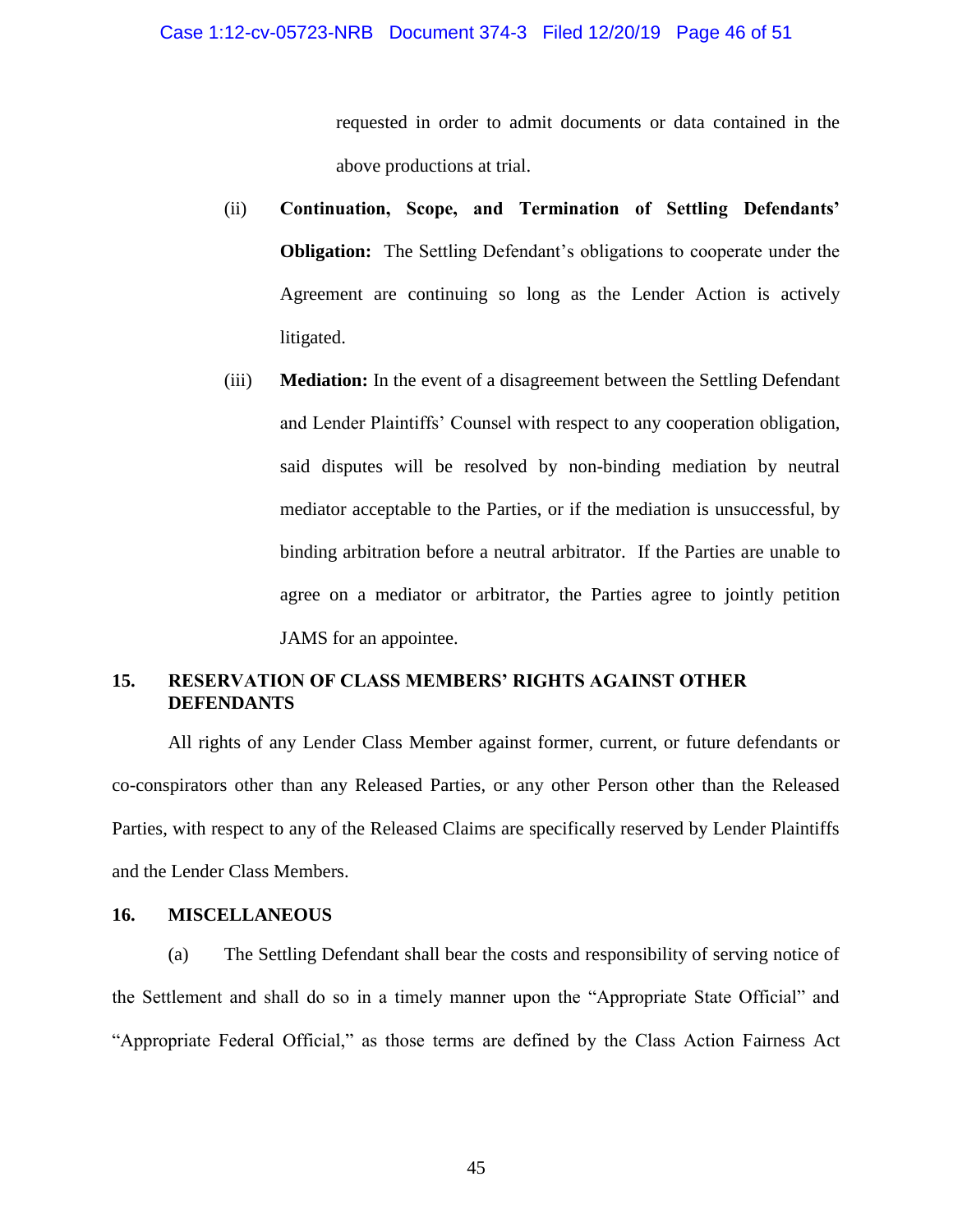#### Case 1:12-cv-05723-NRB Document 374-3 Filed 12/20/19 Page 47 of 51

("CAFA"), 28 U.S.C. § 1715(a). The Settling Defendant shall also cause a copy of such notice as well as proof of service of such notice to be provided to Lender Plaintiffs' Counsel.

(b) The Parties to this Agreement intend the settlement to be a final and complete resolution of all disputes asserted or which could be asserted by Lender Plaintiffs and any Lender Class Member against the Released Parties with respect to the Lender Action and the Released Claims. Accordingly, Lender Plaintiffs and the Settling Defendant agree not to assert in any judicial proceeding that the Lender Action was brought by Lender Plaintiffs or defended by the Settling Defendant in bad faith or without a reasonable basis. The Parties further agree not to assert in any judicial proceeding that any Party violated Rule 11 of the Federal Rules of Civil Procedure, or seek any other fees or cost shifting upon the Parties or their counsel. The Parties agree that the amount paid and the other terms of the settlement were negotiated at arm's length in good faith by the Parties, and reflect a settlement that was reached voluntarily after consultation with experienced legal counsel.

(c) The headings herein are used for the purpose of convenience only and are not meant to have legal effect.

(d) The administration and consummation of the settlement as embodied in this Agreement shall be under the authority of the Court, and the Court shall retain jurisdiction for the purpose of entering orders relating to the Fee and Expense Application, the Plan of Distribution, and enforcing the terms of this Agreement.

(e) For the purpose of construing or interpreting this Agreement, Lender Plaintiffs and the Settling Defendant agree that it is to be deemed to have been drafted equally by all Parties hereto and shall not be construed strictly for or against any Party.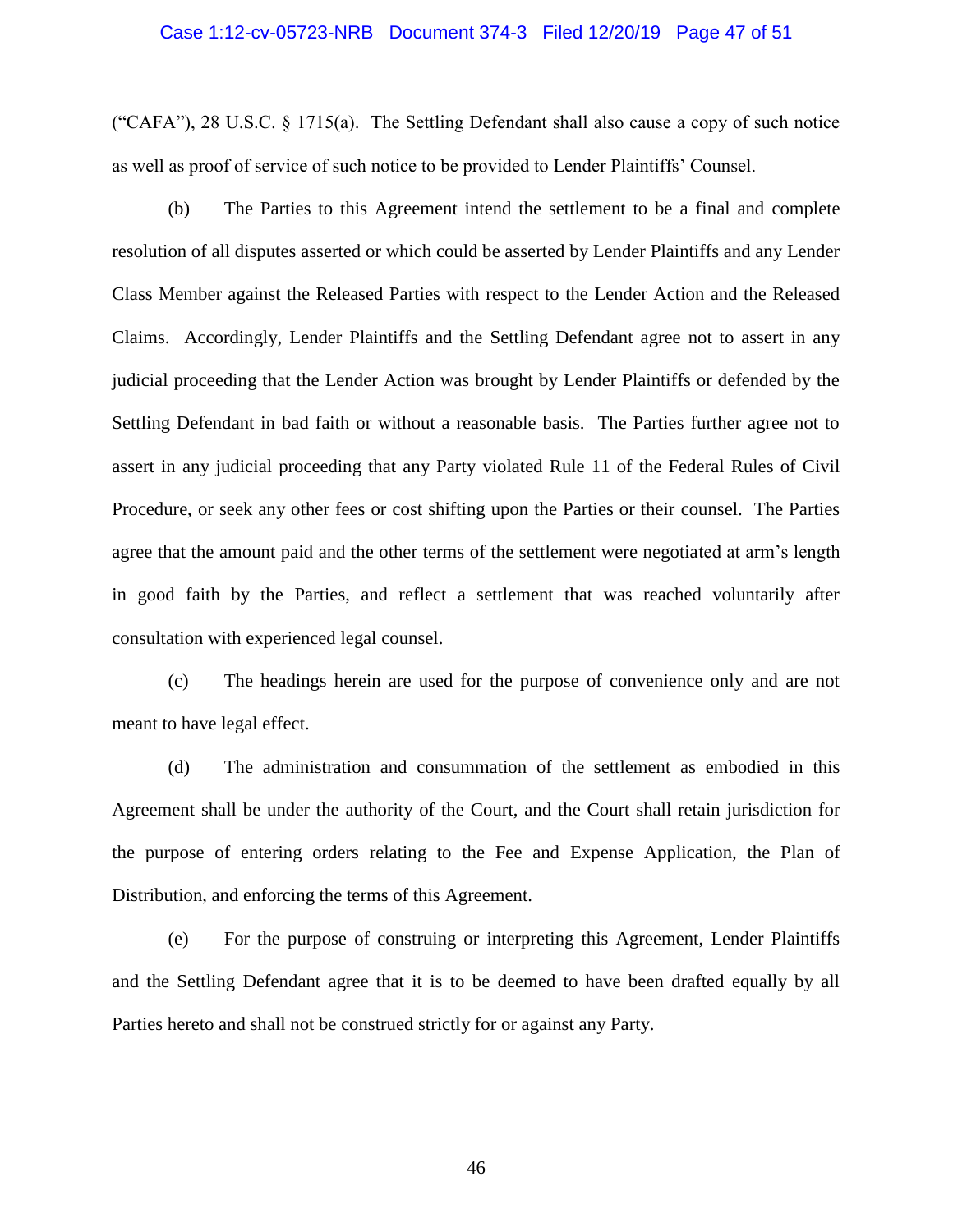#### Case 1:12-cv-05723-NRB Document 374-3 Filed 12/20/19 Page 48 of 51

(f) This Agreement shall constitute the entire agreement between Lender Plaintiffs and the Settling Defendant pertaining to the settlement of the Lender Action against the Settling Defendant and supersedes any and all prior and contemporaneous undertakings of Lender Plaintiffs and the Settling Defendant in connection therewith. The terms of this Agreement are and shall be binding upon each of the Parties hereto, their heirs, executors, administrators, beneficiaries, representatives, agents, attorneys, partners, successors to their business or assets, predecessors-in-interest, and assigns, and upon all other Persons claiming any interest in the subject matter hereto through any of the Parties hereto including any Lender Class Members.

(g) This Agreement may be modified or amended only by a writing executed by Lender Plaintiffs, through Lender Plaintiffs' Counsel, and the Settling Defendant, through the Settling Defendant's Counsel, subject (if after preliminary or final approval by the Court) to approval by the Court. Amendments and modifications may be made without notice to the Class unless notice is required by law or by the Court.

(h) Nothing in this Agreement nor in any other Agreement-related document constitutes an admission by the Settling Defendant as to the validity, infirmity or merits of the allegations made in the Lender Action, the liability or non-liability of the Settling Defendant, or the validity of any defenses that could be asserted by the Settling Defendant, or the appropriateness of certification of any class other than the Class under Rule 23 of the Federal Rules of Civil Procedure for purposes of settlement only.

(i) If the Lender Plaintiffs reach any settlements with other Defendants in the Action (the "Other Settlements") prior to the dissemination of notice to class members concerning the Settlement, in the absence of a material change in circumstances due to a ruling by the Court, a change in the law, or some other significant event that meaningfully alters the scope or value of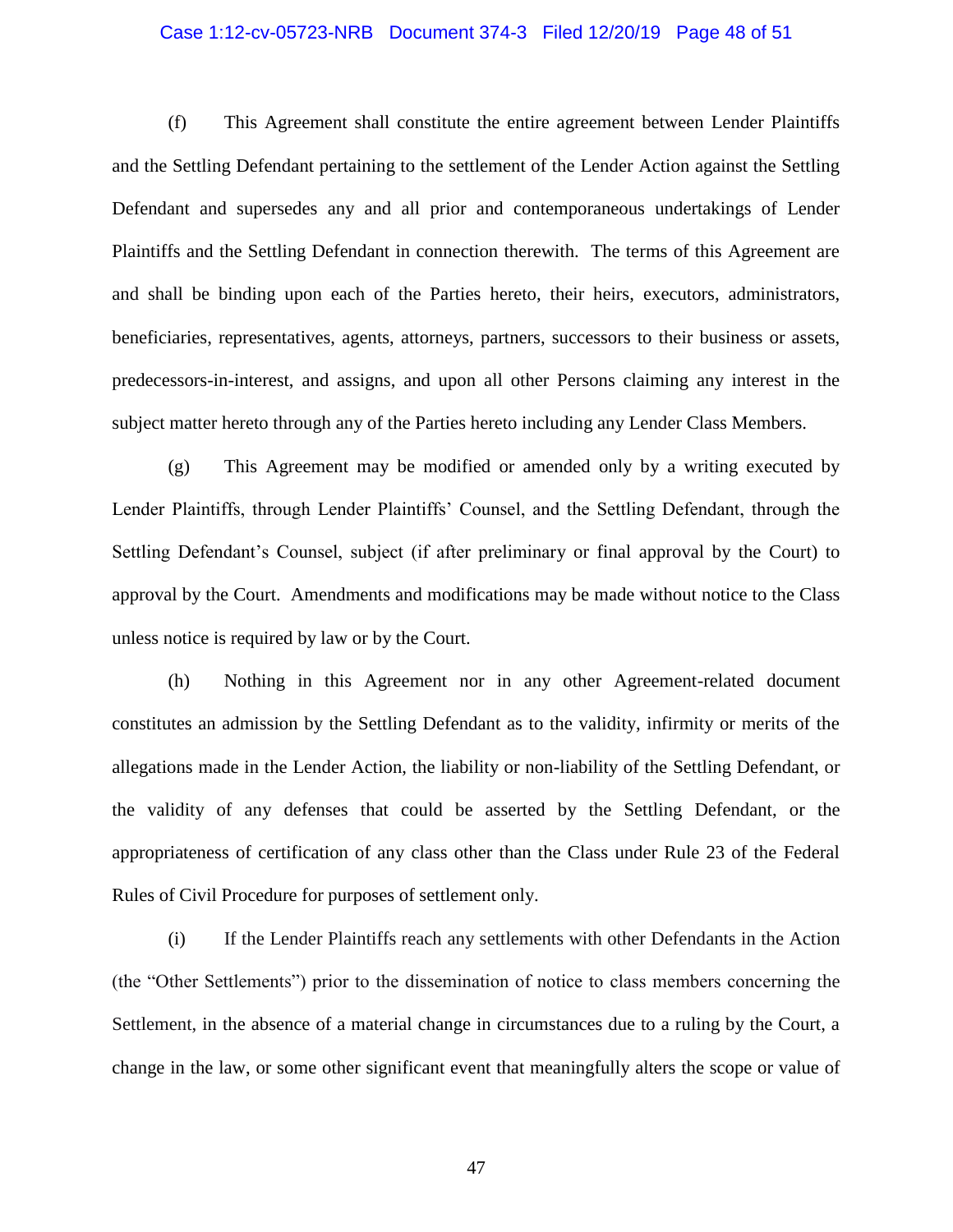#### Case 1:12-cv-05723-NRB Document 374-3 Filed 12/20/19 Page 49 of 51

the case, the parties agree that the class definition, release and settlement termination provisions applied to the Settling Defendant shall be no less favorable than the corresponding provisions applicable to the Other Settlements. This provision shall expire upon entry of the Final Judgment and order of dismissal as to the Settling Defendant. This provision shall be set forth and described in the notice.

(j) All terms of this Agreement shall be governed by and interpreted according to the substantive laws of the State of New York without regard to its conflict-of-law principles.

(k) The Settling Defendant, Lender Plaintiffs, their respective counsel, and the Lender Class Members hereby irrevocably submit to the exclusive jurisdiction of the United States District Court for the Southern District of New York for any suit, action, proceeding, or dispute arising out of or relating to this Agreement or the applicability of this Agreement, including, without limitation, any suit, action, proceeding, or dispute relating to the release provisions herein.

(l) The Parties acknowledge that this Agreement makes no determination as to which Lender Class Members are entitled to distribution of the Settlement Fund or as to the formula for determining the amounts to be distributed.

(m) The proposed Plan of Distribution is not a necessary term of this Agreement, and it is not a condition of this Agreement that any particular Plan of Distribution be approved. The Released Parties will take no position with respect to the proposed Plan of Distribution or such Plan of Distribution as may be approved by the Court. The Plan of Distribution is a matter separate and apart from the settlement between the Parties, and any decision by the Court solely concerning a particular Plan of Distribution shall not affect the validity or finality of the proposed settlement, including the scope of the release.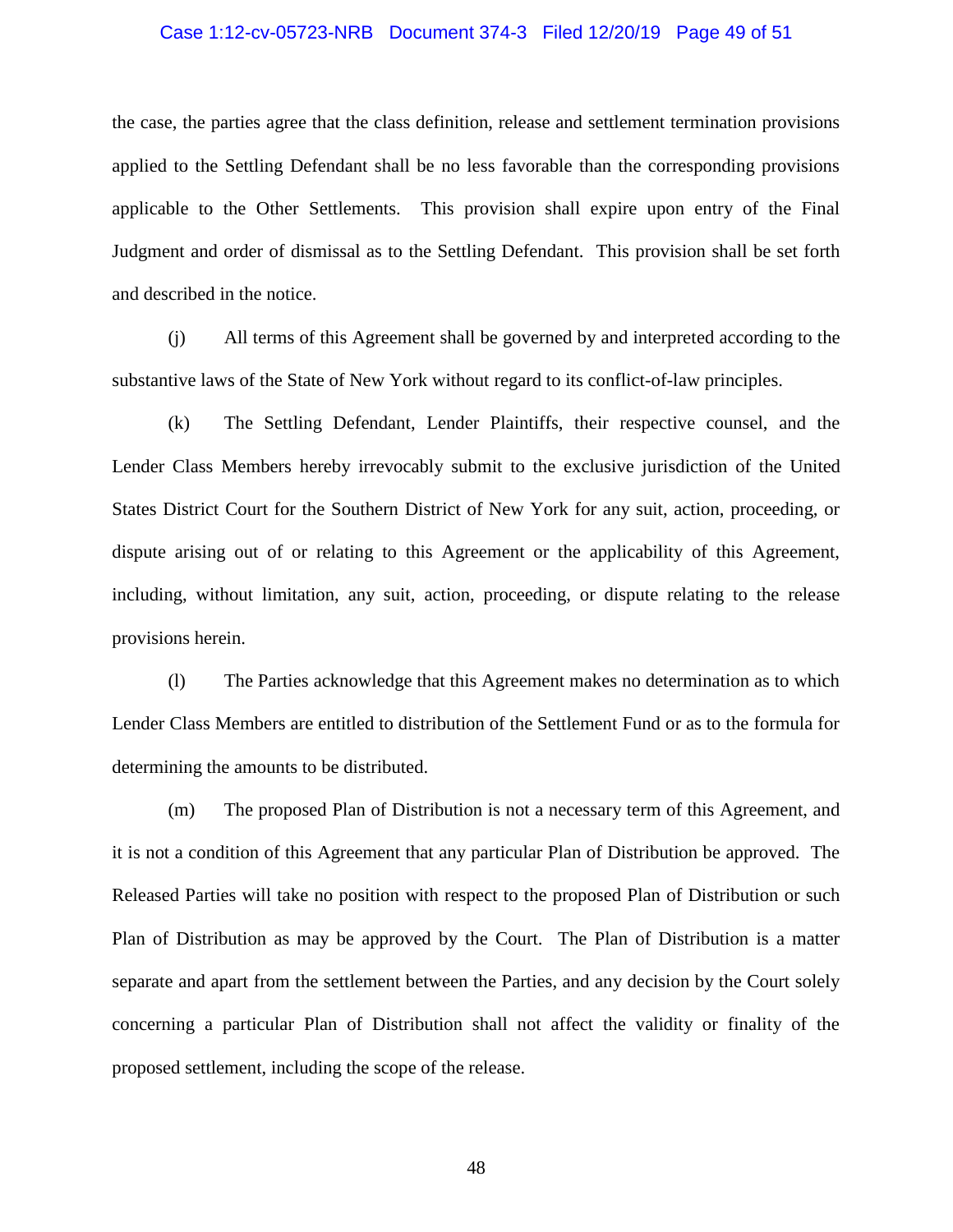#### Case 1:12-cv-05723-NRB Document 374-3 Filed 12/20/19 Page 50 of 51

(n) This Agreement may be executed in one or more counterparts, including by .pdf signature transmitted by facsimile or email. Each counterpart when so executed shall be deemed to be an original, and all such counterparts together shall constitute the same instrument. This Agreement shall be deemed to have been executed on the date set forth in Paragraph 1.

(o) Lender Plaintiffs and the Settling Defendant acknowledge that they have been represented by counsel and have made their own investigations of the matters covered by this Agreement to the extent they have deemed it necessary to do so.

(p) The existence and terms of the Settlement shall remain confidential until the earlier of (i) the filing of the Agreement with the Court, or (ii) the Parties agreeing on the content of a public disclosure. Nothing in this Agreement shall preclude the Settling Defendant from disclosing the fact or amount of the Settlement to its regulators (or those of its parents, subsidiaries, or affiliates) or pursuant to bank regulatory requirements, SEC requirements, or other legal or regulatory requirements if they deem such disclosure is necessary or advisable, or from disclosing the fact or amount of the Settlement to its external auditors (or those of its parents, subsidiaries, or affiliates).

(q) This Agreement may be executed in counterparts, and a facsimile or .pdf signature shall be deemed an original signature for purpose of executing this Agreement.

(r) Each of the undersigned attorneys represents that he is fully authorized to enter into the terms and conditions of, and to execute, this Agreement, subject to Court approval; and the undersigned Lender Plaintiffs' Counsel represent that they are authorized to execute this Agreement on behalf of Lender Plaintiffs.